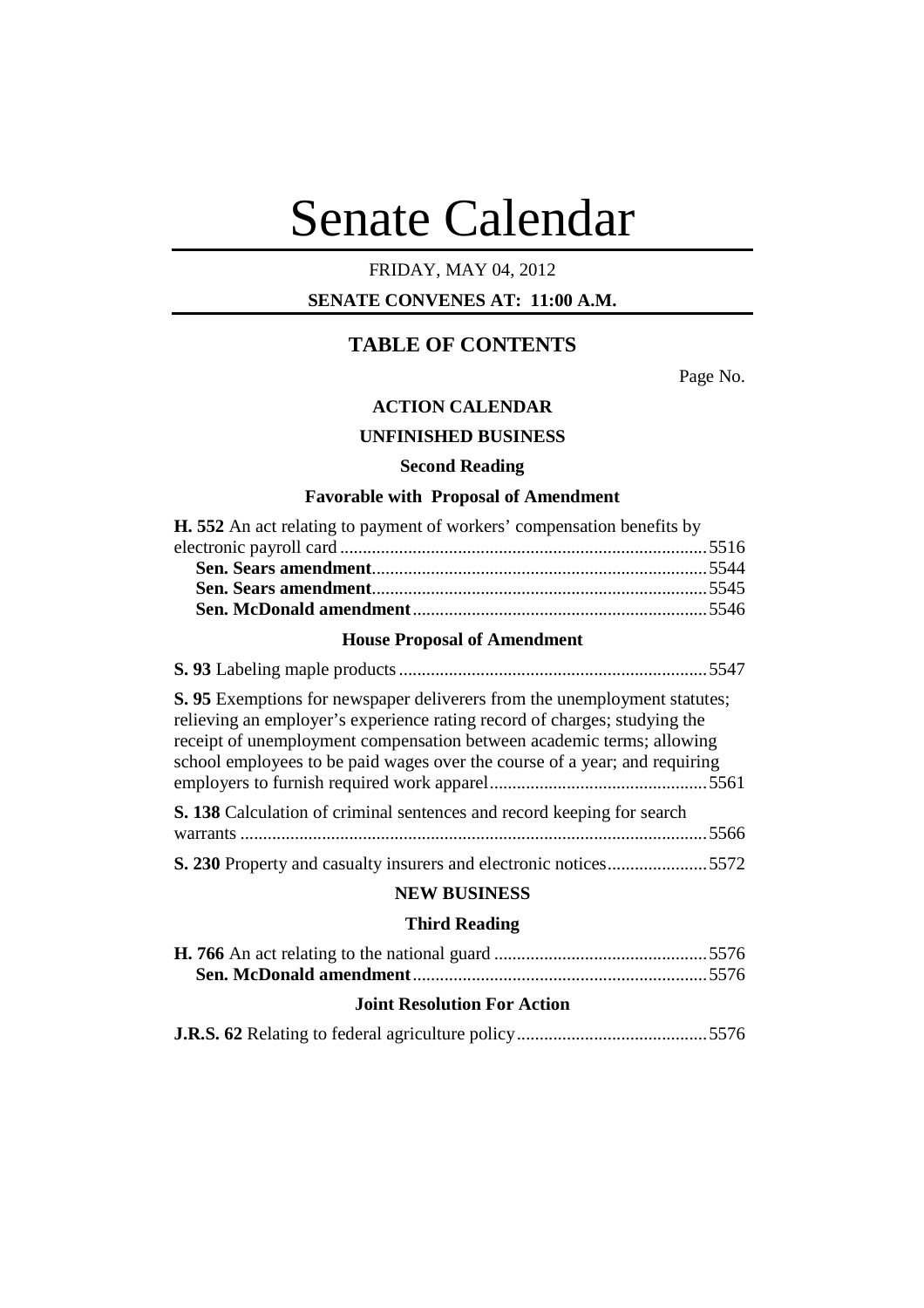# **NOTICE CALENDAR**

## **Second Reading**

# **Favorable**

| <b>J.R.H. 38</b> Joint resolution expressing concern over the Reader's Digest |  |  |  |  |
|-------------------------------------------------------------------------------|--|--|--|--|
| <b>Report of Committee of Conference</b>                                      |  |  |  |  |
|                                                                               |  |  |  |  |
|                                                                               |  |  |  |  |

# **SEE ADDENDUM TO SENATE CALENDAR OF MAY 4, 2012**

# **ORDERED TO LIE**

**S. 204** Creating an expert panel on the creation of a state bank..................5586 **CONCURRENT RESOLUTION FOR NOTICE**

**S.C.R. 46** Commemorating the centennial anniversary of the journey of the children from Lawrence, Massachusetts to Barre during the 1912 Bread and Roses Strike .................................................................................................5586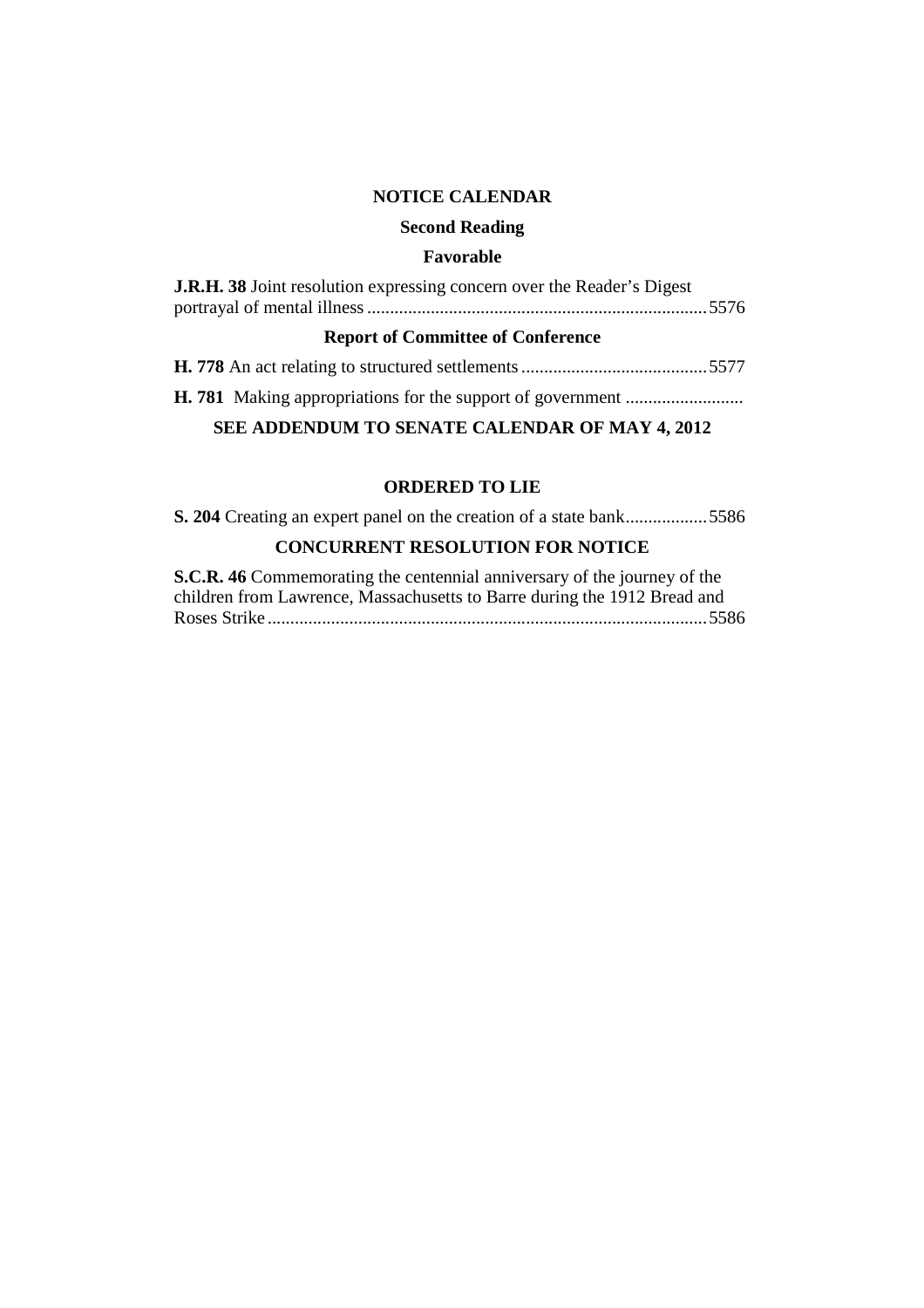#### **ORDERS OF THE DAY**

# **ACTION CALENDAR**

# **UNFINISHED BUSINESS**

#### **Second Reading**

## **Favorable with Proposal of Amendment**

## **H. 552.**

An act relating to payment of workers' compensation benefits by electronic payroll card.

# **Reported favorably with recommendation of proposal of amendment by Senator Illuzzi for the Committee on Economic Development, Housing and General Affairs.**

The Committee recommends that the Senate propose to the House to amend the bill by striking out all after the enacting clause and inserting in lieu thereof the following:

\* \* \* Vermont internship program \* \* \*

Sec. 1. 3 V.S.A. § 330 is amended to read:

#### § 330. VERMONT INTERNSHIP PROGRAM

(a) A Vermont internship program is created for permanent or limited employees in state government:

(1) to attract persons to train for and then serve state government in occupations where the state anticipates difficulty attracting or retaining qualified employees;

(2) to provide an enriched experience designed to bring trainees to full class performance levels in a logical and systematic manner;

(3) to support equal employment opportunity; and

(4) to provide upward mobility, lateral movement or other opportunities for current employees who have demonstrated high potential.

(b) Position authorization.

\* \* \*

(3) Each position authorized by the commissioner shall be established for a specific period of time not to exceed five years two years without the specific authorization of the commissioner of human resources. In accordance with the approved plan, or where the commissioner deems it appropriate,

 $-5516-$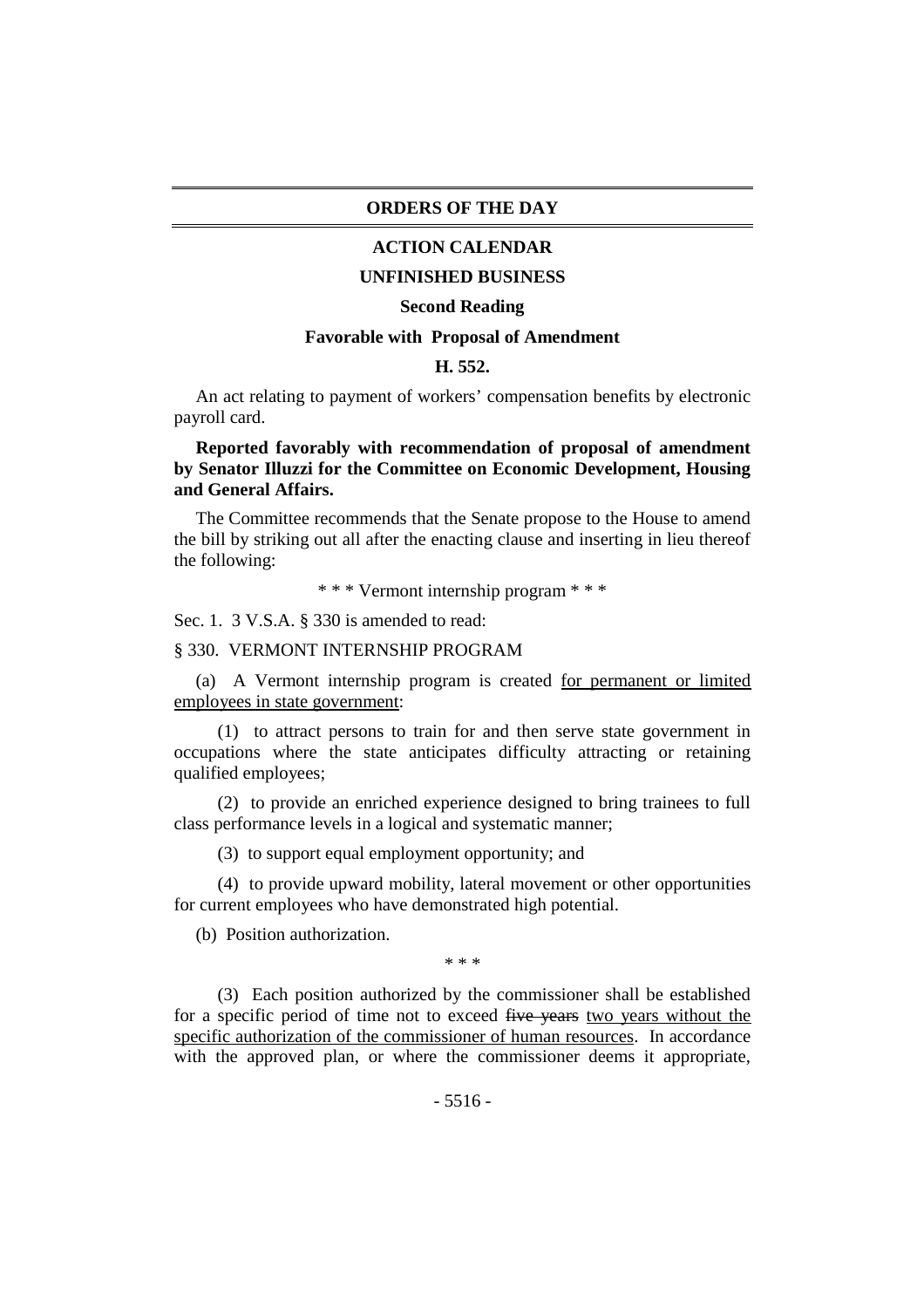Vermont internship program positions shall revert to the commissioner for reallocation.

\* \* \*

(5) Requests for positions under the Vermont internship program shall be in a form and following procedures prescribed by the commissioner. All requests shall certify that all reasonable efforts shall be made to insure a vacant position will be available to each Vermont internship program participant upon completion of the program.

\* \* \*

(e)(1) Development of candidates. All Vermont internship program members shall have individual development plans approved by the commissioner of human resources.

\* \* \*

(3) The department or agency making use of a Vermont internship program for state government shall conduct regular reviews of performance and progression of capabilities and shall submit written documentation of this on a form and using procedures provided for by the commissioner of human resources.

(f)(1) Rights of Vermont internship program members. Vermont internship program participants shall be deemed to be classified state employees in their initial probationary period who are otherwise classified state employees shall continue their status for the entire period of their participation, and continuation of one's training in Vermont internship programs shall be in the discretion of the appointing authority. They shall be paid the minimum rate for comparable positions in the classified service, unless otherwise authorized by the commissioner of human resources.

(2) Vermont internship program participants shall agree, if a condition of the submitted training plan of the department, to work in a state position consistent with the approved plan after completion of the planned Vermont internship for a period of time equal to the length of Vermont internship program participation. Any Vermont internship program member who does not satisfy this requirement shall reimburse the state for all tuition, fees and/or expenses paid by the state in connection with Vermont internship program participation, including salary paid during periods of paid educational leave, unless waived by the commissioner of human resources.

\* \* \*

Sec. 1a. 3 V.S.A. § 330a is added to read: § 330a. STUDENT INTERN PROGRAM

- 5517 -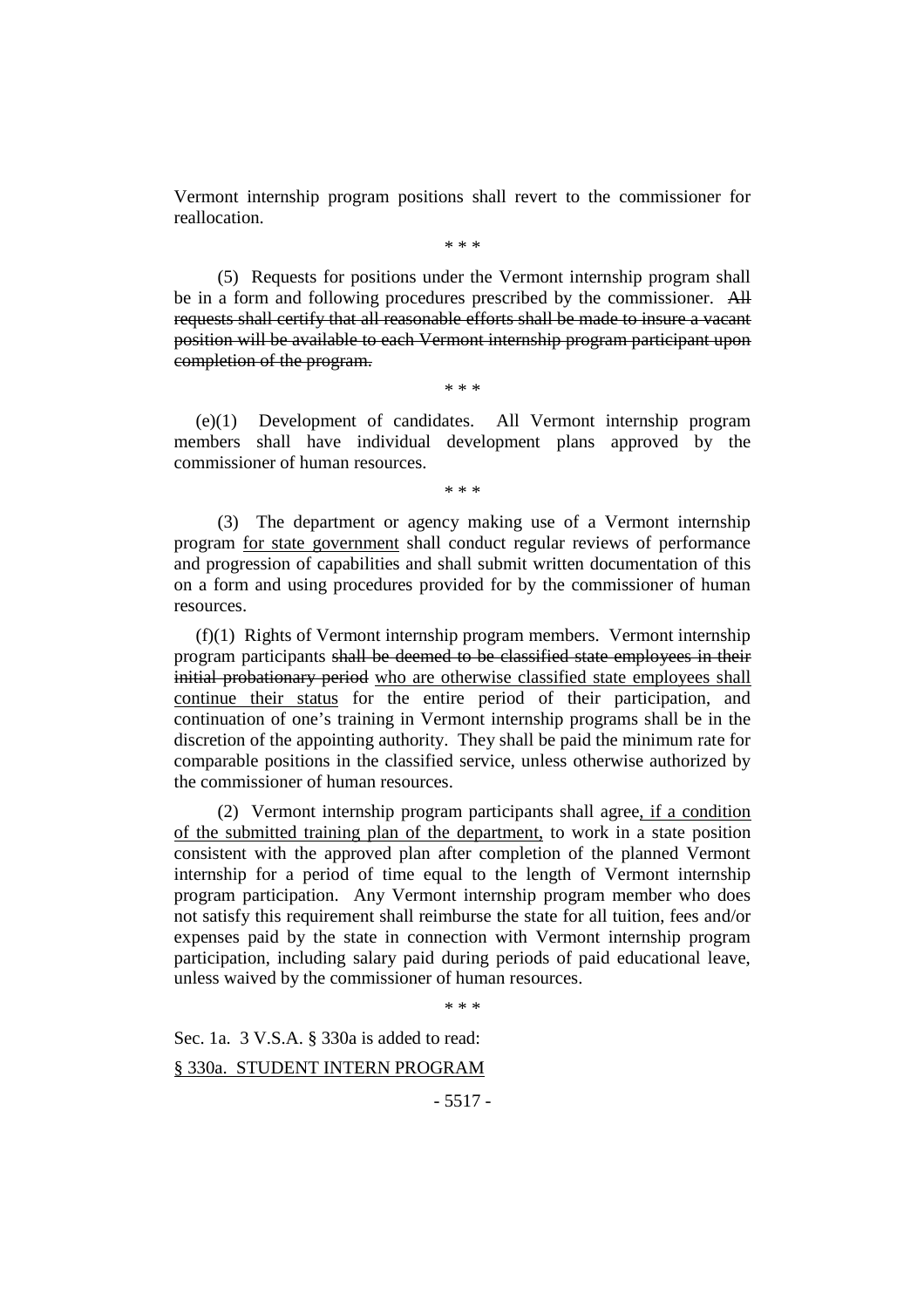The commissioner of human resources shall coordinate requests from agency secretaries and department commissioners for the hiring of student interns for short-term assignments and training that will inform and enhance their educational choices and career opportunities. In order to receive approval, the secretary or commissioner shall submit a written request to the department of human resources and to the applicable collective bargaining representative identifying the work to be performed, length of service, and the candidate's information, and shall identify the available funding and proposed rate of pay. The commissioner of human resources shall ensure that the intern is not performing work normally assigned to any employee who has been displaced or laid off from classified service. Interns may be in high schools if they have completed at least their junior year, may be college students, or have graduated from college or graduate school within two years of this placement.

\* \* \* Commissioner of labor \* \* \*

Sec. 2. 21 V.S.A. § 7 is added to read:

# § 7. POWERS OF COMMISSIONER

In addition to all other powers granted the commissioner by this title, the commissioner or his or her designee may, upon presenting appropriate credentials, at reasonable times, enter and inspect any place of business or employment, question any employees, and investigate any facts, conditions, or matters necessary and material to the administration of chapters 9 and 17 of this title. If entry is refused the commissioner may apply, without notice to the employer, to the civil division of the superior court of Washington County for an order to enforce the rights given the commissioner under this section.

\* \* \* Wage claims \* \* \*

Sec. 3. 14 V.S.A. § 1205 is amended to read:

#### § 1205. CLASSIFICATION OF CLAIMS

(a) If the applicable assets of the estate are insufficient to pay all claims in full, the executor or administrator shall make payment in the following order:

(1) costs and expenses of administration;

(2) reasonable funeral, burial, and headstone expenses, and perpetual care, not to exceed \$3,800.00 exclusive of governmental payments, and reasonable and necessary medical and hospital expenses of the last illness of the decedent, including compensation of persons attending him or her;

(3) all outstanding wages due employees of the decedent which have been earned within three months prior to the death of the decedent, not to exceed \$300.00 to each claimant;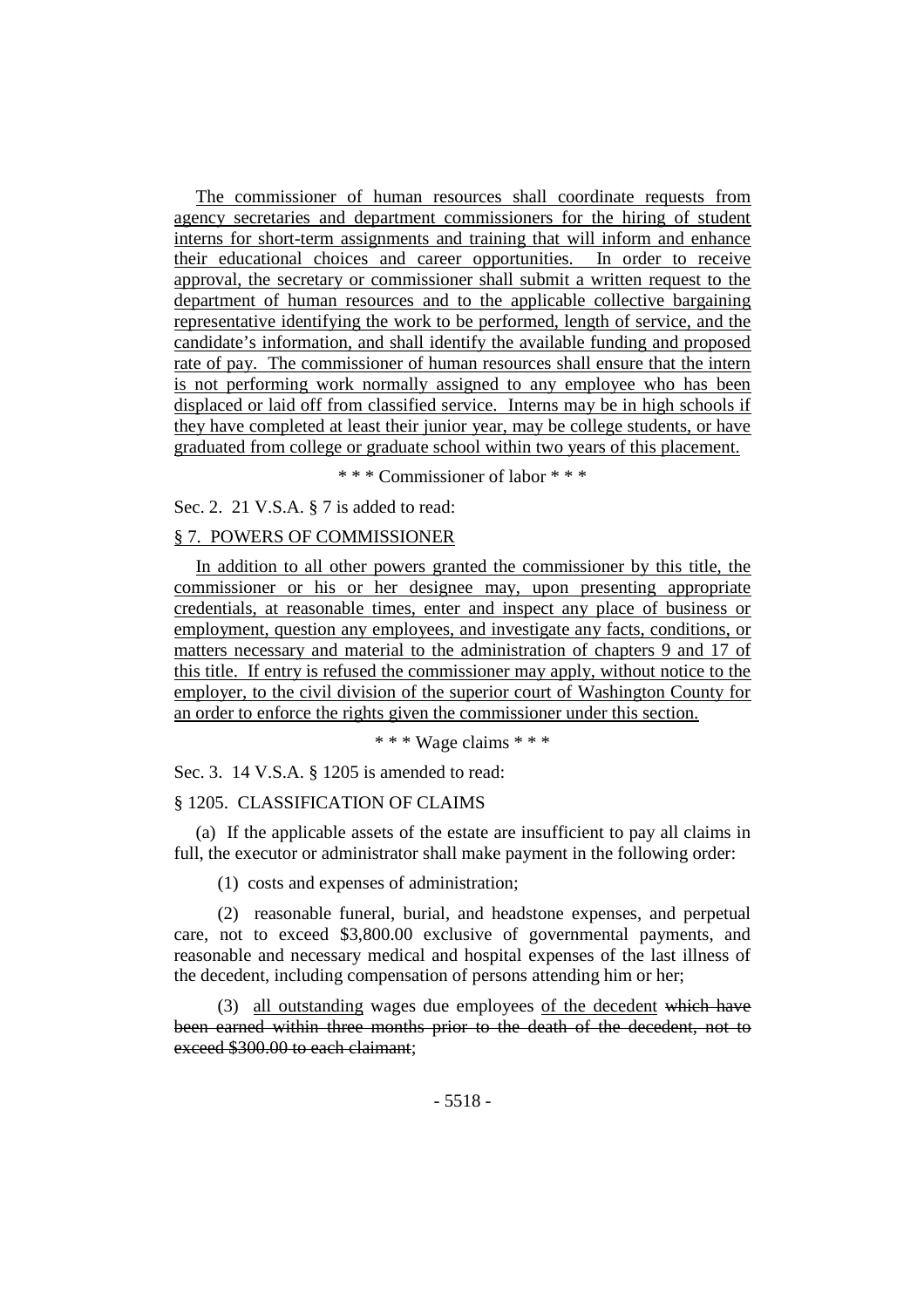(4) all other claims; including the balance of wages due but unpaid under subdivision (3) of this subsection.

\* \* \*

Sec. 3a. 33 V.S.A. § 2301 is amended to read:

§ 2301. BURIAL RESPONSIBILITY

\* \* \*

(c) When a person other than one described in subsection (a) or (b) of this section dies in the town of domicile without sufficient known assets to pay for burial, the burial shall be arranged and paid for by the town. The department shall reimburse the town up to \$250.00 \$1,100.00 for expenses incurred.

\* \* \*

\* \* \* Employment practices \* \* \*

Sec. 4. 21 V.S.A. § 342 is amended to read:

§ 342. WEEKLY BIWEEKLY AND SEMIMONTHLY PAYMENT OF WAGES

(a)(1) Any person having employees doing and transacting business within the state shall pay each week, in lawful money or checks, the wages earned by each employee to a day not more than six days prior to the date of such payment.

(2) After giving written notice to the employees, any person having employees doing and transacting business within the state may, notwithstanding subdivision (1) of this subsection, pay bi-weekly biweekly or semi-monthly semimonthly in lawful money or checks, each employee the wages earned by the employee to a day not more than six days prior to the date of the payment. If a collective bargaining agreement so provides, the payment may be made to a day not more than 13 days prior to the date of payment.

(3) Any person having employees within the state who fails to make timely payment upon separation from employment in accordance with this section may be assessed an administrative penalty of up to \$100.00 for each day that wages remain unpaid, not to exceed \$500.00 per employee.

\* \* \*

Sec. 5. 21 V.S.A. § 348 is added to read:

# § 348. RETALIATION PROHIBITED

(a) An employer shall not discharge or in any other manner retaliate against an employee because: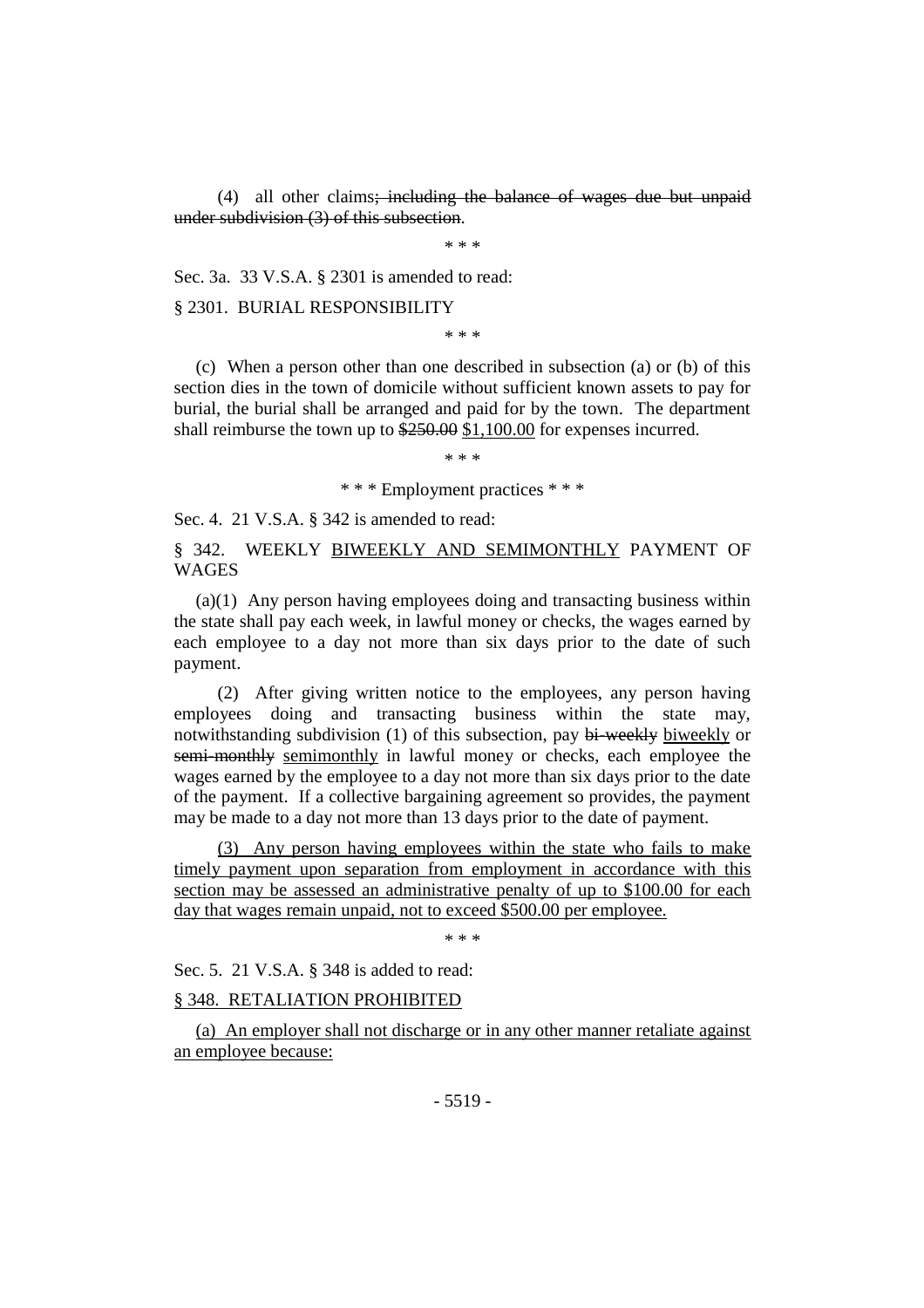(1) The employee lodged a complaint of a violation of this subchapter.

(2) The employee has cooperated with the commissioner or commissioner's designee in an investigation of a violation of this subchapter.

(3) The employer believes that the employee may lodge a complaint or cooperate in an investigation of a violation of this subchapter.

(b) Any person aggrieved by a violation of this section may bring an action in the civil division of the superior court seeking compensatory and punitive damages or equitable relief, including restraint of prohibited acts, restitution of wages or benefits, reinstatement, costs, reasonable attorney's fees, and other appropriate relief.

Sec. 6. 21 V.S.A. § 397 is added to read:

# § 397. RETALIATION PROHIBITED

(a) An employer shall not discharge or in any other manner retaliate against an employee because:

(1) The employee lodged a complaint of a violation of this subchapter.

(2) The employee has cooperated with the commissioner or commissioner's designee in an investigation of a violation of this subchapter.

(3) The employer believes that the employee may lodge a complaint or cooperate in an investigation of a violation of this subchapter.

(b) Any person aggrieved by a violation of this section may bring an action in the civil division of the superior court seeking compensatory and punitive damages or equitable relief, including restraint of prohibited acts, restitution of wages or benefits, reinstatement, costs, reasonable attorney's fees, and other appropriate relief.

Sec. 7. 21 V.S.A. § 385a is added to read:

# § 385a. REQUIRED APPAREL

(a) An employer that is a common carrier engaged in interstate commerce that requires an employee to wear uniform apparel which displays the employer's trademark, logo, or other clearly identifying characteristic shall furnish to employees based in this state the uniform apparel. The amount provided shall be reasonable for the needs of the position.

(b) An employer that requires an employee to wear clothing sold or produced by the employer shall furnish the clothing free of charge to the employee.

(c) An employer may require an employee to return any uniform or clothing upon separation from employment.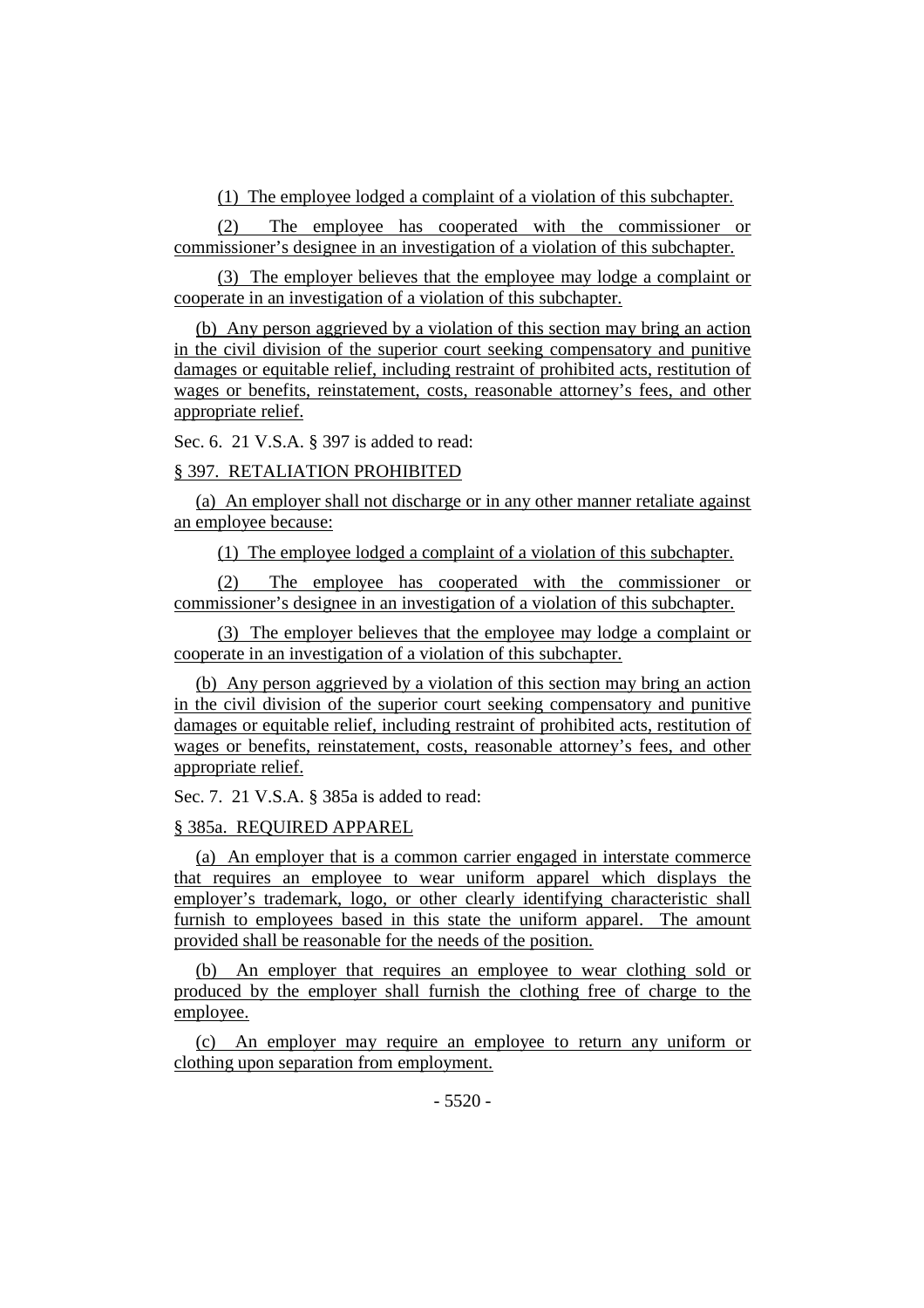Sec. 8. 21 V.S.A. § 624 is amended to read:

## § 624. DUAL LIABILITY; CLAIMS, SETTLEMENT PROCEDURE

\* \* \*

(e)(1) In an action to enforce the liability of a third party, the injured employee may recover any amount which the employee or the employee's personal representative would be entitled to recover in a civil action. Any recovery against the third party for damages resulting from personal injuries or death only, after deducting expenses of recovery attorney's fees, and litigation expenses and costs, shall first reimburse the employer or its workers' compensation insurance carrier for any amounts paid or payable under this chapter to date of recovery, and the balance shall forthwith be paid to the employee or the employee's dependents or personal representative and shall be treated as an advance payment by the employer on account of any future payment of compensation benefits. Reimbursement required under this subsection, except to prevent double recovery, shall not reduce the employee's recovery of any benefit or payment provided by a plan or policy that was privately purchased by the injured employee, including uninsured-under insured motorist coverage, or any other first party insurance payments or benefits.

(2) In addition to the limitations on recovery set forth in subdivision (1) of this subsection, if a lien or subrogation claim that arose out of the payment of medical expenses or benefits under this chapter exists in respect to a claim of personal injury or death and the injured employee's recovery is diminished by comparative fault or the inability to collect the full value of the claim due to limited liability insurance or other cause, the lien or subrogation claim shall be diminished in the same proportion as the injured employee's recovery is diminished. The settlement agreement may include reference to the amount by which the employee's recovery is diminished by comparative fault or the inability to collect the full value of the claim due to limited liability insurance or other cause. In the event the agreement or release does not contain such information, the amount by which the recovery is compromised or diminished shall be established by affidavit of the employee.

\* \* \*

Sec. 8a. 12 V.S.A. § 5653 is amended to read:

#### § 5653. LIMITATIONS

(a) This chapter applies to all arbitration agreements to the extent not inconsistent with the laws of the United States. However, this chapter does not apply to labor interest arbitration, nor to arbitration agreements contained in a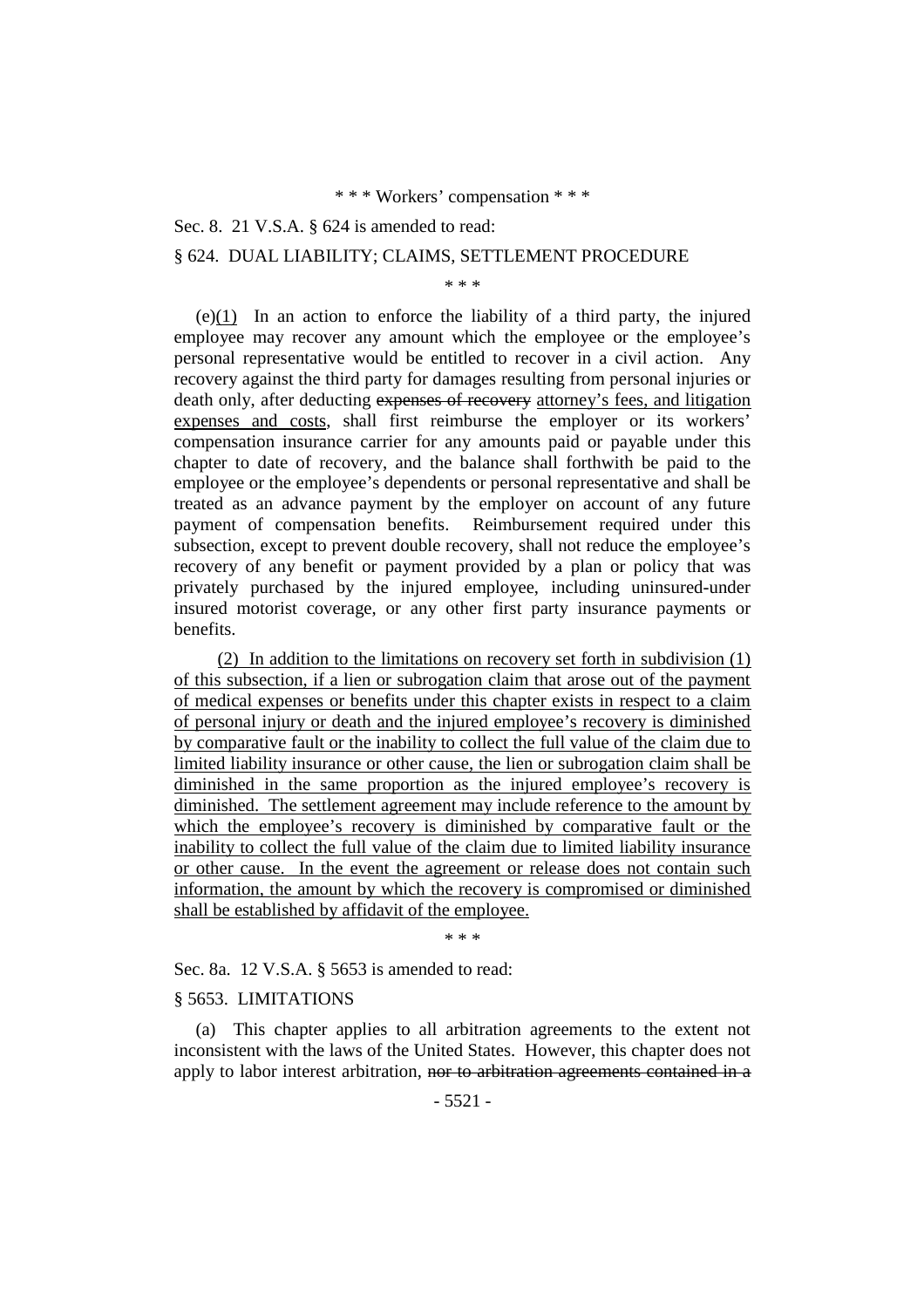contract of insurance, nor to grievance arbitration under 3 V.S.A. chapter 28 of Title 3. "Labor interest arbitration" means the method of concluding labor negotiations by having a disinterested person determine what will be the terms of an agreement.

\* \* \*

# Sec. 9. 21 V.S.A. § 643a is amended to read:

## § 643a. DISCONTINUANCE OF BENEFITS

Unless an injured worker has successfully returned to work, an employer shall notify both the commissioner and the employee prior to terminating benefits under either section 642 or 646 of this title. The notice of intention to discontinue payments shall be filed on forms prescribed by the commissioner and shall include the date of the proposed discontinuance, the reasons for it, and, if the employee has been out of work for 90 days, a verification that the employer offered vocational rehabilitation screening and services as required under this chapter. All relevant evidence, including evidence that does not support discontinuance in the possession of the employer not already filed, shall be filed with the notice. The liability for the payments shall continue for seven days after the notice is received by the commissioner and the employee at least 14 days after the notice is received by the commissioner and the employee, during which time the claimant may file with the commissioner an objection to discontinuance. The notice shall include a provision that the injured worker may object to the discontinuance with the commissioner with supporting evidence or arguments. If the employee files an objection with an explanation, the liability for the payments shall continue until a decision is issued by the commissioner. Those payments Payments made after the notice of discontinuance is received by the commissioner shall be made without prejudice to the employer and may be deducted from any amounts due pursuant to section 648 of this title if the commissioner determines that the discontinuance is warranted or if otherwise ordered by the commissioner. Every notice shall be reviewed by the commissioner to determine the sufficiency of the basis for the proposed discontinuance. If, after review of all the evidence in the file, the commissioner finds that a preponderance of all the evidence in the file does not reasonably support the proposed discontinuance, the commissioner shall order that payments continue until a formal hearing is held and a decision is rendered. Prior to a formal hearing, an injured worker may request reinstatement of benefits by providing additional new evidence to the department that establishes that a preponderance of all evidence now supports the claim. If the commissioner's decision, after a hearing, is that the employee was not entitled to any or all benefits paid between the discontinuance and the final decision, upon request of the employer, the commissioner may order that the employee repay all benefits to which the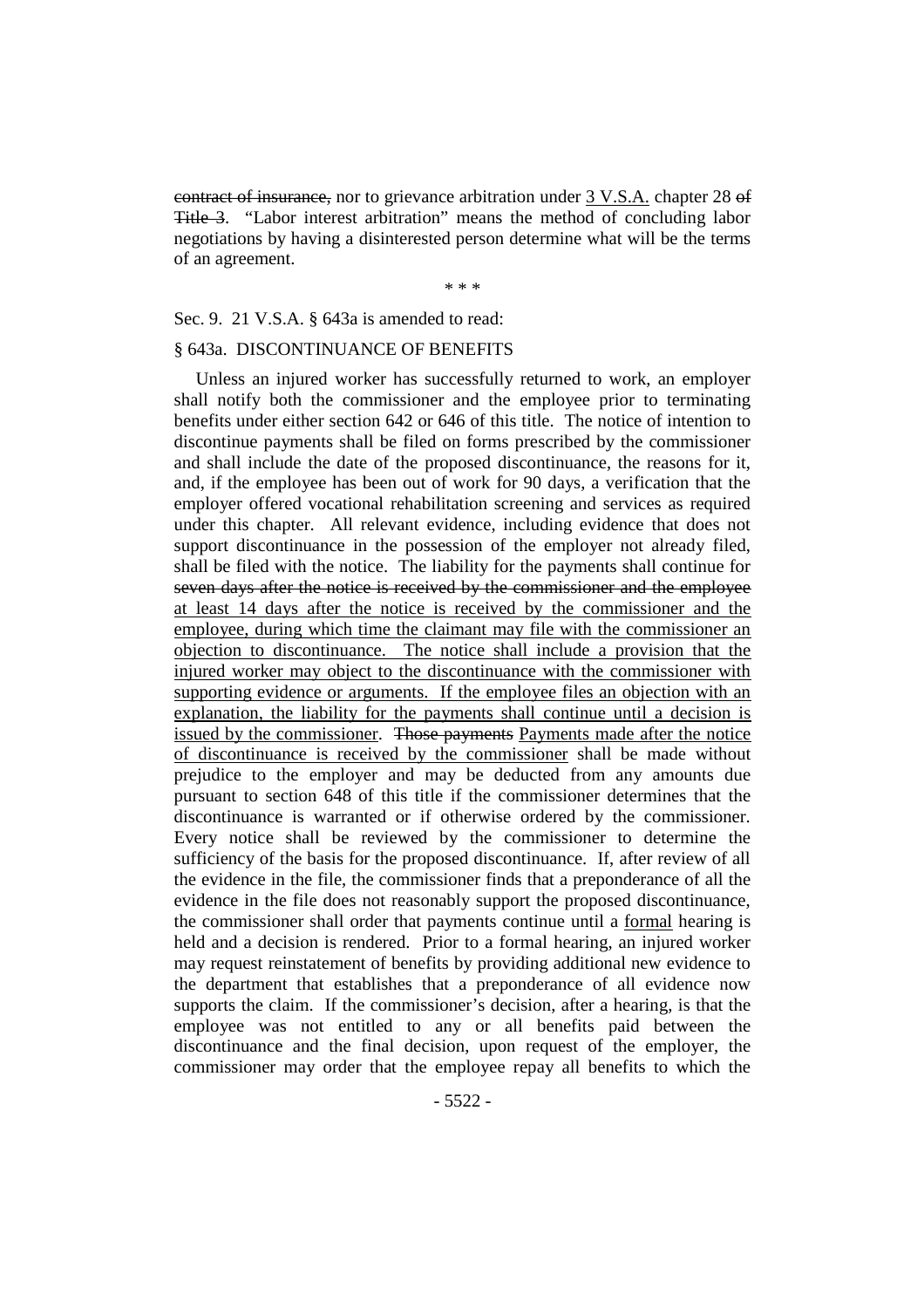employee was not entitled. The employer may enforce a repayment order in any court of law having jurisdiction.

Sec. 10. 21 V.S.A. § 692 is amended to read:

§ 692. PENALTIES; FAILURE TO INSURE; STOP WORK ORDERS

\* \* \*

(b) Stop-work orders. If an employer fails to comply with the provisions of section 687 of this title after investigation by the commissioner, the commissioner shall issue an emergency order to that employer to stop work until the employer has secured workers' compensation insurance. If the commissioner determines that issuing a stop-work order would immediately threaten the safety or health of the public, the commissioner may permit work to continue until the immediate threat to public safety or health is removed. The commissioner shall document the reasons for permitting work to continue, and the document shall be available to the public. In addition, the employer shall be assessed an administrative penalty of not more than \$250.00 for every day that the employer fails to secure workers' compensation coverage after the commissioner issues an order to obtain insurance and may also be assessed an administrative penalty of not more than \$250.00 for each employee for every day that the employer fails to secure workers' compensation coverage as required in section 687 of this title. When a stop-work order is issued, the commissioner shall post a notice at a conspicuous place on the work site of the employer informing the employees that their employer failed to comply with the provisions of section 687 of this title and that work at the work site has been ordered to cease until workers' compensation insurance is secured. If an employer fails to comply with a stop-work order, the commissioner may seek injunctive relief in the civil division of the superior court by filing a complaint and supporting affidavit. The court shall issue without notice and hearing an ex parte order temporarily or permanently enjoining the employer from employing workers. The ex parte order shall be provided to the employer. Thereafter, the court may modify or vacate the order at the request of the commissioner or employer. The stop-work order shall be rescinded as soon as the commissioner determines that the employer is in compliance with section 687 of this title. An employer against whom a stop-work order has been issued, or who has not been in compliance with section 687 of this title, unless the failure to comply was inadvertent or excusable, is prohibited from contracting, directly or indirectly, with the state or any of its subdivisions for a period of up to three years following the date of the issuance of the stop-work order, as determined by the commissioner in consultation with the commissioner of buildings and general services or the secretary of transportation, as appropriate. Either the secretary or the commissioner, as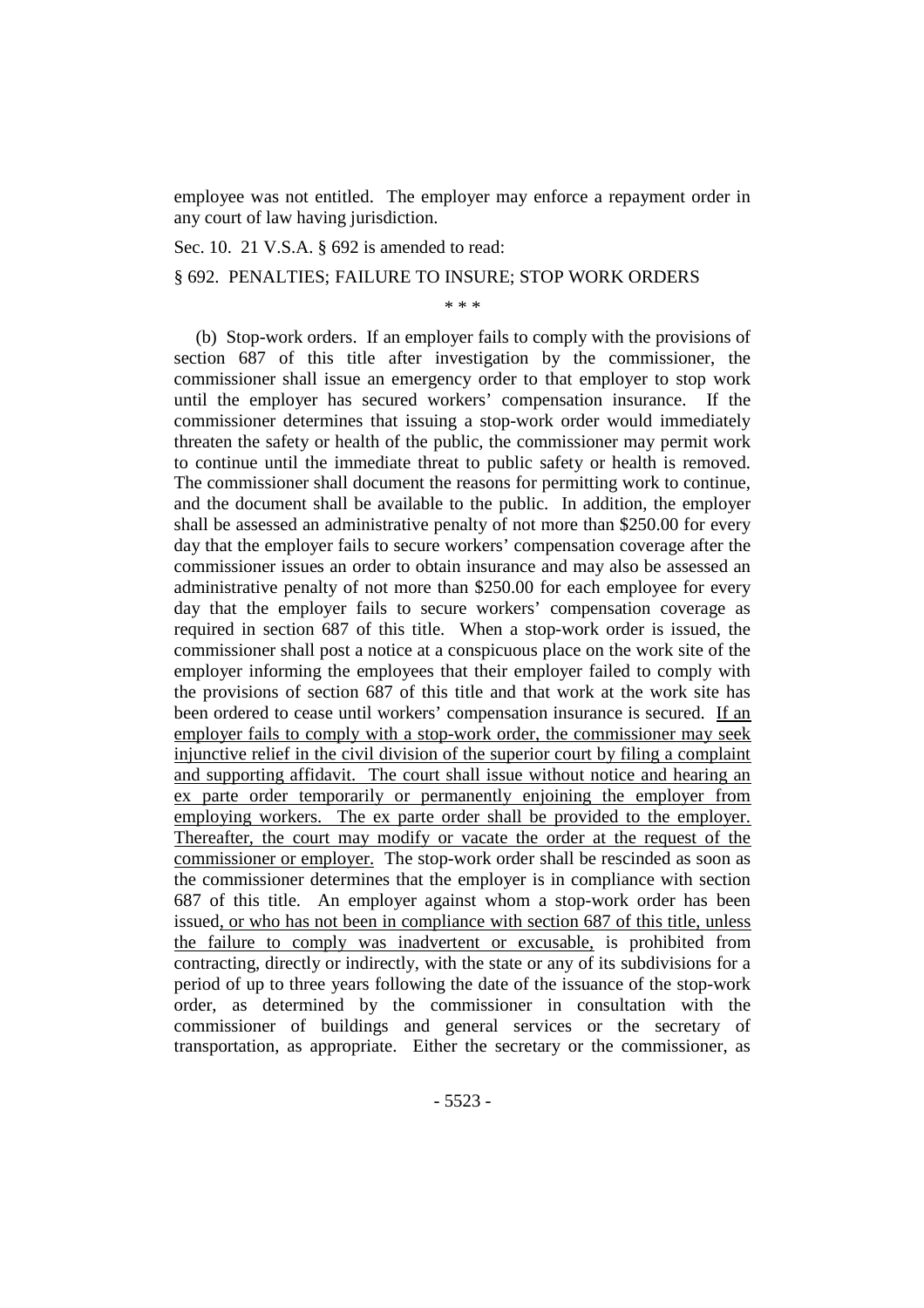appropriate, shall be consulted in any contest of the prohibition of the employer from contracting with the state or its subdivisions.

\* \* \*

#### \* \* \* Unemployment compensation \* \* \*

Sec. 11. 21 V.S.A. § 1101 is amended to read:

#### § 1101. APPRENTICESHIP DIVISION AND COUNCIL

The apprenticeship division and state apprenticeship council, hereinafter referred to as the "council," shall be located within the department of labor. The commissioner of labor shall supervise the work of the division, and shall be the chair of the council. The council shall consist of  $\overline{10}$  12 members, four ex officio members and six eight members who shall be appointed by the governor. Of the ex officio members, one shall be the commissioner of labor, one shall be the commissioner of public safety, or designee, one shall be the commissioner of education or designee, and one shall be the director of the apprenticeship division who shall act as secretary of the council without vote. The council shall be composed of persons familiar with apprenticeable occupations. Of the appointive appointed members, three shall be individuals who on account of previous vocation, employment, occupation, or affiliation can be classed as represent employers and, three shall be individuals who on account of previous vocation, employment, occupation, or affiliation can be classed as employees represent employees or employee organizations, and two shall be members of the public. Appointment of the employer and the employee members shall be made for the term of three years except the employer and employee members first appointed shall be appointed for the term of one, two, and three years respectively. The governor shall annually designate one member of the council as chair. Each member of the council who is not a salaried official or employee of the state shall be entitled to compensation and expenses as provided in 32 V.S.A. § 1010.

Sec. 12. 21 V.S.A. § 1301 is amended to read:

#### § 1301. DEFINITIONS

The following words and phrases, as used in this chapter, shall have the following meanings unless the context clearly requires otherwise:

\* \* \*

 $(6)(A)(i)$  "Employment," subject to the other provisions of this subdivision (6), means service within the jurisdiction of this state, performed prior to January 1, 1978, which was employment as defined in this subdivision prior to such date and, subject to the other provisions of this subdivision, service performed after December 31, 1977, by an employee, as defined in subsections 3306(i) and (o) of the Federal Unemployment Tax Act, including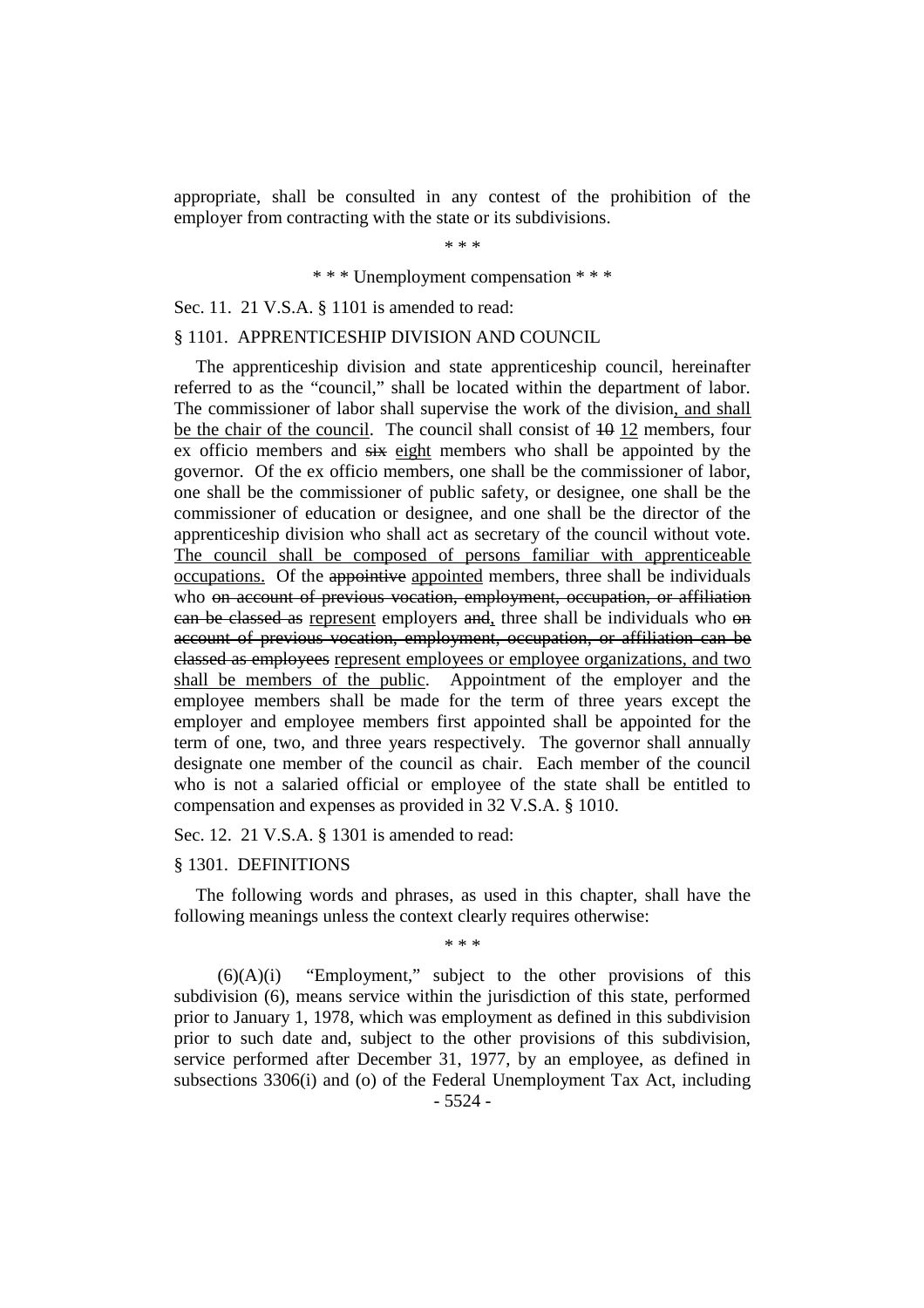service in interstate commerce, performed for wages or under any contract of hire, written or oral, expressed or implied. Services partly within and partly without this state may by election as hereinbefore provided be treated as if wholly within the jurisdiction of this state. And whenever an employing unit shall have elected to come under the provisions of a similar act of a state where a part of the services of an employee are performed, the commissioner, upon his or her approval of said election as to any such employee, may treat the services covered by said approved election as having been performed wholly without the jurisdiction of this state.

\* \* \*

(C) The term "employment" shall not include:

\* \* \*

(xxi) Service performed by a direct seller if the individual is in compliance with all the following:

(I) The individual is engaged in:

(aa) the trade or business of selling or soliciting the sale of consumer products, including services or other intangibles, in the home or a location other than in a permanent retail establishment, including whether the sale or solicitation of a sale is to any buyer on a buy-sell basis, a deposit-commission basis, or any similar basis for resale by the buyer or any other person.

(bb) the trade or business of the delivery or distribution of newspapers or shopping news that are delivered on a weekly or less frequent basis, including any services directly related to such trade or business.

(II) Substantially all the remuneration, whether or not received in cash, for the performance of the services described in subdivision (I) of this subdivision  $(C)(xx)$  is directly related to sales or other output, including the performance of services, rather than to the number of hours worked.

(III) The services performed by the individual are performed pursuant to a written contract between the individual and the person for whom the services are performed, and the contract provides that the individual will not be treated as an employee for federal and state tax purposes.

Sec. 13. 21 V.S.A. § 1301a is amended to read:

## § 1301a. DEPARTMENT OF LABOR; COMPOSITION

The department of labor, created by section 3 V.S.A. § 212 of Title 3, shall consist of a commissioner of labor, the Vermont employment security board, the Vermont workforce development division, the unemployment insurance and wages division, the economic and labor market information division, the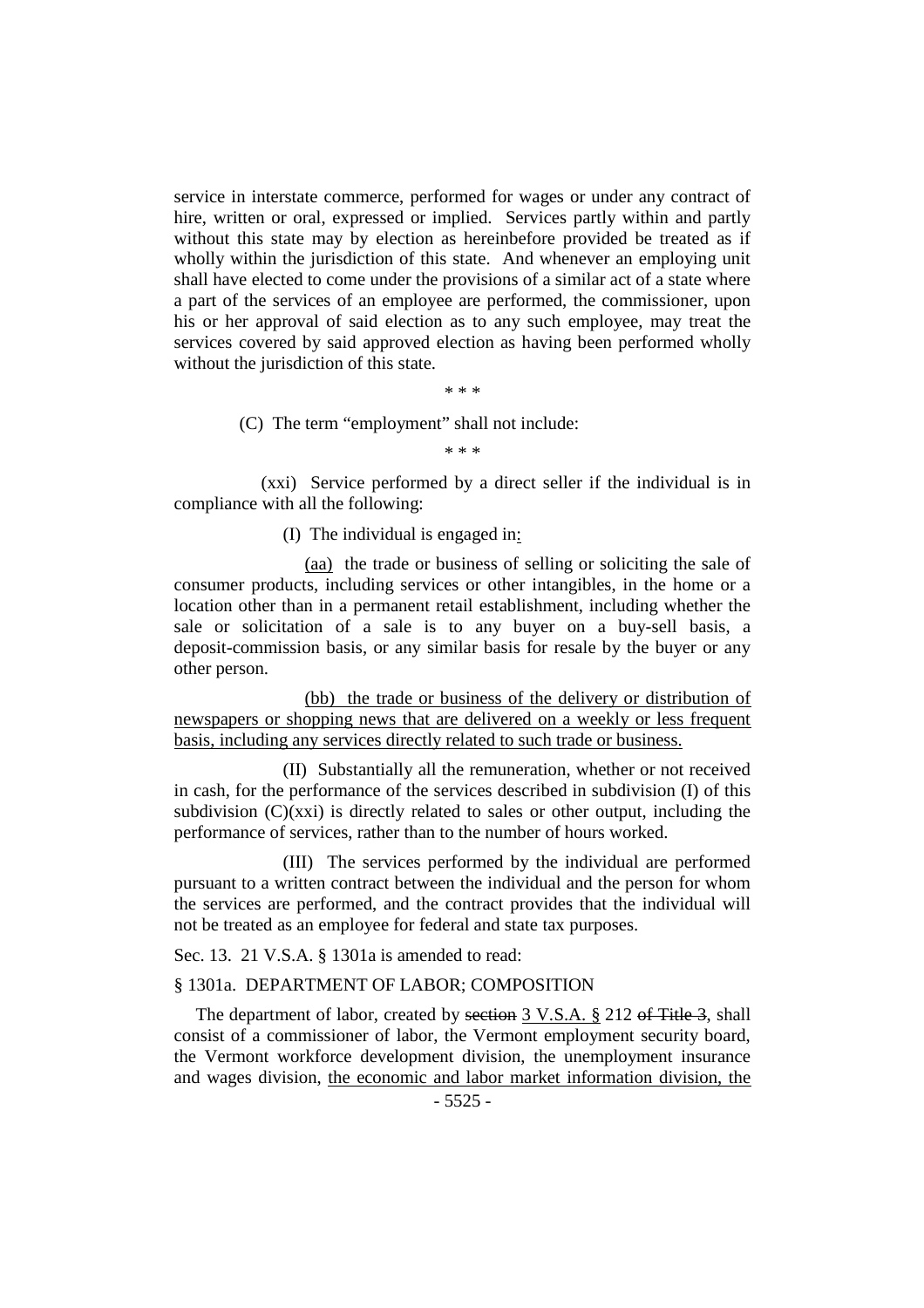workforce development council which serves as the statewide workforce investment board, and the workers' compensation and safety division. The chair of the employment security board shall be the commissioner of labor ex officio. The deputy commissioner of labor or a designee chosen by the commissioner may serve as chair in the absence of the commissioner as the commissioner's designee.

Sec. 14. [Deleted.]

Sec. 15. [Deleted.]

Sec. 15a. 21 V.S.A. § 349 is added to read:

# § 349. PAYMENT OF PREVAILING WAGE

(a) This section applies to all electric generation plants approved under 30 V.S.A. § 248 that have a plant capacity greater than 2.2 megawatts. For the purposes of this section, "plant" and "plant capacity" are as defined in 30 V.S.A. § 8002, except that "plant" shall not be limited to renewable energy.

(b) The holder of a certificate issued for a plant identified in subsection (a) of this section shall require that all wages paid to contractors or subcontractors for construction of the plant shall be no less than the rates established by the U.S. Department of Labor under the federal Davis-Bacon Act, 40 U.S.C. § 3141 et seq., for projects in Vermont.

(c) The purpose of this section is to ensure that fair and adequate compensation is paid to individuals engaged in the construction of electric generation plants located in the state.

# Sec. 15b. IMPLEMENTATION

The provisions of 21 V.S.A. § 349 (payment of prevailing wages) shall apply to wages paid on and after passage of this act.

Sec. 16. 21 V.S.A. § 1347 is amended to read:

#### § 1347. NONDISCLOSURE OR MISREPRESENTATION

\* \* \*

(c) The person liable under this section shall repay such amount to the commissioner for the fund. In addition to the repayment, if the commissioner finds that a person intentionally misrepresented or failed to disclose a material fact with respect to his or her claim for benefits, the person shall pay an additional penalty of 15 percent of the amount of the overpaid benefits. Such amount may be collectible by civil action in a Vermont district or superior court, in the name of the commissioner. No action shall be commenced for the collection of such amount more than five years after the date of such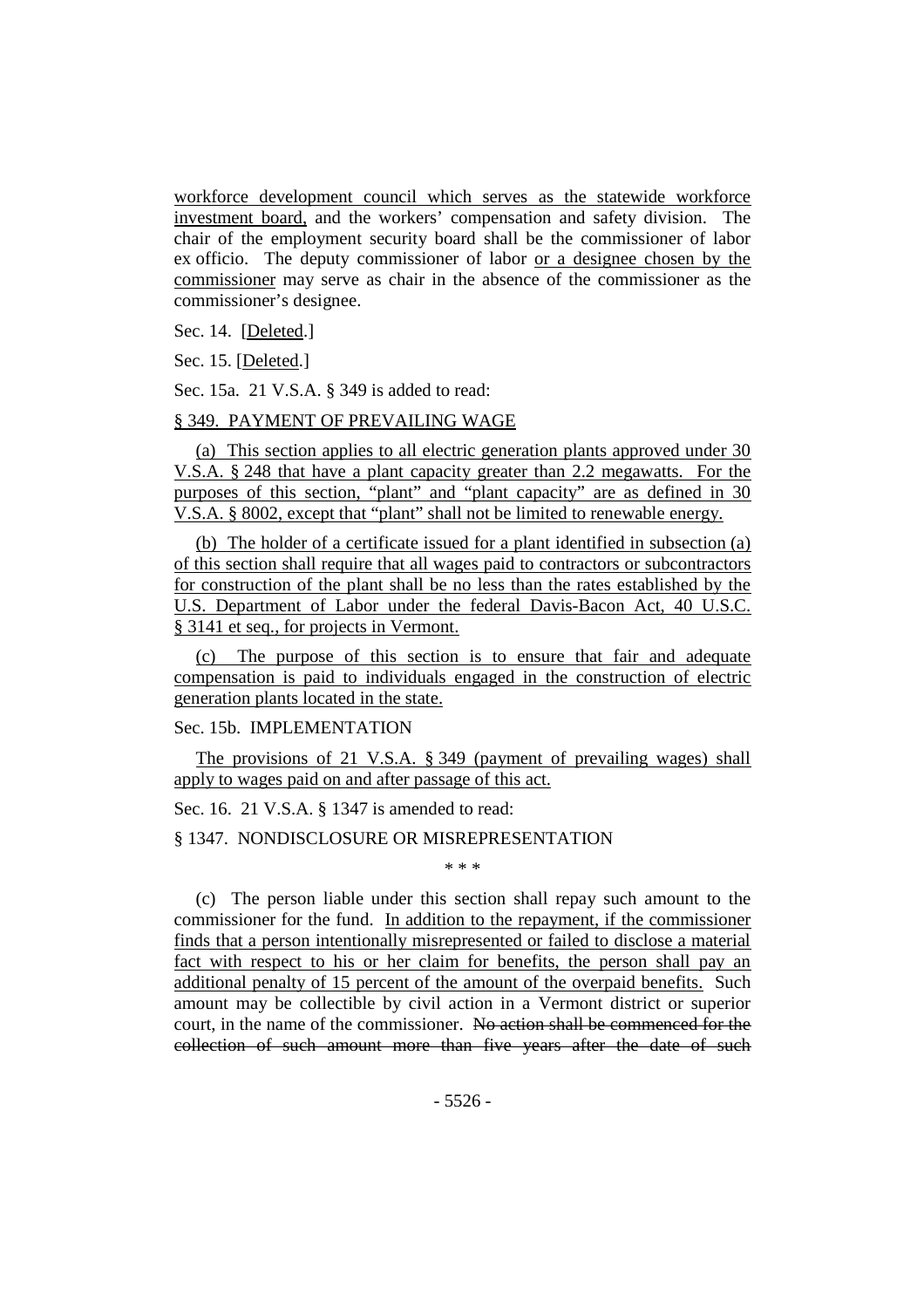determination under this section or the final decision confirming the liability of such person on an appeal from such determination.

(d) In any case in which under this section a person is liable to repay any amount to the commissioner for the fund, the commissioner may withhold, in whole or in part, any future benefits payable to such person, and credit such withheld benefits against the amount due from such person until it is repaid in full, less any penalties assessed under subsection (c) of this section. No benefits shall be withheld after five years from the date of such determination or the date of the final decision confirming the liability of such person on an appeal from such determination.

(e) In addition to the foregoing, when it is found by the commissioner that a person intentionally misrepresented or failed to disclose a material fact with respect to his or her claim for benefits and in the event the person is not prosecuted under section 1368 of this title and penalty provided in section 1373 of this title is not imposed, the person shall be disqualified and shall not be entitled to receive benefits to which he or she would otherwise be entitled after the determination for such number of weeks not exceeding 26 as the commissioner shall deem just<del>, provided, however, that no benefits shall be</del> denied to a claimant because of such determination after three years from the date thereof or the date of final decision on an appeal from such determination. The notice of determination shall also specify the period of disqualification imposed hereunder.

\* \* \*

## \* \* \* Short-time compensation \* \* \*

Sec. 17. 21 V.S.A. § 1451 is amended to read:

#### § 1451. DEFINITIONS

For the purpose of this subchapter:

(1) "Affected unit" means a specific plan, department, shift, or other definable unit consisting of not less than five employees to which an approved short-time compensation plan applies.

(2) "Short-time compensation" or "STC" means the unemployment benefits payable to employees in an affected unit under an approved short-time compensation plan as distinguished from the unemployment benefits otherwise payable under the conventional unemployment compensation provisions of this chapter.

(3) "Short-time compensation plan" means a plan of an employer under which there is a reduction in the number of hours worked by employees of an affected unit rather than temporary layoffs. The term "temporary layoffs" for this purpose means the total separation of one or more workers in the affected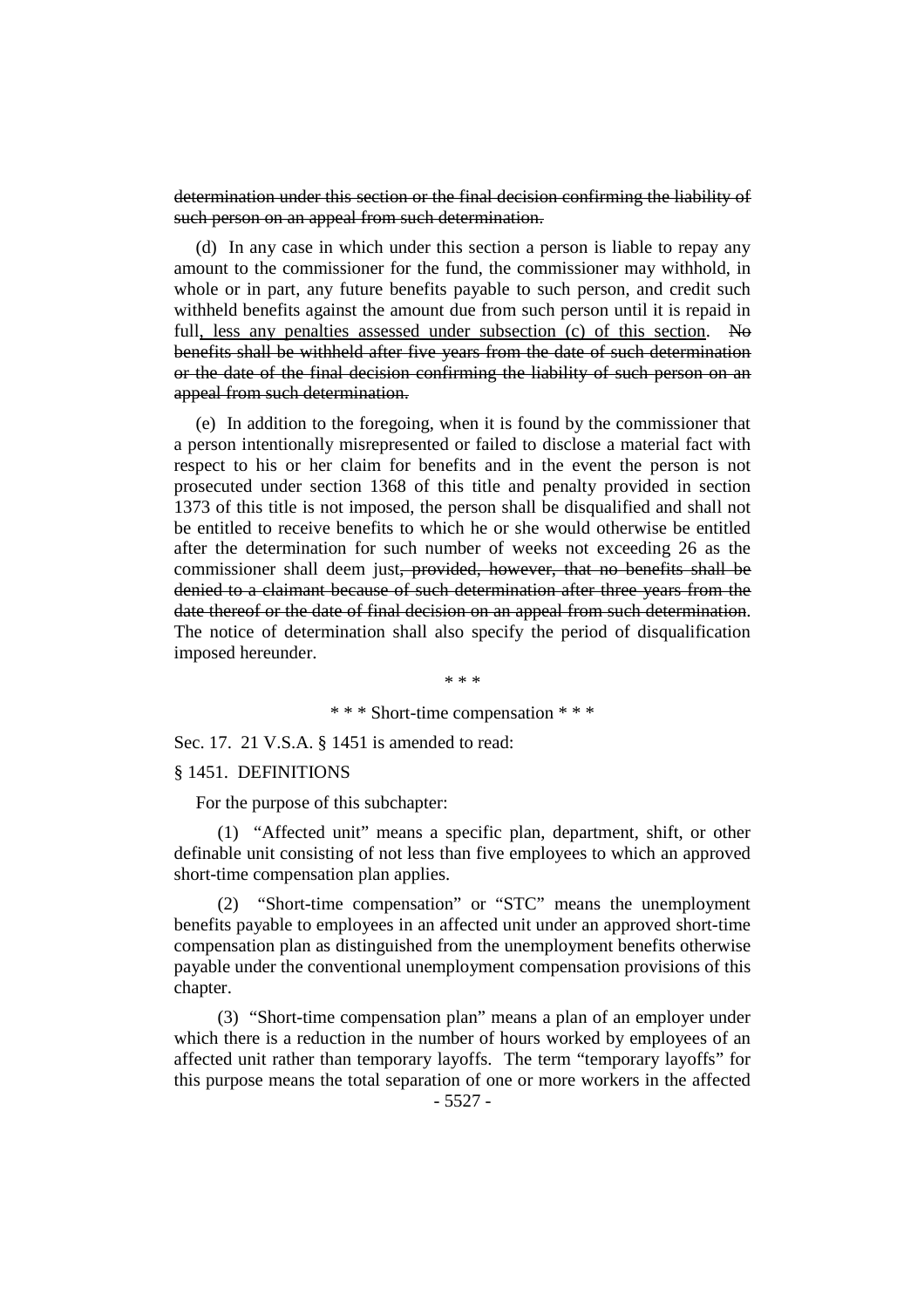unit for an indefinite period expected to last for more than two months but not more than six months.

(4) "Short-time compensation employer" means an employer who has one or more employees covered by an approved "Short-Time Compensation Plan." Both employers with experience-rating records and employers who make payments in lieu of tax contributions to the UI Trust Fund may become short-time compensation employers. "Short-time compensation employer" includes employers with experience-rating records and employers who make payments in lieu of tax contributions to the unemployment compensation trust fund and that meet the following:

(A) Has five or more employees covered by an approved short-time compensation plan.

(B) Is not delinquent in the payment of contributions or reimbursement, or in the reporting of wages.

(C) Is not a negative balance employer. For the purposes of this section, a negative balance employer is an employer who has for three or more consecutive calendar years paid more in unemployment benefits to its employees than it has contributed to its unemployment insurance account.

(5) "Usual weekly hours of work" means the normal hours of work for full-time and regular part-time employees in the affected unit when that unit is operating on its normally full-time basis but not less than 30 hours and not to exceed 40 hours and not including overtime.

(6) "Unemployment compensation" means the unemployment benefits payable under this chapter other than short-time compensation and includes any amounts payable pursuant to an agreement under any federal law providing for compensation, assistance, or allowances with respect to unemployment.

(7) "Fringe benefits" means benefits including health insurance, retirement benefits, paid vacations and holidays, sick leave, and similar benefits that are incidents of employment.

(8) "Intermittent employment" means employment that is not continuous but may consist of intervals of weekly work and intervals of no weekly work.

(9) "Seasonal employment" means employment with an employer who experiences at least a 20-percent difference between its highest level of employment during a particular season and its lowest level of employment during the off-season in each of the previous three years as reported to the department, or employment with an employer on a temporary basis during a particular season.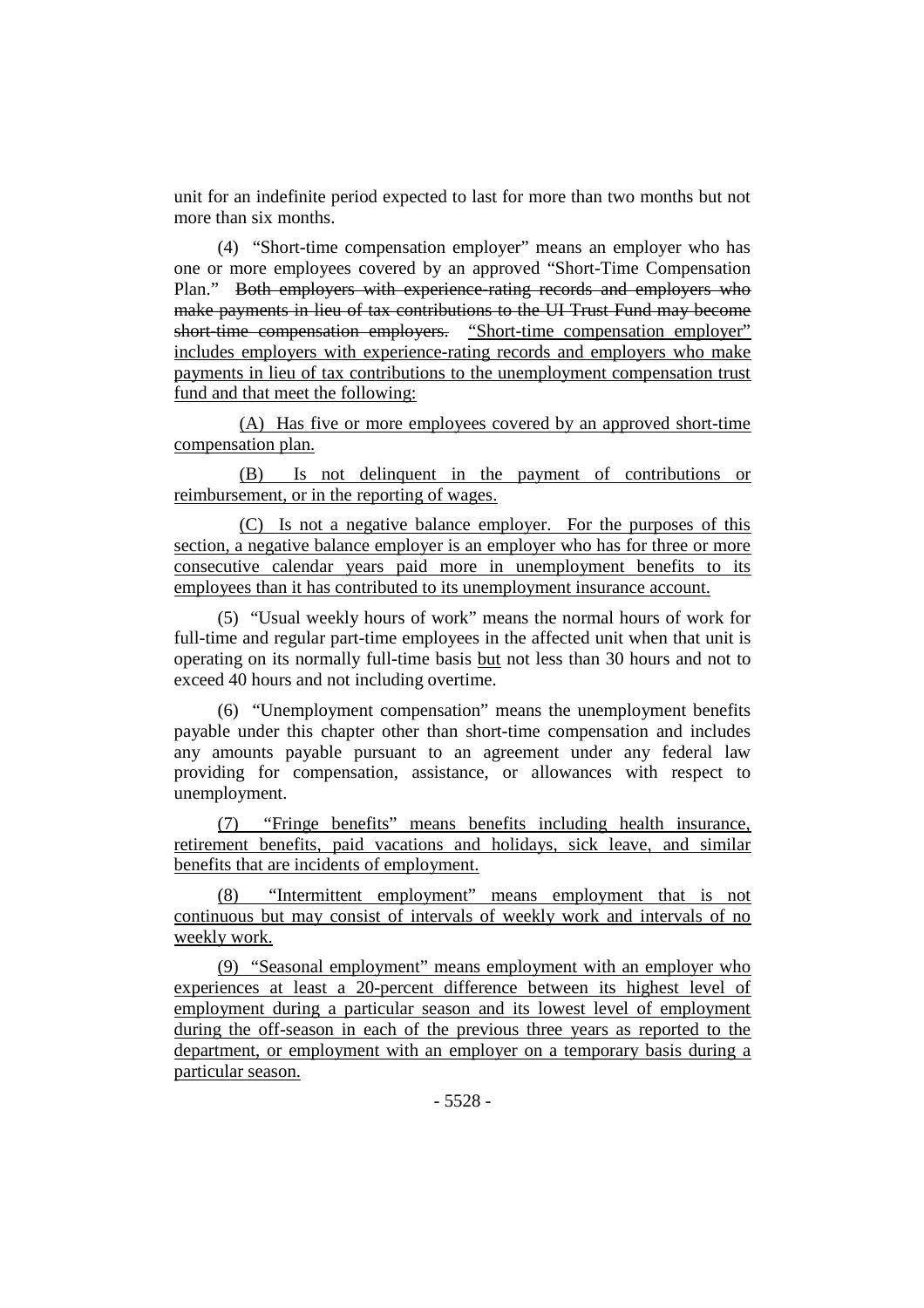Sec. 18. 21 V.S.A. § 1452 is amended to read:

#### § 1452. CRITERIA FOR APPROVAL

An employer wishing to participate in an STC program shall submit a department of labor electronic application or a signed written short-time compensation plan to the commissioner for approval. The commissioner may approve an STC plan only if the following criteria are met:

(1) the plan identifies the specified affected units to which it applies;

(2) the employees in the affected unit or units are identified by name, Social Security number, and by any other information required by the commissioner;

(3) the plan specifies any impact on certifies that fringe benefits, including health insurance, of employees participating in the plan will not be reduced;

(4) the usual total weekly hours of work for employees in the affected unit or units are reduced by not less than 20 percent and not more than 50 percent;

(5) the plan certifies that the aggregate reduction in work hours is in lieu of temporary total layoffs of one or more workers which would have resulted in an equivalent reduction in work hours and which the commissioner finds would have caused an equivalent dollar amount to be payable in unemployment compensation;

(6) the plan certifies that the STC employer will submit a request for a STC plan termination to the department within 24 hours of a layoff that occurs during an active STC plan;

(7) the identified work week reduction is applied consistently throughout the duration of the plan;

(8) the plan applies to at least 10 percent of the employees in the affected unit, and when applicable applies to all affected employees of the unit equally;

 $(7)(9)$  the plan will not subsidize seasonal employers during the off-season, nor subsidize employers who have traditionally used part-time employees or intermittent employment;

 $\left(\frac{8}{10}\right)$  the employer agrees to maintain records relative to the plan for a period of three years and furnish reports relating to the proper conduct of the plan and agrees to allow the commissioner or his or her authorized representatives access to all records necessary to verify the plan prior to approval and, after approval, to monitor and evaluate application of the plan;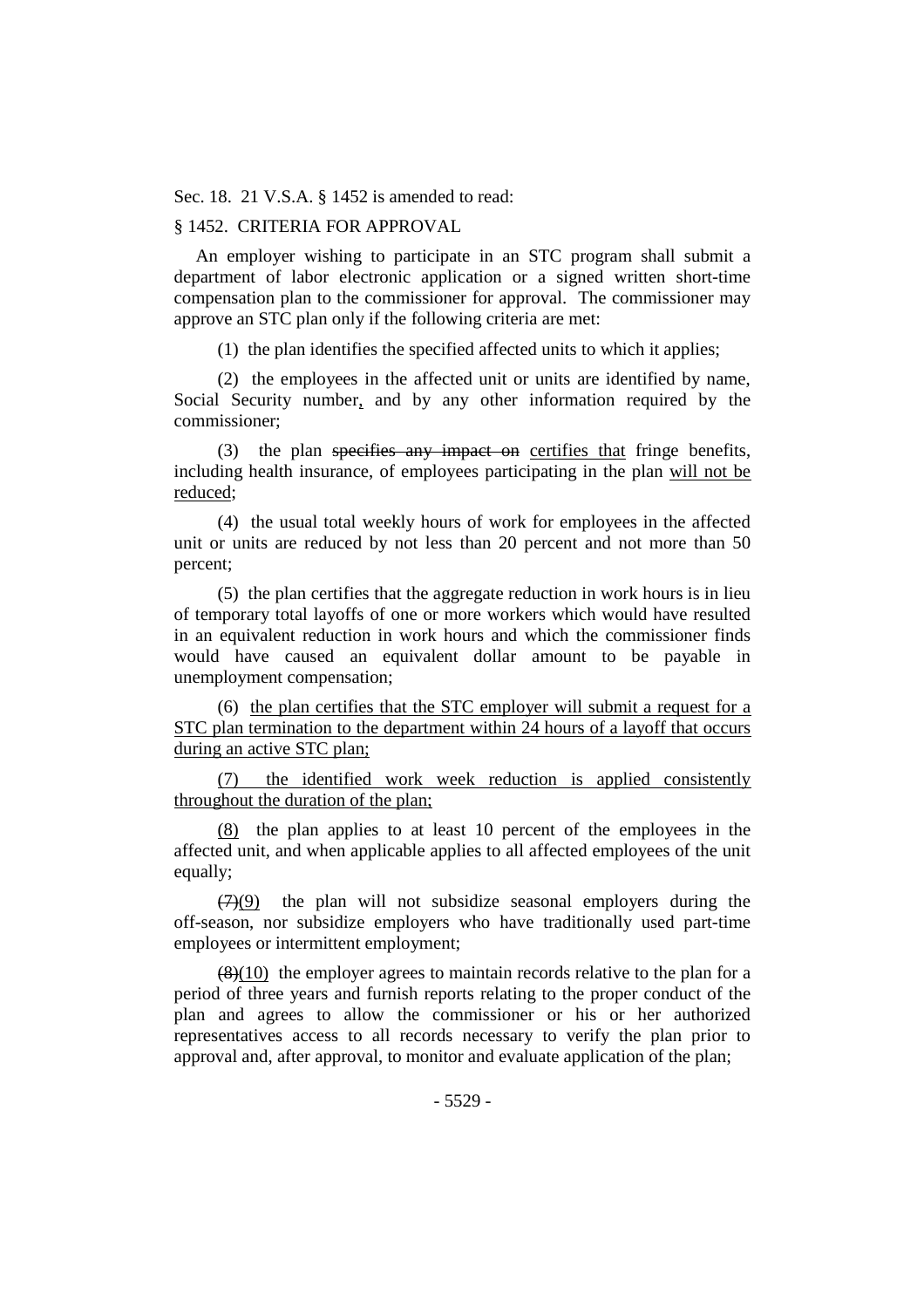$(9)(11)$  the plan certifies that the collective bargaining agent or agents for the employees, if any, have agreed to participate in the program. If there is no bargaining unit, the employer specifies how he or she will notify the employees in the affected group and work with them to implement the program once the plan is approved; and

 $(10)(12)$  in addition to subdivisions (1) through  $(9)(11)$  of this section, the commissioner shall take into account any other factors which may be pertinent to proper implementation of the plan.

Sec. 19. 21 V.S.A. § 1453 is amended to read:

#### § 1453. APPROVAL OR REJECTION; RESUBMISSION

The commissioner shall approve or reject a plan in writing within 30 days of its receipt, and in the case of rejection shall state the reasons therefor. The reasons for rejection shall be final and nonappealable, but the employer shall be allowed to submit another plan for approval, that addresses the reasons that led to the rejection of the original plan.

Sec. 20. 21 V.S.A. § 1454 is amended to read:

## § 1454. EFFECTIVE DATE; DURATION

A plan shall be effective on the date specified in the plan or on a date mutually agreed upon by the employer and the commissioner. It shall expire at the end of the sixth full calendar month after its effective date or on the date specified in the plan if such date is earlier; provided, that the plan is not previously revoked by the commissioner; or on the effective date of any transfer of ownership of the legal business entity. If a plan is revoked by the commissioner, it shall terminate on the date specified in the commissioner's written order of revocation. No employer shall be eligible for a short-time compensation plan for more than 26 weeks in any 12-month period.

Sec. 21. 21 V.S.A. § 1458 is amended to read:

#### § 1458. SHORT-TIME COMPENSATION BENEFITS

\* \* \*

(f)(1) If an individual works in the same week for both the short-time employer and another employer and his or her combined hours of work for both employers are equal to or greater than 81 percent of the usual hours of work with the short-time employer, he or she shall not be entitled to benefits under these short-time provisions or the unemployment compensation provisions.

(2) If an individual works in the same week for both the short-time employer and another employer and his or her combined hours of work for both employers are equal to or less than 80 percent of the usual hours of work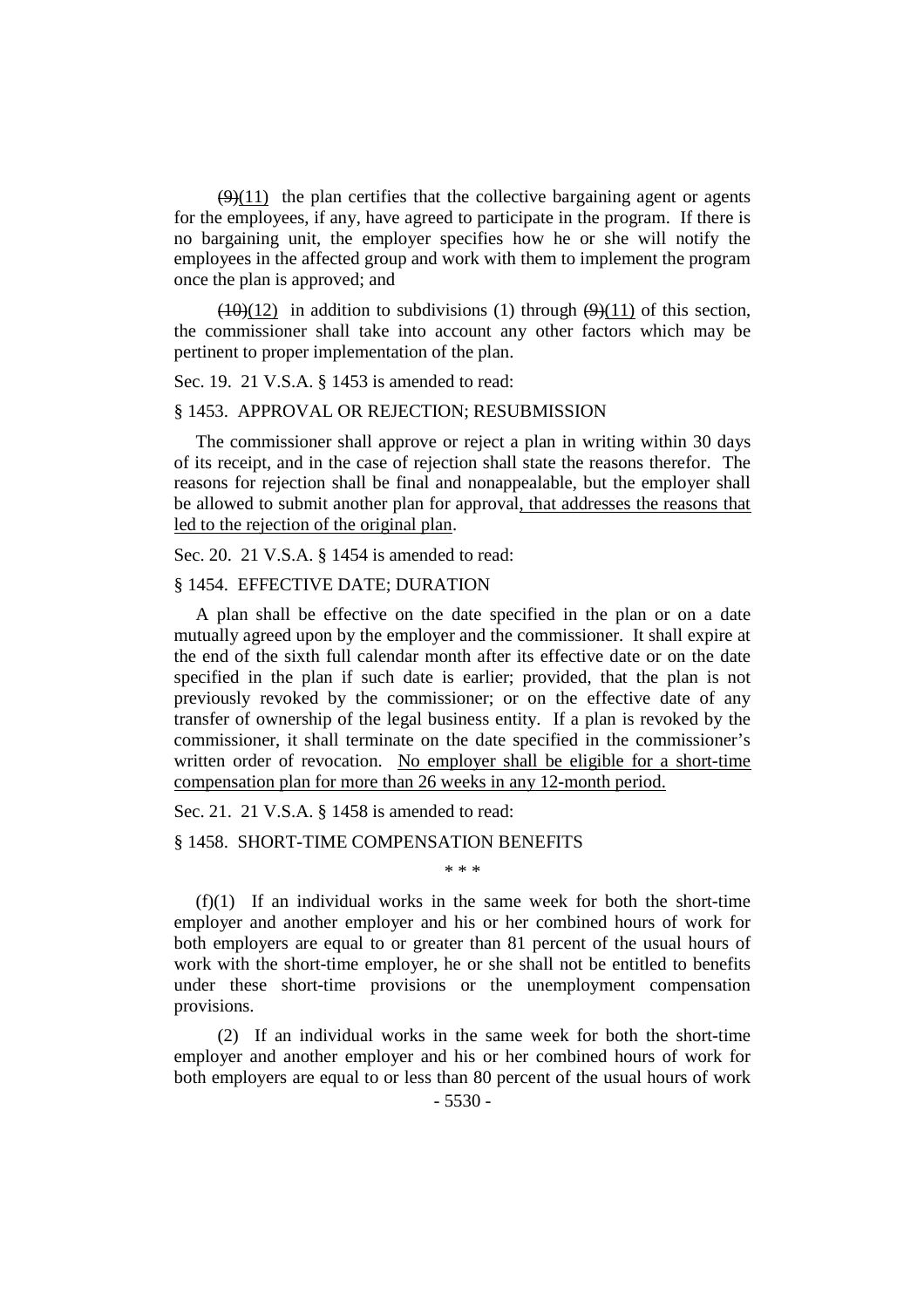for the short-time employer, the benefit amount payable for that week shall be the weekly unemployment compensation amount reduced by the same percentage that the combined hours are of the usual hours of work. A week for which benefits are paid under this provision shall count as a week of short-time compensation.

(3) An individual who does not work during a week for the short-time employer, and is otherwise eligible, shall be paid his or her full weekly unemployment compensation benefit amount under the provisions of the regular unemployment compensation program. Such a week shall not be counted as a week for which short-time compensation benefits were received.

(4) An individual that does not work the short-time employer's identified workweek reduction hours as certified by the application due to the use of paid vacation or personal time shall be paid benefits for the week under the partial unemployment compensation provisions of the regular unemployment compensation program.

(4)(5) An individual who does not work for the short-time employer during a week but works for another employer and is otherwise eligible, shall be paid benefits for that week under the partial unemployment compensation provisions of the regular UI program. Such a week shall not be counted as a week with respect to which STC benefits were received.

\* \* \* Directory of new hires \* \* \*

Sec. 22. 33 V.S.A. § 4110 is amended to read:

§ 4110. EMPLOYER OBLIGATIONS

\* \* \*

(c) As used in this section:

(1) "Employee" means

(A) an individual who is an employee within the meaning of chapter 24 of the Internal Revenue Code of 1986; and

(B) does not include an employee of a federal or state agency performing intelligence or counterintelligence functions, if the head of such agency has determined that reporting pursuant to this section with respect to the employee could endanger the safety of the employee or compromise an ongoing investigation or intelligence mission.

(2) "Employer" has the meaning given such term in Section 3401(d) of the Internal Revenue Code of 1986 and includes any governmental entity and any labor organization.

- 5531 -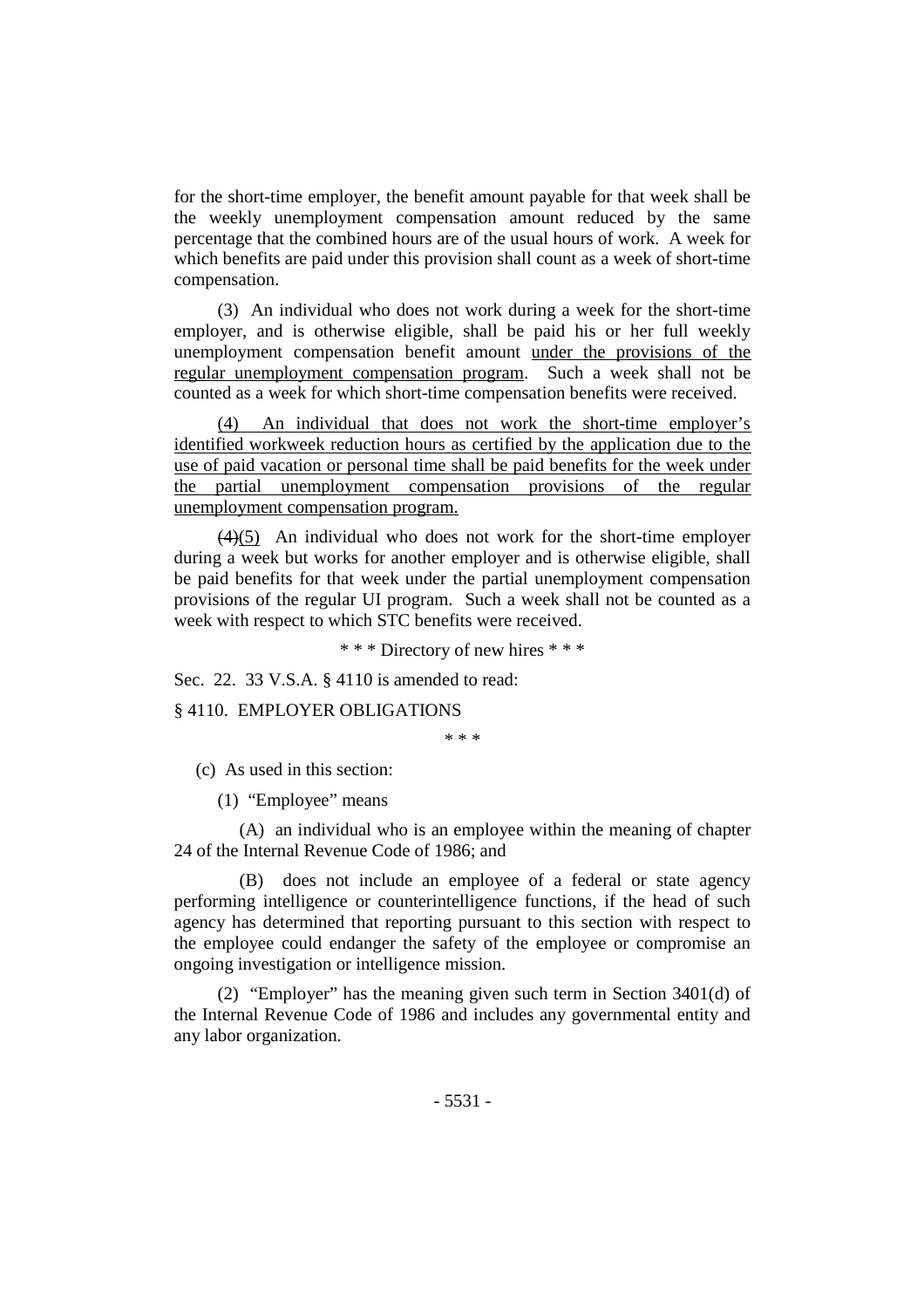(3) "First date of employment" is the first day services are performed for compensation as a new hire.

(4) "New hire" means an employee for whom a W-4 filing is required and whose wages have not been reported by the filing employer to the department of labor during the last reporting quarter means an employee who:

(A) has not previously been employed by the employer; or

(B) was previously employed by the employer but has been separated from that employment for at least 60 consecutive days.

\* \* \* Independent contractors \* \* \*

Sec. 23. 21 V.S.A. § 398 is added to read:

# § 398. NOTICE TO PERSONS RECEIVING REMUNERATION AS AN INDEPENDENT CONTRACTOR

(a) Every employer shall post in a prominent and accessible place on the site where work is performed a legible statement, provided by the commissioner, that describes the responsibility of independent contractors to pay taxes required by state and federal law, the rights of employees to workers' compensation, unemployment benefits, minimum wage, overtime, and other federal and state workplace protections, and the protections against retaliation and the penalties in this title if the independent contractor fails to classify properly an individual as an employee. This notice shall also contain contact information for individuals to file complaints or inquire with the commissioner about employment classification status. This information shall be provided in English or other languages required by the commissioner. The posted statement shall be constructed of materials capable of withstanding adverse weather conditions.

(b) Within 30 days of the effective date of this section, the commissioner shall create the notice described in subsection (a) of this section and post the notice on the department's website for downloading by hiring entities.

(c) Employers who violate this section shall be subject to an administrative penalty of up to \$100.00 per violation.

Sec. 24. 21 V.S.A. § 8 is added to read:

# § 8. INDEPENDENT CONTRACTOR DEFINITION

The commissioner is directed to formulate a single definition of independent contractor for the purposes of chapters 9 (workers' compensation) and 17 (unemployment compensation) of this title. The definition shall be simple to understand and provide clarity to employers and employees as to an individual's status as an employee or an independent contractor. The commissioner shall also formulate a test based upon the definition of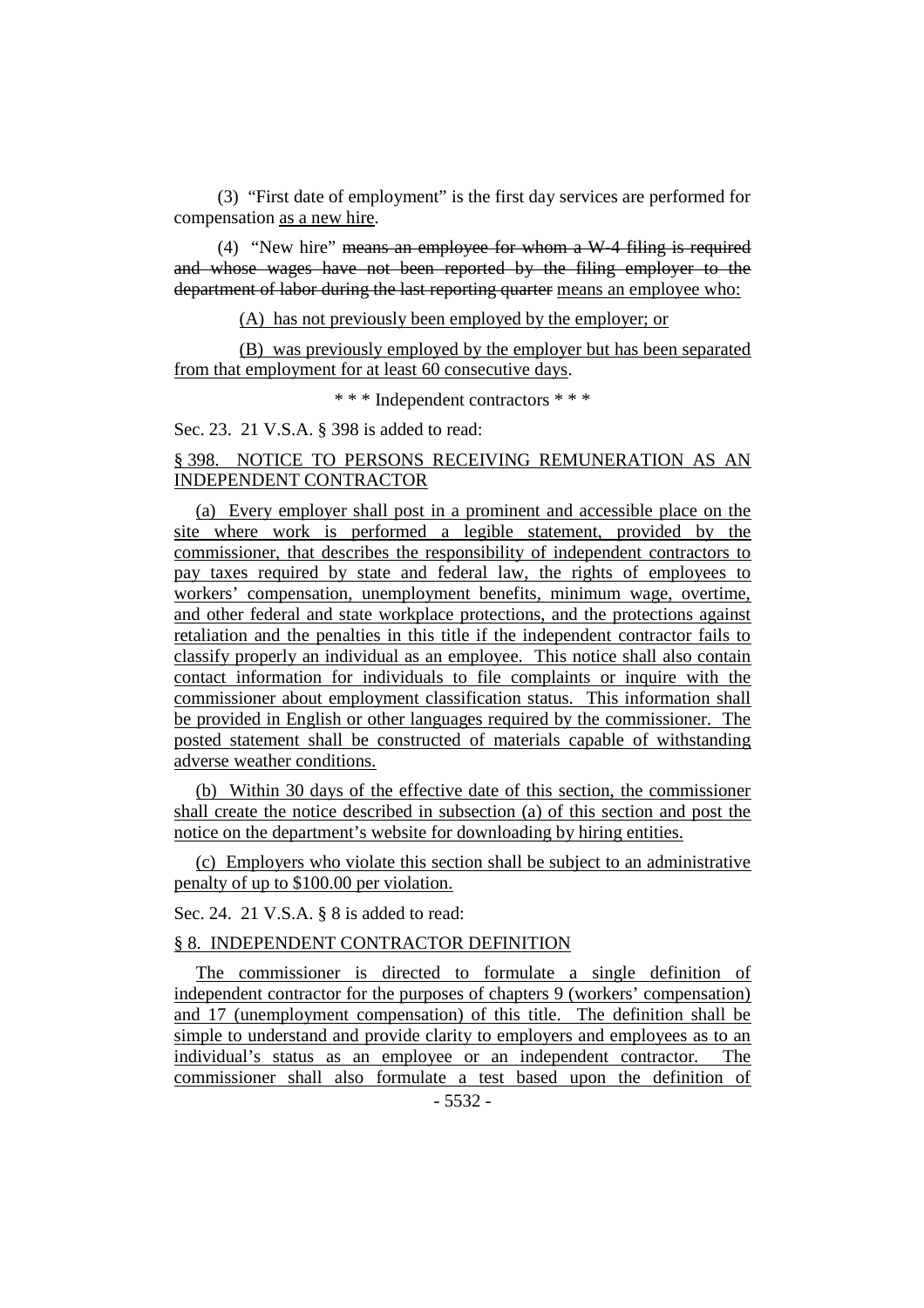independent contractor that will allow employers and employees to quickly and easily determine independent contractor status. It is not the intent of this section to substantively change the benefits and protections of employment under this title.

\* \* \* Fair-share representation fees \* \* \*

Sec. 25. POLICY

It is the policy of the state of Vermont that employees in bargaining units organized under state law who exercise their rights not to join a labor organization required to provide them certain services shall pay to that labor organization a fair-share agency fee, representing that portion of the labor organization's membership fees which are attributable to those services.

Sec. 26. FINDINGS

The general assembly finds:

(1) The right of employees to organize and form a labor organization to engage in collective bargaining is fundamental to both a free society and the generation and maintenance of a strong middle class.

(2) The state has long favored the right of employees to organize for the purpose of bargaining collectively with their employer.

(3) Vermont law recognizes that a labor organization democratically selected by bargaining unit employees is the exclusive representative of all the employees within the bargaining unit.

(4) A labor organization engages in both "chargeable" and "nonchargeable" activities on behalf of bargaining unit members. "Chargeable" activities are generally those related to negotiating and ensuring the enforcement of collective bargaining agreements on behalf of the bargaining unit as a whole and for every employee within it. "Nonchargeable" activities are generally those related to political activities and lobbying.

(5) With respect to "chargeable activities," a labor organization must represent all the employees within its bargaining unit. It may not discriminate between members of the labor organization who pay membership fees and those who exercise their rights not to become members. This is called "the duty of fair representation." This duty does not extend to "nonchargeable" activities.

(6) The "chargeable" activities undertaken by labor organizations on behalf of all bargaining unit employees are in the interest of the public good.

(7) It is the policy of the state to require employees in bargaining units organized under state law who do not become members of the labor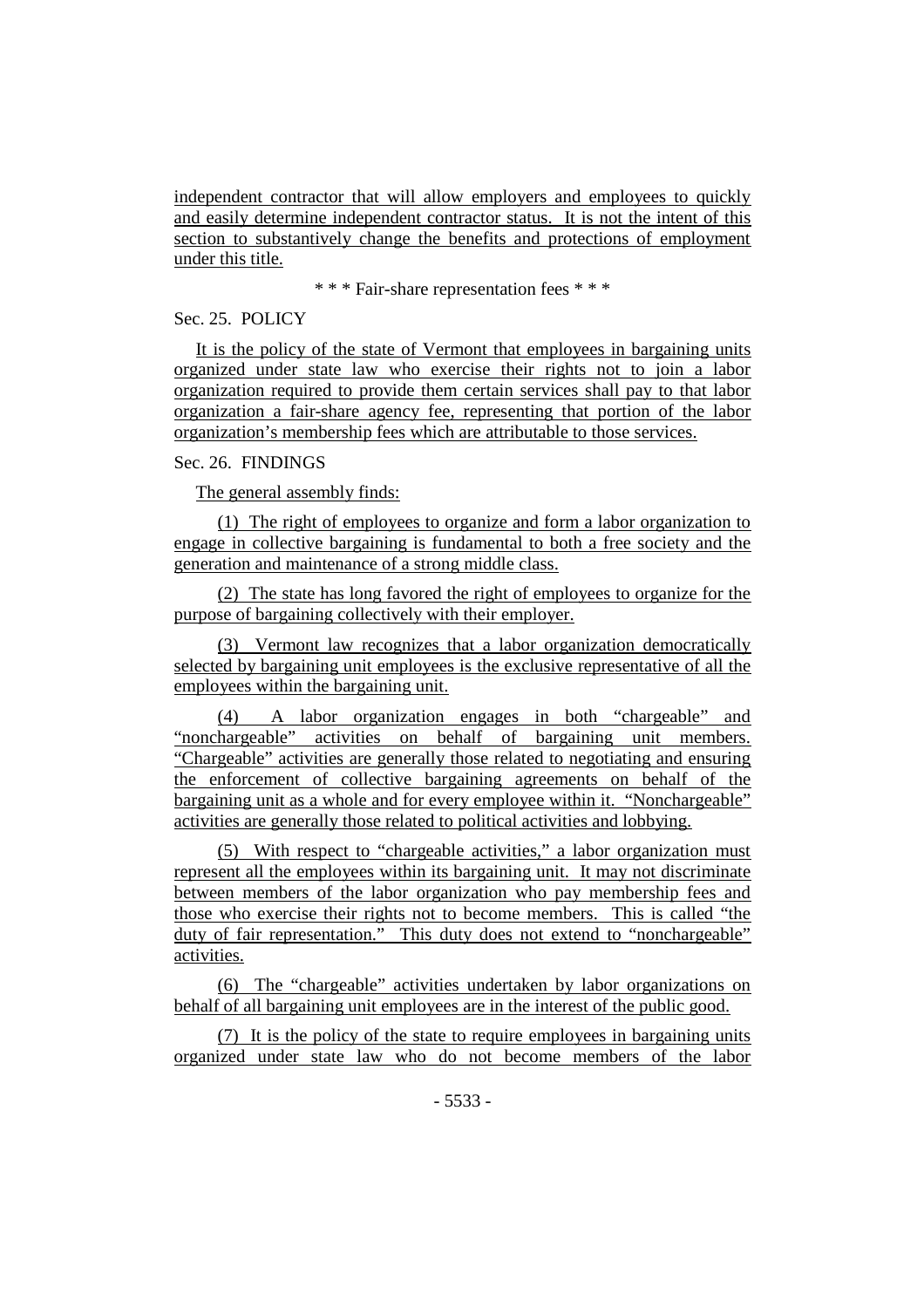organization representing the unit to pay a "fair-share agency fee" for the chargeable activities undertaken on their behalf.

(8) Current labor law in Vermont leaves the question of a fair-share agency fee to the collective bargaining process itself.

(9) It is inconsistent with state policy to continue to permit employers, merely by not agreeing to fair-share fee provisions in collective bargaining agreements, to enable their bargaining unit employees who are not members of the labor organization to avoid paying their fair share of the organization's representation.

(10) The result of allowing employers to withhold consent to fair-share fees has resulted in a patchwork of collective bargaining agreements, some of which include fair-share provisions and some of which do not.

(11) By enacting a fair-share agency fee law, the state will allow employees not to join the labor organizations representing them, but will ensure equitable treatment across bargaining units organized under state law.

(12) The duty of fair representation should be balanced by the duty to pay a fair-share agency fee.

\* \* \* State employees \* \* \*

Sec. 27. 3 V.S.A. § 903 is amended to read:

§ 903. EMPLOYEES' RIGHTS AND DUTIES; PROHIBITED ACTS

(a) Employees shall have the right to self-organization; to form, join, or assist employee organizations; to bargain collectively through representatives of their own choice, and to engage in concerted activities for the purpose of collective bargaining or other mutual aid or protection, and shall also have the right to refrain from any or all such activities, except as provided in subsection subsections (b) and (c) of this section, and to appeal grievances as provided in this chapter.

(b) No state employee may strike or recognize a picket line of an employee or labor organization while in the performance of his or her official duties.

(c) An employee who exercises the right not to join the employee organization representing the employee's certified unit pursuant to section 941 of this title shall pay a collective bargaining fee to the representative of the bargaining unit in the same manner as employees who pay membership fees to the representative.

(d) All employers, their officers, agents, and employees or representatives shall exert every reasonable effort to make and maintain agreements concerning matters allowable under section 904 of this title and to settle all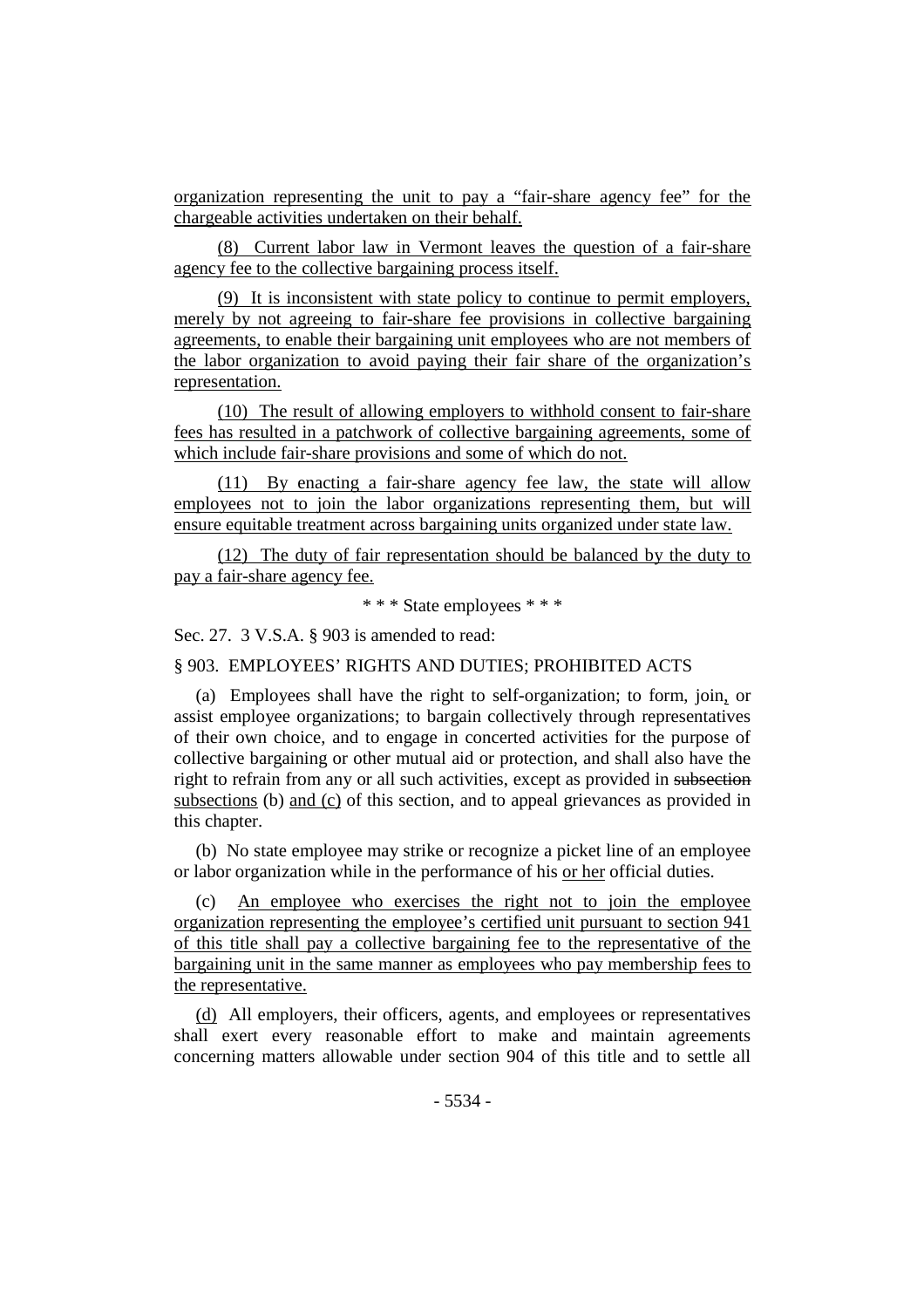disputes, whether arising out of the application of those agreements, or growing out of any dispute between the employer and the employees thereof.

Sec. 28. 3 V.S.A. § 904 is amended to read:

## § 904. SUBJECTS FOR BARGAINING

(a) All matters relating to the relationship between the employer and employees shall be the subject of collective bargaining except those matters which are prescribed or controlled by statute. Such matters appropriate for collective bargaining to the extent they are not prescribed or controlled by statute include but are not limited to:

\* \* \*

(9) Rules and regulations for personnel administration, except the following: rules and regulations relating to persons exempt from the classified service under section 311 of this title and rules and regulations relating to applicants for employment in state service and employees in an initial probationary status including any extension or extensions thereof provided such rules and regulations are not discriminatory by reason of an applicant's race, color, creed, sex, or national origin; and

(10) A collective bargaining service fee.

\* \* \*

Sec. 29. 3 V.S.A. § 941 is amended to read:

§ 941. UNIT DETERMINATION, CERTIFICATION, AND REPRESENTATION

\* \* \*

(k) Nothing in this chapter requires an individual to seek the assistance of his or her collective bargaining unit or its representative(s) in any grievance proceeding. He or she may represent himself or herself or be represented by counsel of his or her own choice. Employees who are eligible for membership in a collective bargaining unit who exercise their right not to join such unit may upon agreement with the unit representative avail themselves of the services of the unit representative(s) in grievance proceedings upon payment to the unit of a fee established by the unit representative, provided that in the event a collective bargaining service fee is negotiated or imposed, the unit representative shall represent nonmember employees in grievance proceedings without charge.

Sec. 30. 3 V.S.A. § 962 is amended to read:

§ 962. EMPLOYEES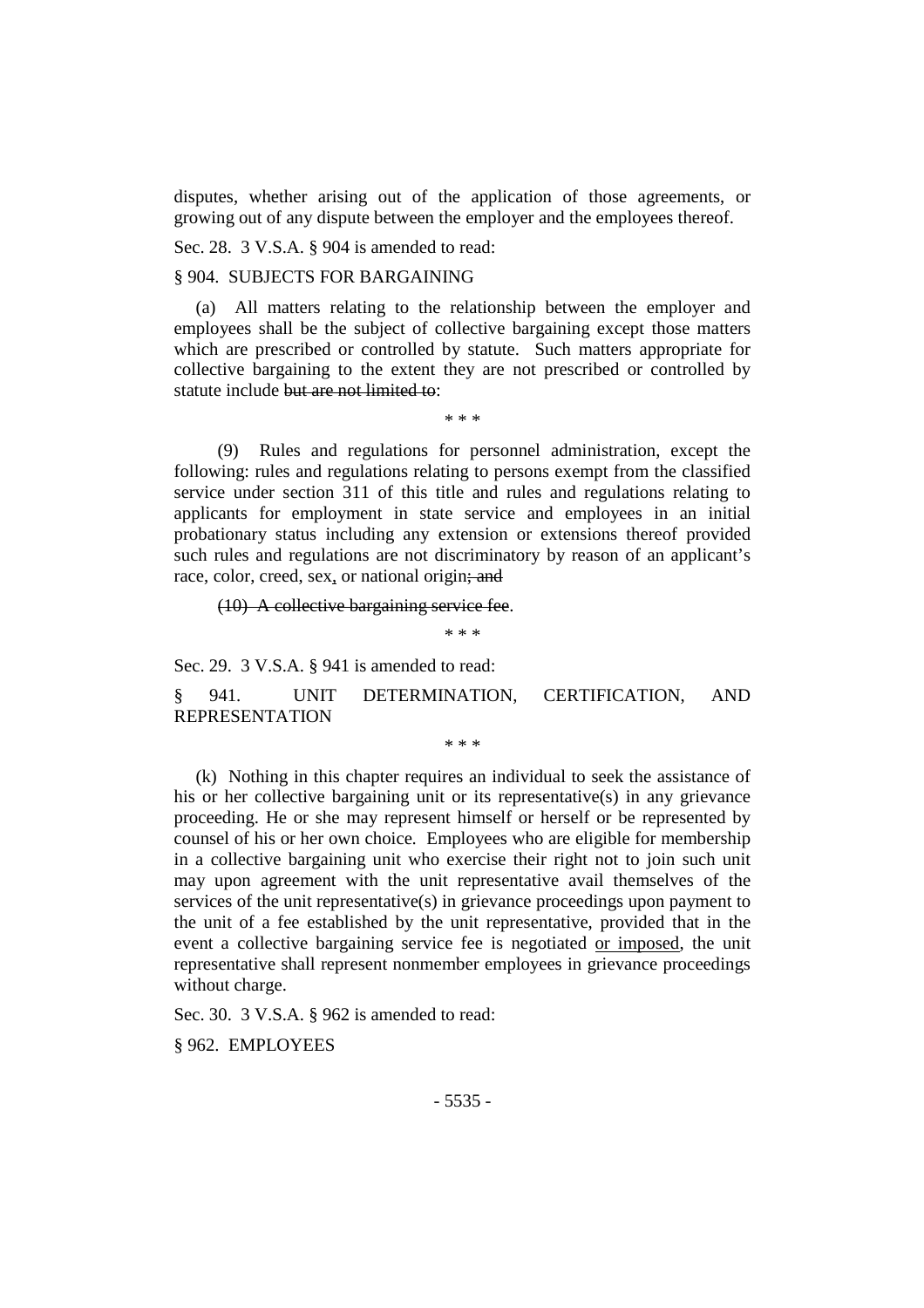It shall be an unfair labor practice for an employee organization or its agents:

\* \* \*

(10) To charge a collective bargaining fee negotiated pursuant to section 904 of this title unless such employee organization has established and maintained a procedure to provide nonmembers with:

(A) an audited financial statement that identifies the major categories of expenses, and divides them into chargeable and nonchargeable expenses;

(B) an opportunity to object to the amount of the agency fee sought, any amount reasonably in dispute to be placed in escrow;

(C) prompt arbitration by the board to resolve any objection over the amount of the collective bargaining fee.

\* \* \* Judiciary employees \* \* \*

Sec. 31. 3 V.S.A. § 1012 is amended to read:

§ 1012. EMPLOYEES' RIGHTS AND DUTIES; PROHIBITED ACTS

(a) Employees shall have the right to self-organization; to form, join, or assist employee organizations; to bargain collectively through their chosen representatives; to engage in concerted activities of collective bargaining or other mutual aid or protection; to refrain from any or all those activities, except as provided in subsection  $(b)$  subsections  $(b)$  and  $(c)$  of this section; and to appeal grievances as provided in this chapter.

(b) No employee may strike or recognize a picket line of an employee organization while performing the employee's official duties.

(c) An employee who exercises the right not to join the employee organization representing the employee's certified unit pursuant to section 1021 of this title shall pay a collective bargaining fee to the representative of the bargaining unit in the same manner as employees who pay membership fees to the representative.

 $\left(\frac{c}{c}\right)$  The employer and employees and the employee's representative shall exert every reasonable effort to make and maintain agreements concerning matters allowable under section 1013 of this title and to settle all disputes, whether arising out of the application of those agreements or growing out of any dispute between the employer and the employees.

Sec. 32. 3 V.S.A. § 1013 is amended to read:

§ 1013. SUBJECTS FOR BARGAINING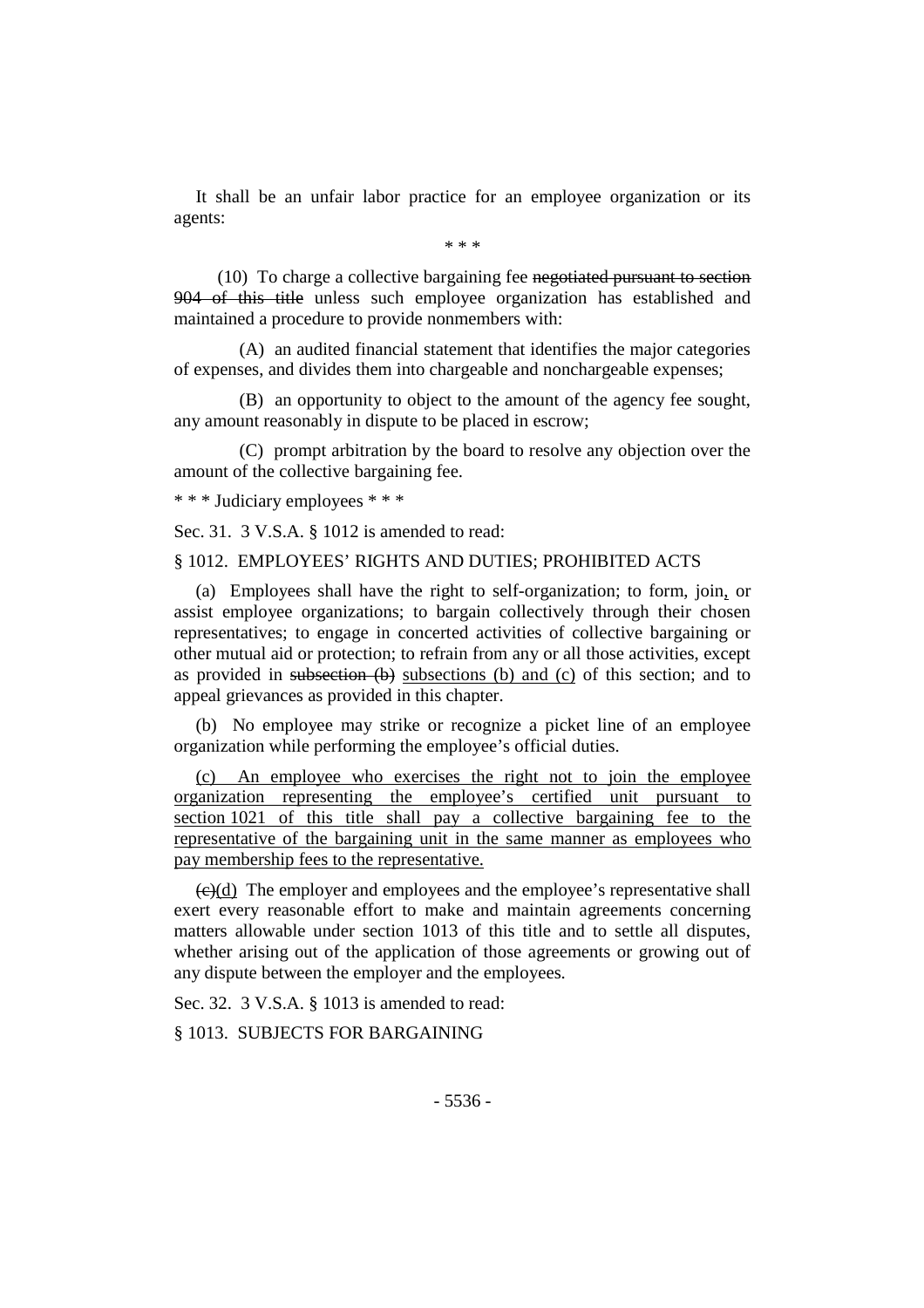All matters relating to the relationship between the employer and employees are subject to collective bargaining, to the extent those matters are not prescribed or controlled by law, including:

\* \* \*

(10) A collective bargaining service fee.

Sec. 33. 3 V.S.A. § 1027 is amended to read:

§ 1027. EMPLOYEES

It shall be an unfair labor practice for an employee organization or its agents:

\* \* \*

(10) To charge a negotiated collective bargaining fee unless the employee organization has established and maintained a procedure to provide nonmembers with all the following:

(A) An audited financial statement that identifies the major categories of expenses and divides them into chargeable and nonchargeable expenses.

(B) An opportunity to object to the amount of the fee requested and to place in escrow any amount reasonably in dispute.

(C) Prompt arbitration by the board to resolve any objection over the amount of the collective bargaining fee.

\* \* \* Teachers \* \* \*

Sec. 34. 16 V.S.A. § 1982 is amended to read:

§ 1982. RIGHTS

(a) Teachers shall have the right to or not to join, assist, or participate in any teachers' organization of their choosing. However, teachers may be required to pay an agency fee who choose not to join the teachers' organization, recognized pursuant to an agreement negotiated under section 1992 of this chapter as the exclusive representative, shall pay an agency fee in the same manner as teachers who choose to join the teachers' organization pay membership fees.

(b) Principals, assistant principals, and administrators other than superintendent and assistant superintendent shall have the right to or not to join, assist, or participate in any administrators' organization or as a separate unit of any teachers' organization of their choosing. However, administrators other than the superintendent and assistant superintendent may be required to pay an agency fee who choose not to join the administrators' organization,

- 5537 -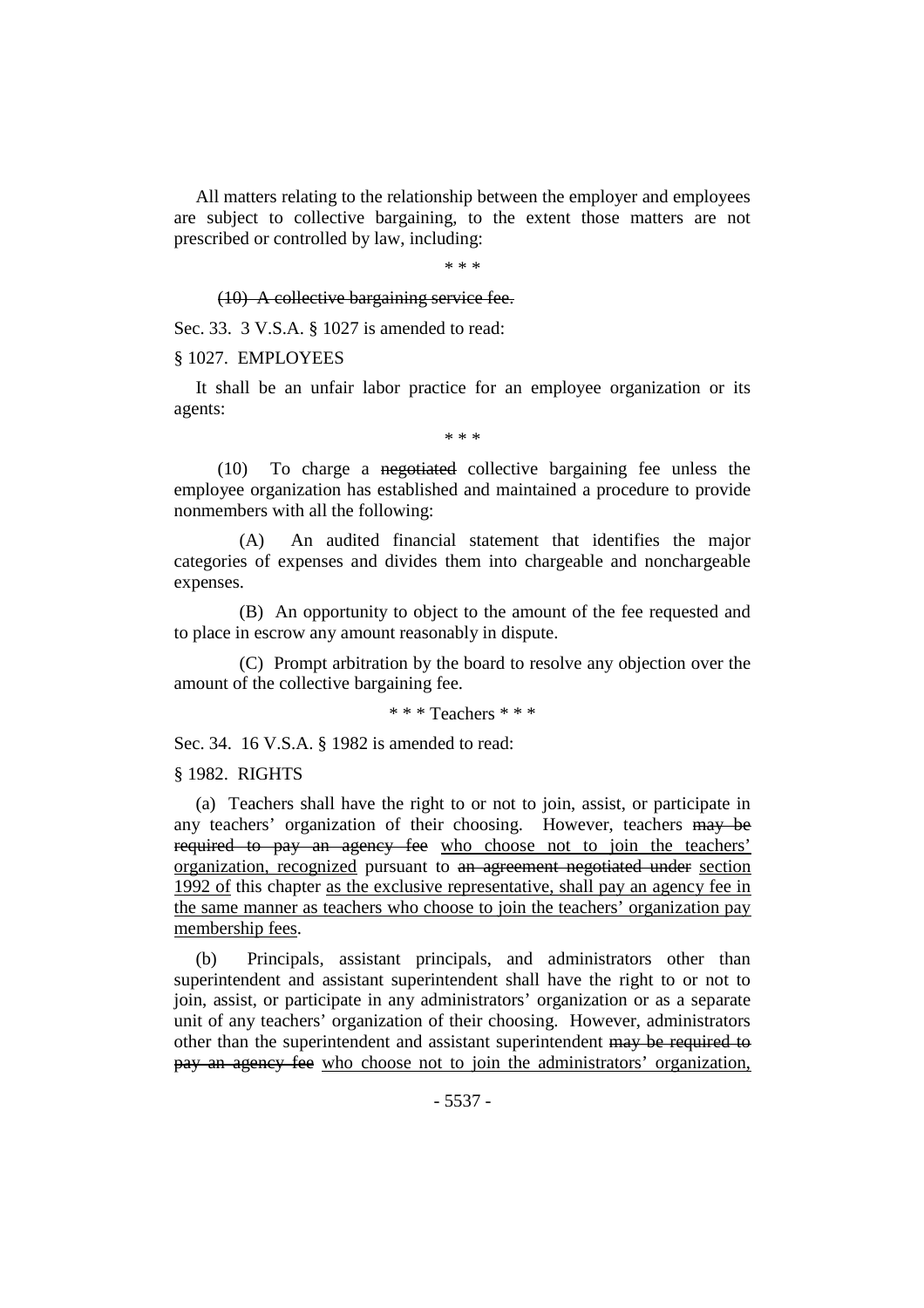recognized pursuant to an agreement negotiated under section 1992 of this chapter as the exclusive representative, shall pay an agency fee in the same manner as administrators who choose to join the administrators' organization pay membership fees.

(c) Neither the school board nor any employee of the school board serving in any capacity, nor any other person or organization shall interfere with, restrain, coerce, or discriminate in any way against or for any teacher or administrator engaged in activities protected by this legislation.

\* \* \* Certain private sector employees \* \* \*

Sec. 35. 21 V.S.A. § 1502 is amended to read:

§ 1502. DEFINITIONS

In this chapter, the following words shall have the following meaning:

\* \* \*

(14) "Agency service fee" means a fee for representation in collective bargaining not exceeding labor organization dues, payable to a labor organization which is the exclusive representative for employees in a bargaining unit from individuals who are not members of the labor organization.

Sec. 36. 21 V.S.A. § 1621 is amended to read:

§ 1621. UNFAIR LABOR PRACTICES

(a) It shall be an unfair labor practice for an employer:

\* \* \*

(6) Nothing in this chapter or any other statute of this state shall preclude an employer from making an agreement with a labor organization (not established, maintained or assisted by any action defined in this subsection (a) as an unfair labor practice) to require as a condition of employment membership in such labor organization on or after the 30th day following the beginning of such employment or the effective date of such agreement, whichever is the later (i) if such labor organization is the representative of the employees as provided in section 1583 of this chapter, in the appropriate collective bargaining unit covered by such agreement when made and (ii) unless following an election held as provided in section 1584 of this chapter within one year preceding the effective date of such agreement, the board shall have certified that at least a majority of the employees eligible to vote in such election have voted to rescind the authority of such labor organization to make such an agreement. Absent such an agreement, an employee who does not become a member of the labor organization shall, in the same manner as employees who choose to join the labor organization pay membership fees,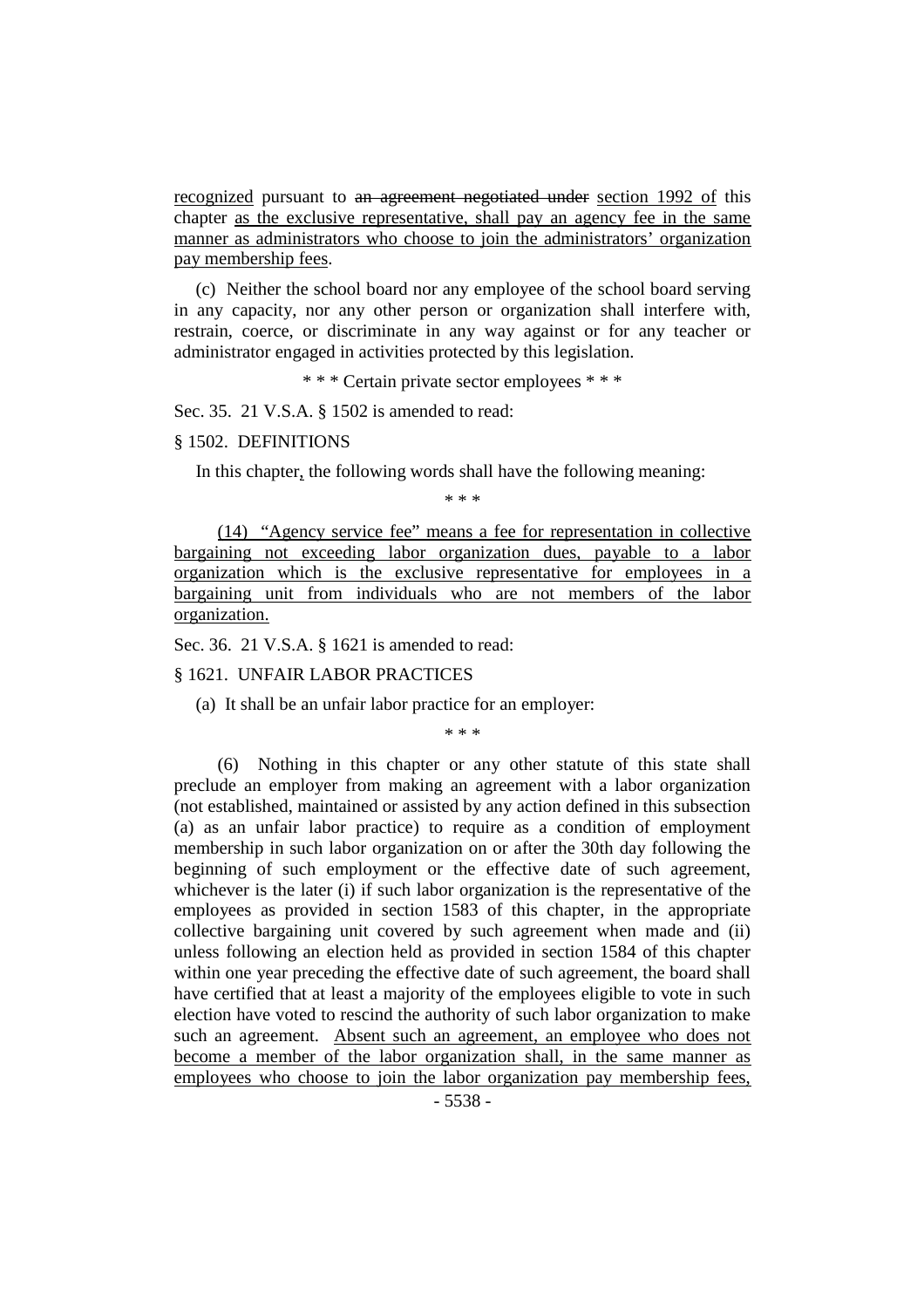pay an agency service fee to that organization. No employer shall justify any discrimination against an employee for nonmembership in a labor organization:

(A) If the employer has reasonable grounds for believing that membership was not available to the employee on the same terms and conditions generally applicable to other members; or

(B) If the employer has reasonable grounds for believing that membership was denied or terminated for reasons other than the failure of the employee to tender the periodic dues and the initiation fees uniformly required as a condition of acquiring or retaining membership.

\* \* \*

(b) It shall be an unfair labor practice for a labor organization or its agents:

\* \* \*

(9) To charge an agency service fee unless the employee organization has established and maintained a procedure to provide nonmembers with all the following:

(A) An audited financial statement that identifies the major categories of expenses and divides them into chargeable and nonchargeable expenses.

(B) An opportunity to object to the amount of the fee requested and to place in escrow any amount reasonably in dispute.

(C) Prompt arbitration by an arbitrator selected jointly by the objecting fee payer and the labor organization or pursuant to the rules of the American Arbitration Association to resolve any objection over the amount of the agency service fee.

 $* * *$ 

\* \* \* Municipal employees \* \* \*

Sec. 37. 21 V.S.A. § 1726 is amended to read:

§ 1726. UNFAIR LABOR PRACTICES

(a) It shall be an unfair labor practice for an employer:

\* \* \*

(8) Nothing in this chapter or any other statute of this state shall preclude a municipal employer from making an agreement with the exclusive bargaining agent to require an agency service fee to be paid as a condition of employment, or to require as a condition of employment membership in such employee organization on or after the 30th day following the beginning of such employment or the effective date of such agreement, whichever is the later.

- 5539 -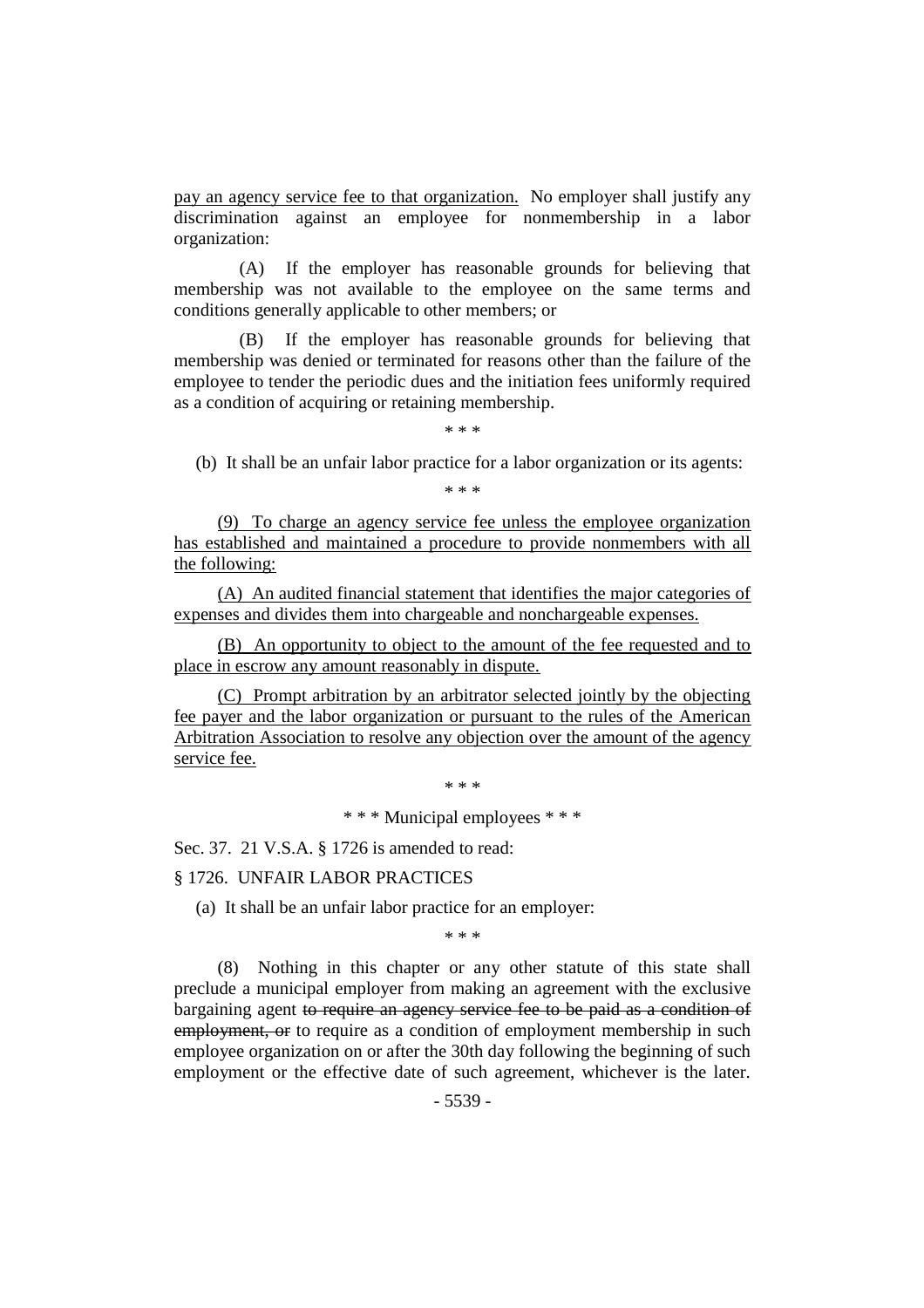Absent such an agreement, an employee who does not become a member of the employee organization shall, in the same manner as employees who choose to join the employee organization pay membership fees, pay an agency service fee to that organization. No municipal employer shall discharge or discriminate against any employee for nonpayment of an agency service fee or for nonmembership in an employee organization:

(A) If the employer has reasonable grounds for believing that membership was not available to the employee on the same terms and conditions generally applicable to other members; or

(B) If the employer has reasonable grounds for believing that membership was denied or terminated for reasons other than the failure of the employee to tender the periodic dues and the initiation fees uniformly required as a condition of acquiring or retaining membership.

(b) It shall be an unfair labor practice for an employee organization or its agents:

\* \* \*

(6) To require employees covered by an agency service fee agreement requirement or other union security agreement authorized under subsection (a) of this section to pay an initiation fee which the board finds excessive or discriminatory under all the circumstances, including the practices and customs of employee organizations representing municipal employees, and the wages paid to the employees affected.

\* \* \*

(12) To charge an agency service fee unless the employee organization has established and maintained a procedure to provide nonmembers with all the following:

(A) An audited financial statement that identifies the major categories of expenses and divides them into chargeable and nonchargeable expenses.

(B) An opportunity to object to the amount of the fee requested and to place in escrow any amount reasonably in dispute.

(C) Prompt arbitration by an arbitrator selected jointly by the objecting fee payer and the labor organization or pursuant to the rules of the American Arbitration Association to resolve any objection over the amount of the agency service fee.

\* \* \* Miscellaneous provisions \* \* \*

Sec. 38. WORKERS' COMPENSATION RATING ADVISORY ORGANIZATIONS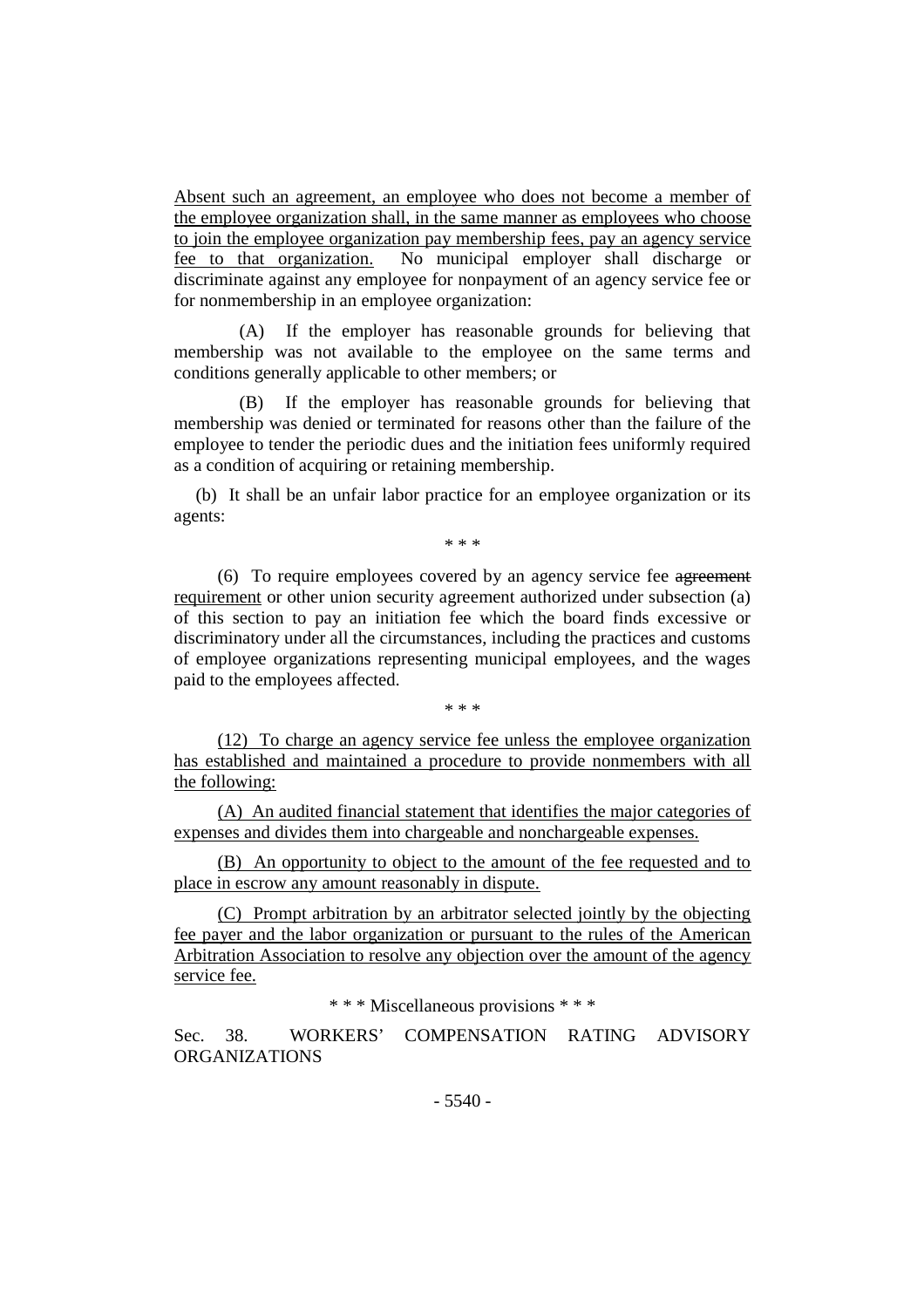(a) The department of financial regulation is directed to reconsider its reliance on the data provided by the National Council on Compensation Insurance, Inc. (NCCI) and whether it needs a workers' compensation insurance rating advisory organization in order to assist in the calculation of insurance rates. If the department determines that it needs a workers' compensation advisory organization to assist in calculating insurance rates, it is to consider using alternatives to NCCI. The department is further directed to evaluate whether proposed insurance rates made by NCCI were in line with the actual resulting insurance rates.

(b) The department shall report its findings to the senate committee on economic development, housing and general affairs and the house committee on commerce and economic development by January 15, 2013.

Sec. 39. STUDY OF UNEMPLOYMENT COMPENSATION TRAINING PROGRAMS

The commissioner of labor shall study the benefits and feasibility of developing and implementing a job training program for persons collecting unemployment benefits in Vermont, allowing the department to place persons collecting unemployment into job sites for job training and skill development to enhance the individual's job prospects and career development. The study shall examine conformity issues with federal and state unemployment and wage and hour laws. The commissioner shall solicit public input and engage interested parties from the business and labor communities in determining the benefits of any such program. The commissioner shall report his or her findings to the chairs of the senate committees on appropriations and on economic development, housing and general affairs, and the house committees on appropriations and on commerce and economic development.

# Sec. 40. FINDINGS

The general assembly finds that:

(1) Some studies have concluded that over one-third of American workers have been the targets of malicious or abusive treatment by supervisors or coworkers which is wholly unrelated to legitimate workplace goals or acceptable business practices.

(2) Those studies have concluded that 45 percent of bullied employees suffer stress-related health problems, including debilitating anxiety, panic attacks, clinical depression, and post-traumatic stress.

(3) Abusive behavior occurs even in the absence of any motive to discriminate on the basis of race, color, religion, ancestry, national origin, sex, sexual orientation, gender identity, place of birth, or age or against a qualified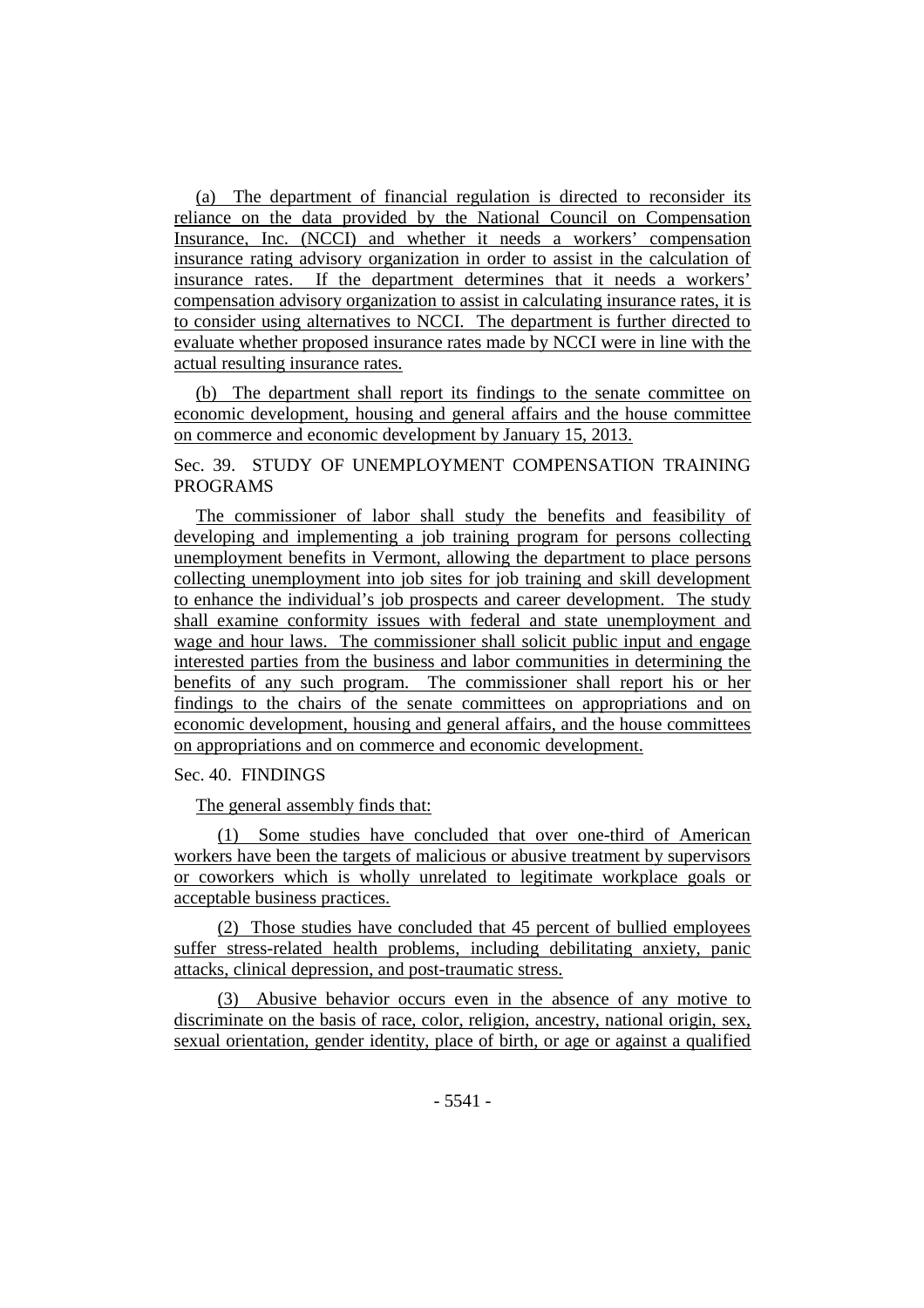disabled individual. Such nondiscriminatory abuse is often referred to as "workplace bullying."

(4) The Vermont office of attorney general's civil rights unit reports that of the 1,200 to 1,300 requests for assistance it receives each year, a substantial number involve allegations of severe workplace bullying that cannot be addressed by current state or federal law or common law tort claims. Similarly, the Vermont human rights commission, which has jurisdiction in employment discrimination claims against the state, reports that it must refuse complaints of workplace bullying because the inappropriate behaviors are not motivated by the targeted employee's membership in a category protected by antidiscrimination laws. The Vermont department of labor reports that the wage and hour division receives up to 100 telephone calls each day, many of which involve complaints relating to workplace incivility, bullying, and retaliatory actions against employees who bring complaints.

(5) Sweden enacted the first workplace bullying law in 1993, and since then several countries have taken a variety of approaches to the problem, including the creation of private legal remedies and the prohibition of workplace bullying through occupational safety and health laws.

(6) The general assembly recognizes that there is a need to strike a balance between affording Vermont workers relief from bullying and unduly interfering with the operation of workplaces.

(7) However, given the limited duration of the legislative session, the potential impact on existing labor contracts and personnel policies, and the various options available to address this issue, a considered approach should be presented for consideration by the 2012 session of the general assembly.

# Sec. 41. STUDY OF WORKPLACE BULLYING

(a) A committee is established to study the issue of workplace bullying in Vermont and to make recommendations to address the manner in which workplace bullying should be addressed by the state, by employers, and by affected employees. The committee shall examine and report on the following:

(1) Existing programs and best practice models for workplace civility, anti-bullying, prevention of workplace violence, reporting and nonretaliation provisions that have been adopted by employers and, if available, survey results and data from those employers.

(2) A definition of "workplace bullying" or "abusive conduct" in the workplace not addressed by existing law.

(3) Whether there is a need for additional laws regarding workplace bullying.

(4) Different models for remedying workplace bullying, including: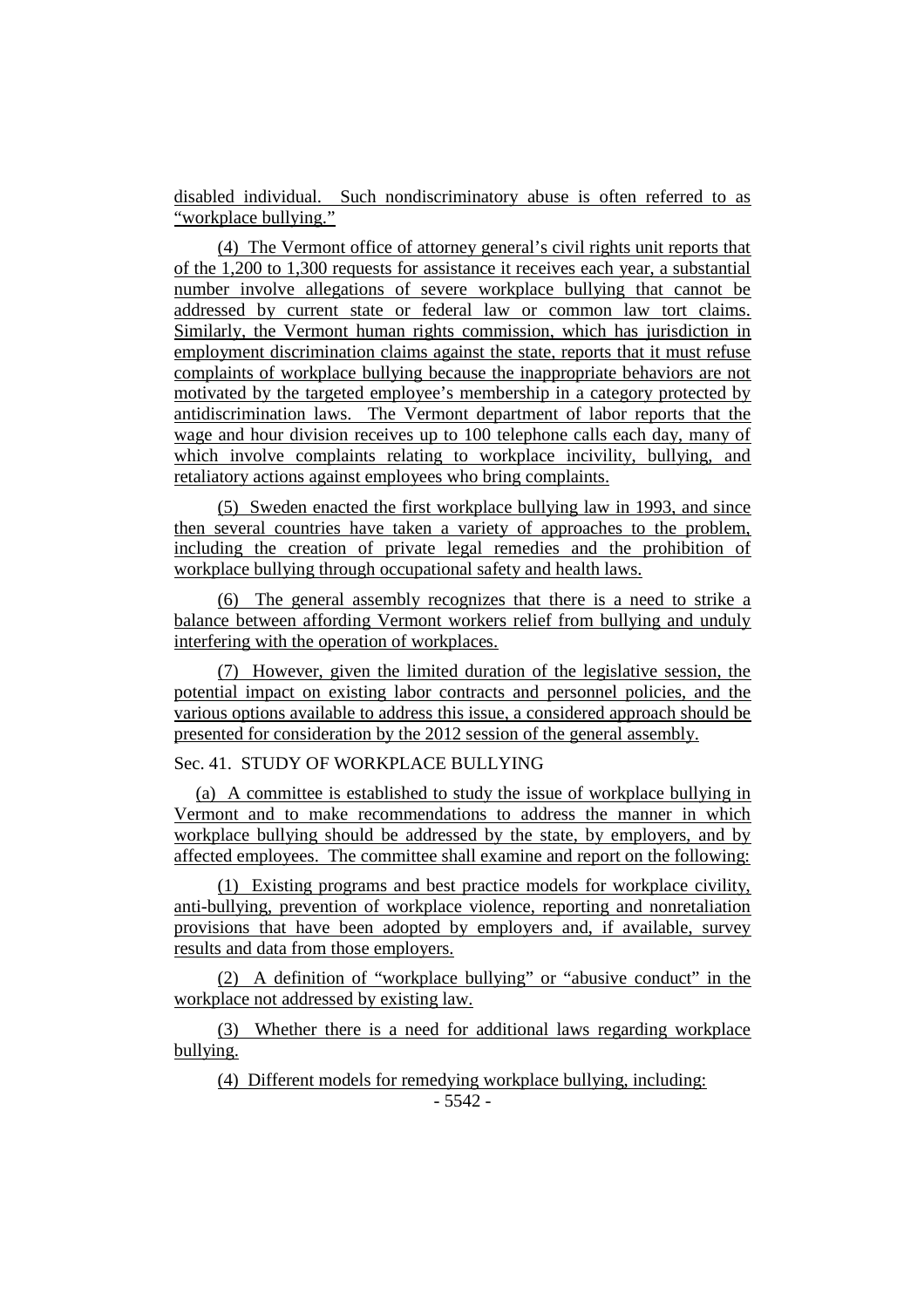(A) Creating a private right of action that would include the recovery of damages.

(B) Creating a mechanism for injunctive relief similar to those relating to stalking, hate crimes, or relief-from-abuse orders.

(C) State enforcement similar to the employment discrimination law.

(D) State enforcement by the Vermont occupational safety and health administration.

(E) Any other issues relevant to workplace bullying.

(b) The committee established by subsection (a) of this section shall also recommend any measures, including proposed legislation, to address bullying in the workplace.

(c) The committee established by subsection (a) of this section shall consist of the following members:

(1) The attorney general or designee.

(2) The executive director of the human rights commission or designee.

(3) The commissioner of labor or designee.

(4) The commissioner of human resources or designee.

(5) The state coordinator of the Vermont healthy workplace advocates.

(6) Two representatives from the business community, one to be appointed by the speaker of the house and one to be appointed by the committee on committees.

(7) Two representatives from labor organizations, one to be appointed by the speaker of the house and one to be appointed by the committee on committees.

(8) The executive director of the American Civil Liberties Union of Vermont or designee.

(9) The executive director of the Vermont Bar Association or designee.

(d) The committee shall convene its first meeting no later than July 15, 2012. The commissioner of labor shall be designated as the chair of the commission, and shall convene the first and subsequent meetings.

(e) The committee shall report its findings and any recommendations to the senate committee on economic development, housing and general affairs, and the house committee on commerce and economic development on or before January 15, 2013. The report shall include any recommended legislation to address the issue of workplace bullying.

 $-5543 -$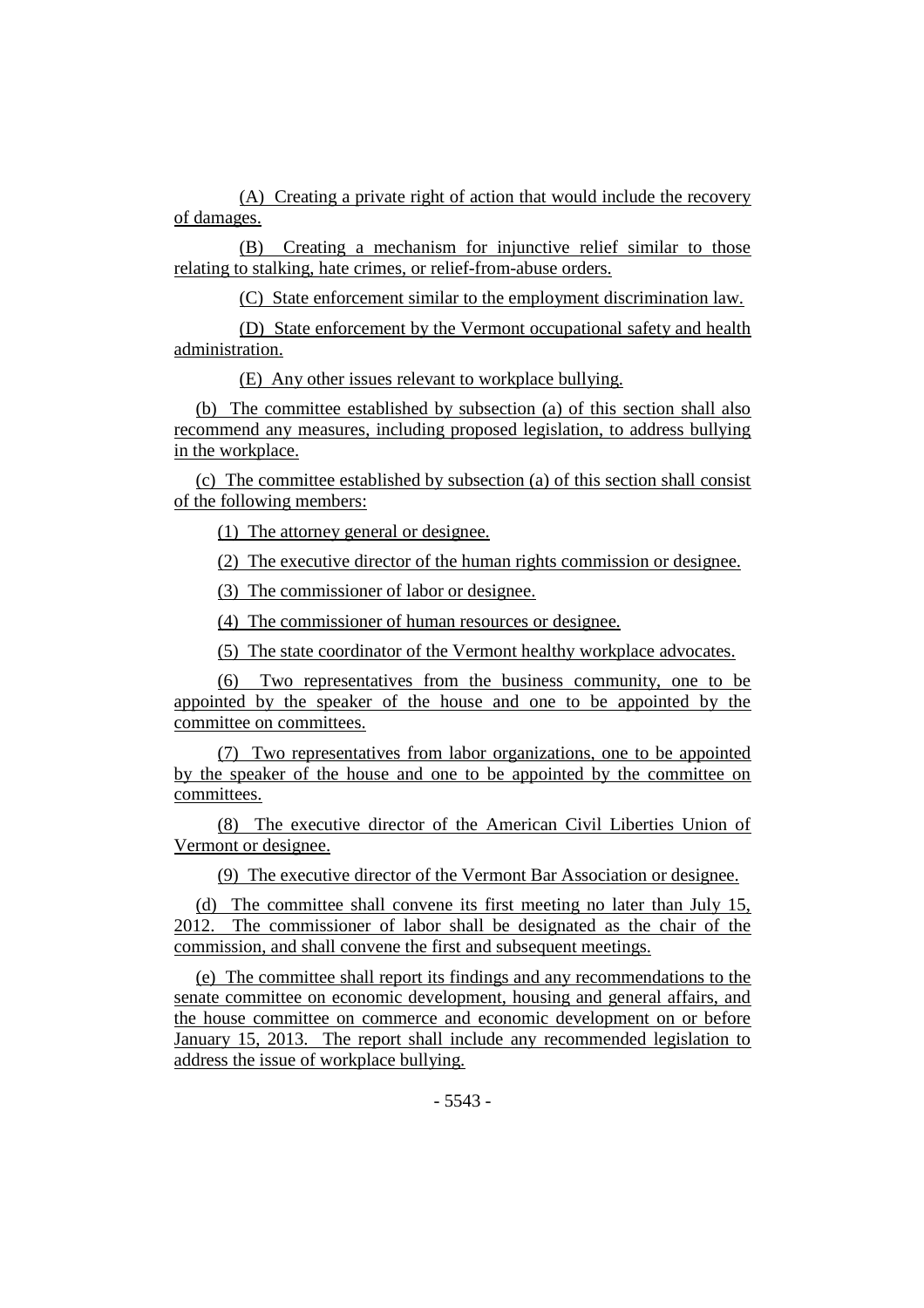(f) The committee shall cease to function upon transmitting its report.

Sec. 41a. 23 V.S.A. § 944 is added to read:

## § 944. DISPUTE RESOLUTION

All motor vehicle liability insurance policies issued in the state shall contain a requirement that claims for damages involving underinsured motor vehicles be submitted to arbitration pursuant to 12 V.S.A. chapter 192.

## Sec. 42. EFFECTIVE DATES

(a) Sec. 16 (relating to nondisclosure or misrepresentation in order to receive unemployment benefits) of this act shall take effect on July 1, 2013.

(b) Secs. 27, 28, 29, 30, 31, 32, and 33 (relating to state employees) of this act shall take effect on July 2, 2012 and apply to new successor collective bargaining agreements subject to the provisions of 3 V.S.A. chapters 27 and 28.

(c) Secs. 34, 35, 36, and 37 (relating to teachers, municipal employees, and certain private employers) of this act shall take effect on June 30, 2012 and apply to employees subject to 16 V.S.A. chapter 57 and 21 V.S.A. chapters 19 and 22 on the date following the expiration date stated in the collective bargaining agreement, if any, then in effect, but in no event shall an employee be required to pay an agency fee, agency service fee, or collective bargaining service fee under this act for any period prior to July 1, 2012. In the event that no collective bargaining agreement is in effect on June 30, 2012, Secs. 34, 35, 36, and 37 of this act shall take effect on June 30, 2012 and apply to employees subject to 16 V.S.A. chapter 57 and 21 V.S.A. chapters 19 and 22 on July 1, 2012.

(d) This section shall take effect on passage.

and that after passage the title of the bill be amended to read: "An act relating to workforce development, workers' compensation, unemployment compensation, and workplace rights and responsibilities"

(Committee vote: 5-0-0)

(No House amendments.)

# **PROPOSAL OF AMENDMENT TO H. 552 TO BE OFFERED BY SENATOR SEARS**

Senator Sears moves to amend the bill in Sec. 27, 3 V.S.A. § 903, by adding at the end of subsection (c) a new sentence to read as follows:

This subsection shall not apply to employees who were not members of the employee organization and were not required to pay a collective bargaining service fee prior to July 1, 1998, and since that date have not joined the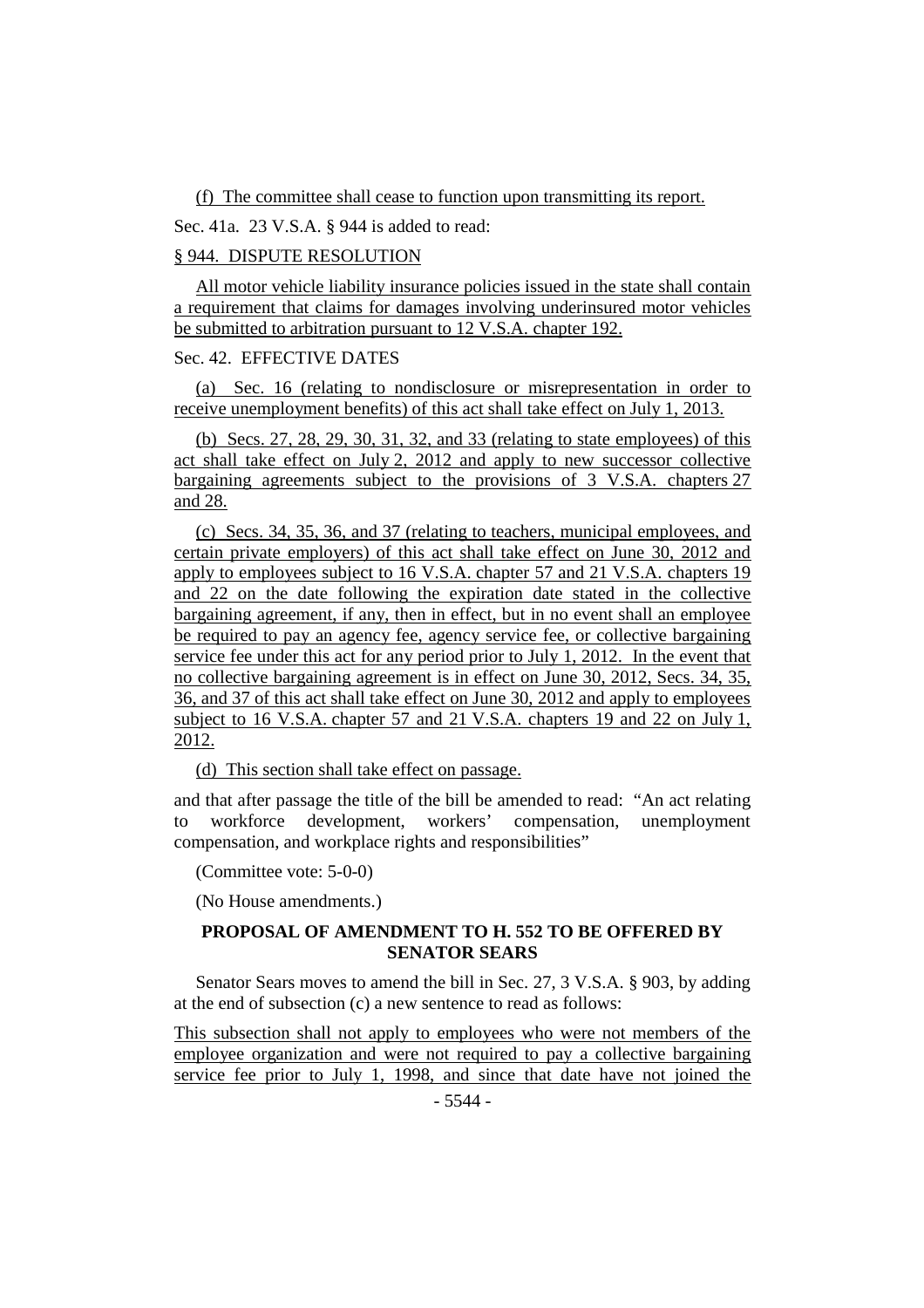employee organization or paid a collective bargaining service fee.

## **AMENDMENT TO H. 552 TO BE OFFERED BY SENATOR SEARS**

Senator Sears moves to amend the bill as follows

First: By adding Secs. 41b, 41c, and 41d to read:

Sec. 41b. 21 V.S.A. § 495i is added to read:

## § 495i. PRIVACY PROTECTION

(a) For purposes of this section:

(1) "Electronic communications device" means any device that uses electronic signals to create, transmit, and receive information, and includes computers, telephones, personal digital assistants, and other similar devices.

(2) "Retaliatory action" means discharge, threat, suspension, demotion, denial of promotion, discrimination, or other adverse employment action regarding the employee's compensation, terms, conditions, location, or privileges of employment.

(3) "Social networking service" means an online service, platform, or website that enables an individual to establish a profile within a bounded system created by the service for the purpose of sharing information with other users of the service.

(b) An employer shall not:

(1) Request or require that an employee or applicant disclose any user name, password, or other means for accessing a personal account or service through an electronic communications device.

(2) Request or require that an employee or applicant take an action that permits the employer to gain access to the employee's or applicant's account or profile on a social networking service if that information is not available to the general public.

(3) Take retaliatory action against an employee for an employee's refusal to disclose any information specified in subdivision (1) or (2) of this subsection.

(4) Fail or refuse to hire any applicant as a result of the applicant's refusal to disclose any information specified in subdivision (1) or (2) of this subsection.

(c) An employer may require an employee to disclose any user name, password, or other means for accessing nonpersonal accounts or services that provide access to the employer's internal computer or information systems.

Sec. 41c. STATE OF VERMONT AS EMPLOYER

 $-5545 -$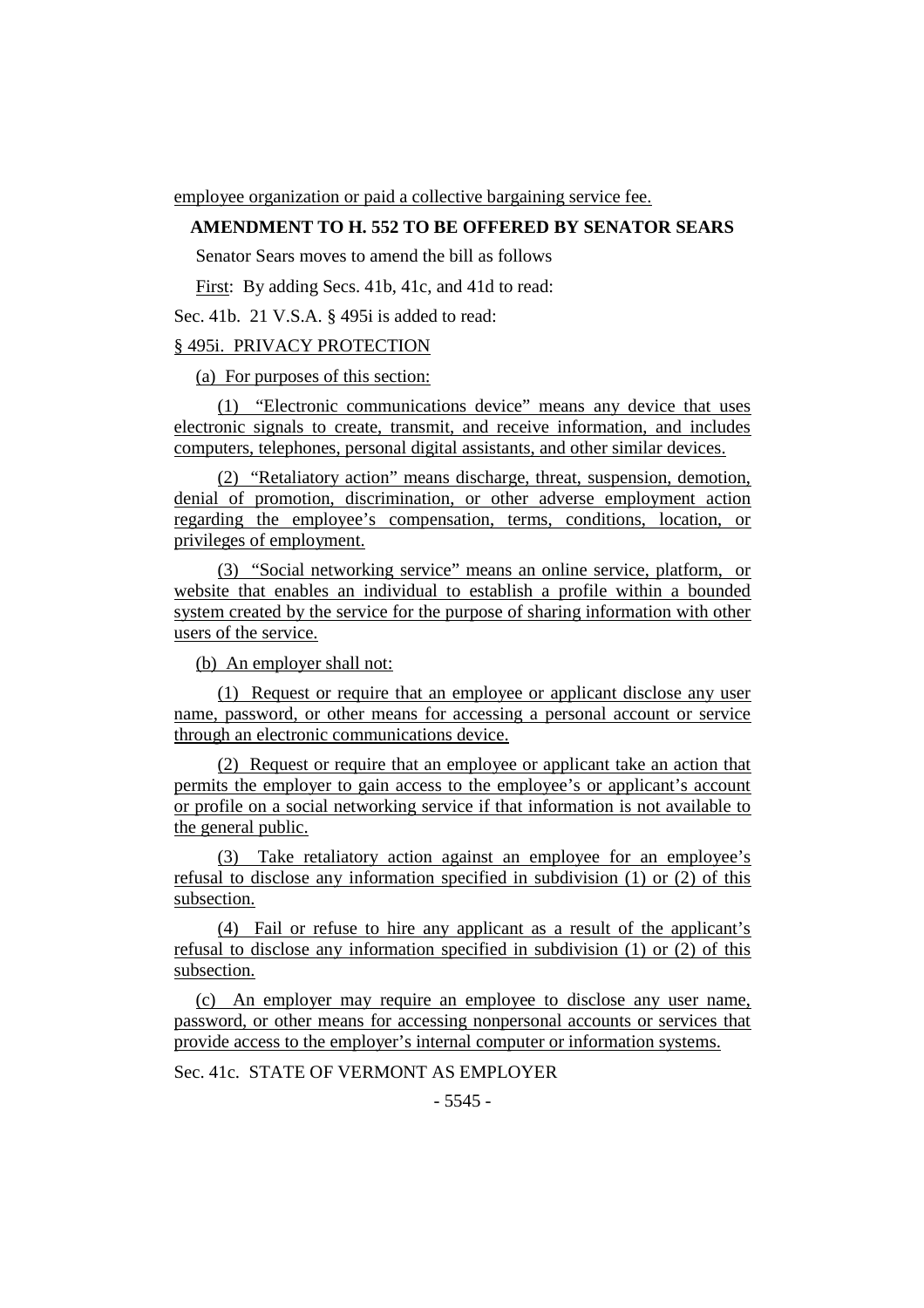Upon passage of this act, the state of Vermont and its subdivisions shall immediately suspend any employment practices prohibited by Sec. 41b of this act.

Sec. 41d. VERMONT DEPARTMENT OF LABOR

The Vermont department of labor shall take appropriate steps to inform employers of Sec. 41b of this act.

Second: In Sec. 42, EFFECTIVE DATES by adding subsections (e) and (f) to read:

(e) Sec. 41b shall take effect on July 1, 2012.

(f) Secs. 41c and 41d shall take effect on passage.

# **PROPOSAL OF AMENDMENT TO H. 552 TO BE OFFERED BY SENATOR MCCORMACK**

Senator McCormack moves that the Senate propose to the House to amend the bill by adding Sec. 41b to read:

Sec. 41b. 33 V.S.A. § 3515 is added to read:

# § 3515. EXTENSION OF LIMITED COLLECTIVE BARGAINING RIGHTS TO CHILD CARE PROVIDERS

(a) Registered family day care home providers, licensed family child care home providers, and legally exempt child care providers shall have the right to organize, form, join, or assist a union, and once an exclusive representative is selected, to negotiate a legally binding agreement with the state related to:

(1) child care subsidy payments, including rates and reimbursement practices and rate variations reflecting different provider classifications and quality incentives;

(2) professional development and training, including financial assistance for child care providers and their staff;

(3) procedures for resolving grievances against the state; and

(4) a mechanism for collection of dues from child care providers who choose to be members of the union, which shall be the financial responsibility of each individual provider and shall in no way result in a decrease in the amount of subsidy funds available to eligible families.

(b) The activities of child-care providers and their exclusive representatives that are necessary for the exercise of their rights under this section shall be afforded state-action immunity under applicable state and federal antitrust laws. The state intends that the "State action" exemption to federal antitrust laws be available only to the state, to child-care providers, and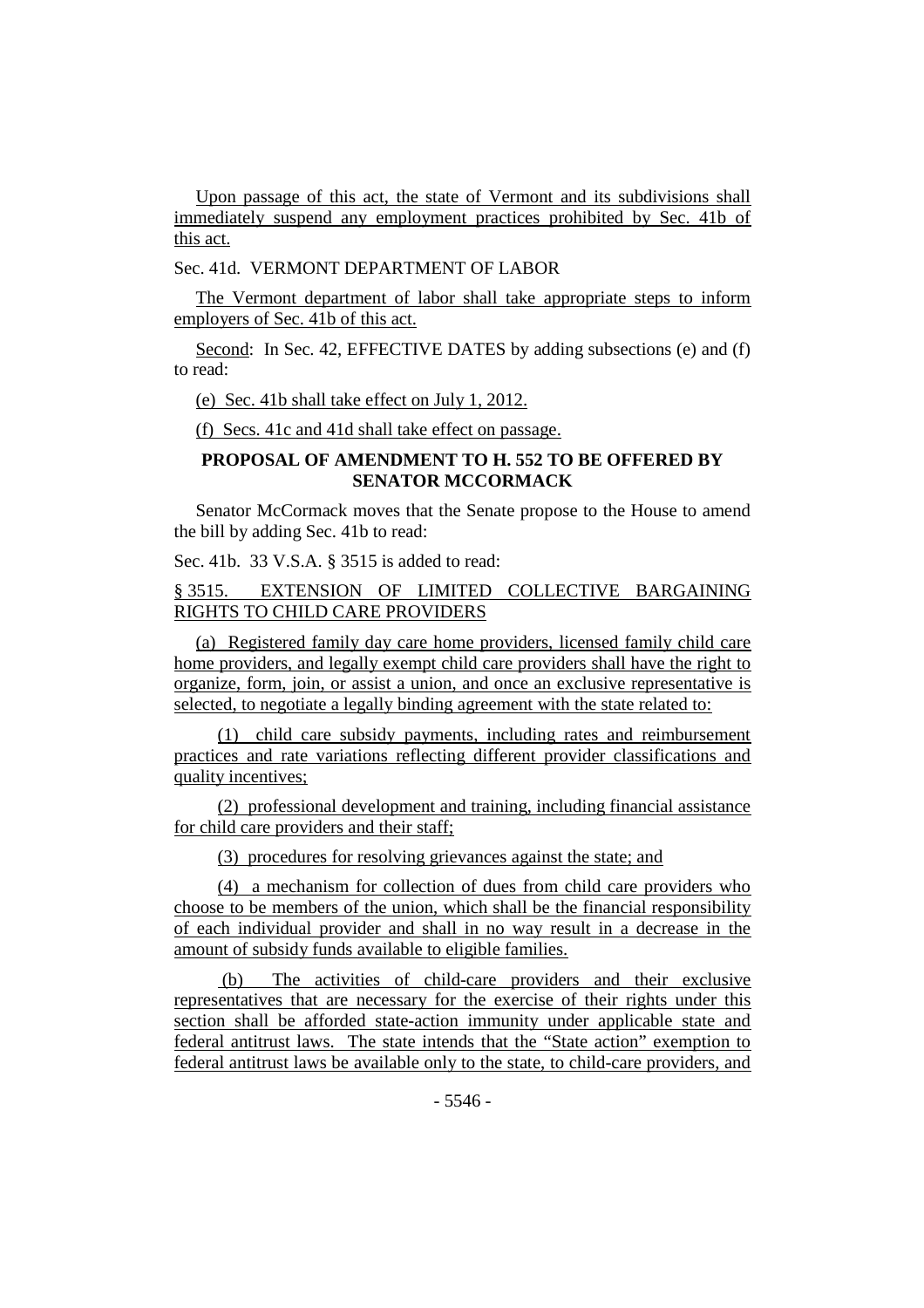to their exclusive representative in connection with these necessary activities. Such exempt activities shall be actively regulated by the state.

(c) The provisions of 21 V.S.A. chapter 19 related to election process shall apply to this section.

(d) Child care providers shall not strike.

(e)(1) There is established a child care working group, chaired by the commissioner for children and families or designee, to make recommendations to the commissioner as to whether program directors and staff working at licensed child care facilities shall have the right to choose a representative organization for purposes of negotiating with the state about the subjects set forth in subsection (a) of this section.

(2) The working group shall be established no later than July 1, 2012 and shall consist of 11 persons appointed by the governor, one of which will be the commissioner for children and families or designee, one of which shall be the executive director of the Vermont labor relations board or designee, one of which shall be the executive director of Building Bright Futures or designee, two of which shall be center-based program directors, three of which shall be center-based teachers, one of which shall be a representative of a parent organization, one of which shall be a representative of Voices for Vermont's Children, and one of which shall be a representative of kids are priority one coalition.

(3) The commissioner for children and families shall report the working group's findings and recommendations to the governor and the general assembly on or before November 1, 2012.

# **House Proposal of Amendment**

#### **S. 93**

An act relating to labeling maple products.

The House proposes to the Senate to amend the bill by striking all after the enacting clause and inserting in lieu thereof the following:

\* \* \* Labeling of Maple Products \* \* \*

Sec. 1. FINDINGS

The general assembly finds and declares that for the purposes of the maple products labeling part of this act:

(1) Maple syrup production capacity has increased significantly in recent years.

(2) There is increased interest in maple syrup that is certified for food safety.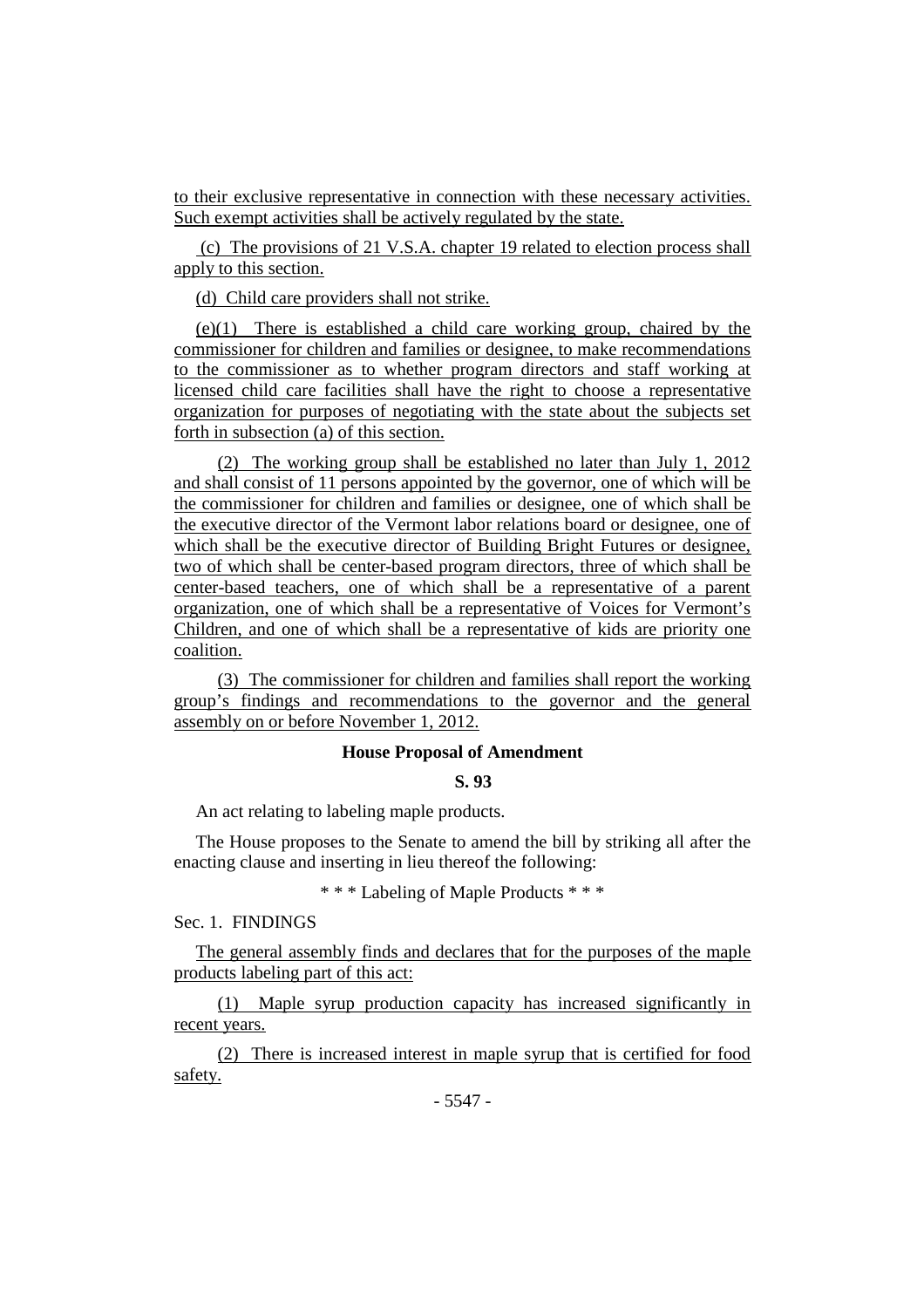(3) The Vermont sugaring industry has requested the creation of a voluntary certification program.

Sec. 2. 6 V.S.A. § 488a is added to read:

§ 488a. VOLUNTARY CERTIFICATION

The secretary may establish by rule a voluntary program for maple syrup production certification which shall be made available upon the request of a person engaged in producing maple syrup or maple products, a dealer, or a processor. The secretary may obtain from the person engaged in producing maple syrup or maple products, the dealer, or the processor reimbursement for the cost of the inspection certification incurred by the agency. The reimbursement fee charged for certification shall be reasonably proportionate to the cost of performing the inspection.

\* \* \* Vermont's Working Landscape \* \* \*

Sec. 3. 6 V.S.A. chapter 207 is amended to read:

# CHAPTER 207. PROMOTION AND MARKETING OF VERMONT FOODS AND PRODUCTS

Subchapter 1. Agricultural Practices and Production

\* \* \*

Subchapter 2. The Vermont Working Lands Enterprise Program

## § 4603. LEGISLATIVE FINDINGS

The general assembly finds:

(1) The report issued by the Council on the Future of Vermont indicates that over 97 percent of Vermonters polled endorsed the value of the "working landscape" as key to our future.

(2) Vermont's unique agricultural and forest assets—its working landscape—are crucial to the state's economy, communities, character, and culture. These assets provide jobs, food and fiber, energy, security, tourism and recreational opportunities, and a sense of well-being. They contribute to Vermont's reputation for quality, resilience, and self-reliance.

(3) Human activity involving Vermont's agricultural and forestland has been integral to the development of Vermont's economy, culture, and image. Sustainable land use will need to balance economic development demands with the other services the land provides, many of which have economic benefits beyond the agriculture and forest product sectors. Some of these benefits include clean air and water, recreational opportunities, ecosystem restoration, scenic vistas, and wildlife habitat.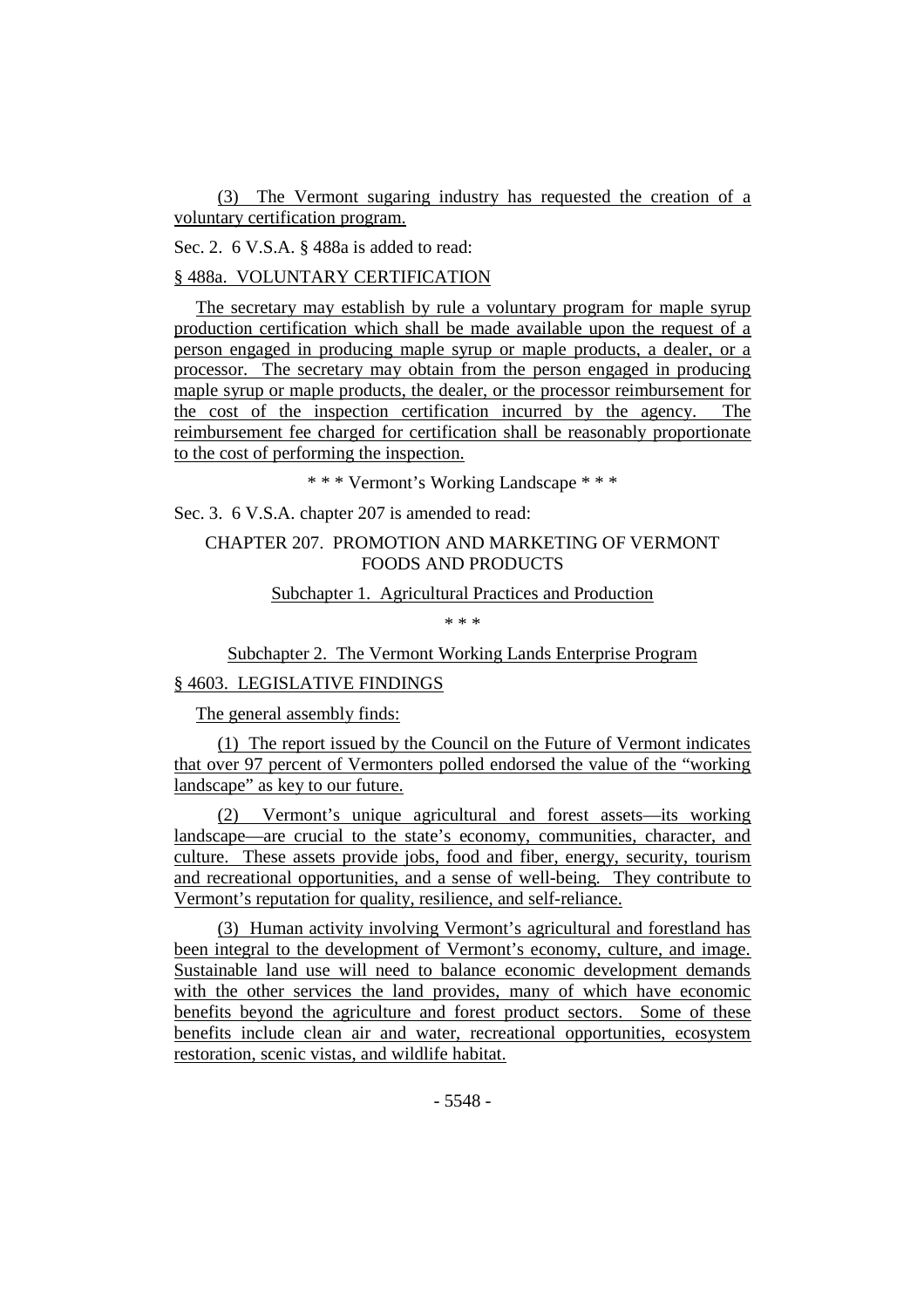(4) The agriculture and forest product sectors are similar and share many of the same challenges. There are potential benefits to be realized by the joining of these sectors in development planning and coordination, making policy decisions, and leveraging economic opportunities.

(5) The agriculture and forest product sectors provide renewable and harvestable products that form the basis of Vermont's land-based economy. The conversion of these raw commodities into value-added products within our borders represents further economic and employment opportunities.

(6) Vermont is in the midst of an agricultural renaissance and is at the forefront of the local foods movement. The success has been due to the efforts of skilled and dedicated farmers, creative entrepreneurs, and the strategic investment of private and public funds.

(7) State investment in a given industry or economic sector is often essential to stimulate and attract additional private and philanthropic investment. The combination of public, private, and foundation support can create enterprise opportunities that any one of them alone cannot. Grants issued as a result of No. 52 of the Acts of 2011 helped create jobs and economic activity in the agricultural sector. They also leveraged private and foundation investments.

(8) Vermont's land-based economy has proven to be a driver for Vermont's ongoing economic recovery.

(9) Value-added and specialty Vermont products are a growing source of revenue for Vermont's agricultural producers, many of whom have benefited from the existing infrastructure requirements of commodity producers. Both export and instate markets are necessary options for the agriculture and forest product sectors' economic development.

(10) The Vermont brand is highly regarded both nationally and internationally. Forest management is seen as crop management by those active in the forest product industry. An actively managed forest is a healthy and productive one.

(11) Vermont's agriculture and forest product sectors have not been perceived or treated as businesses by the traditional business and lending communities. They often lack available capital and financial package options that match their stage of development.

(12) Financial service and workforce development programs need to be customized to meet the unique needs of Vermont's agriculture and forest product sectors. Landowner education and labor skills training are also important for future productive management of forestlands.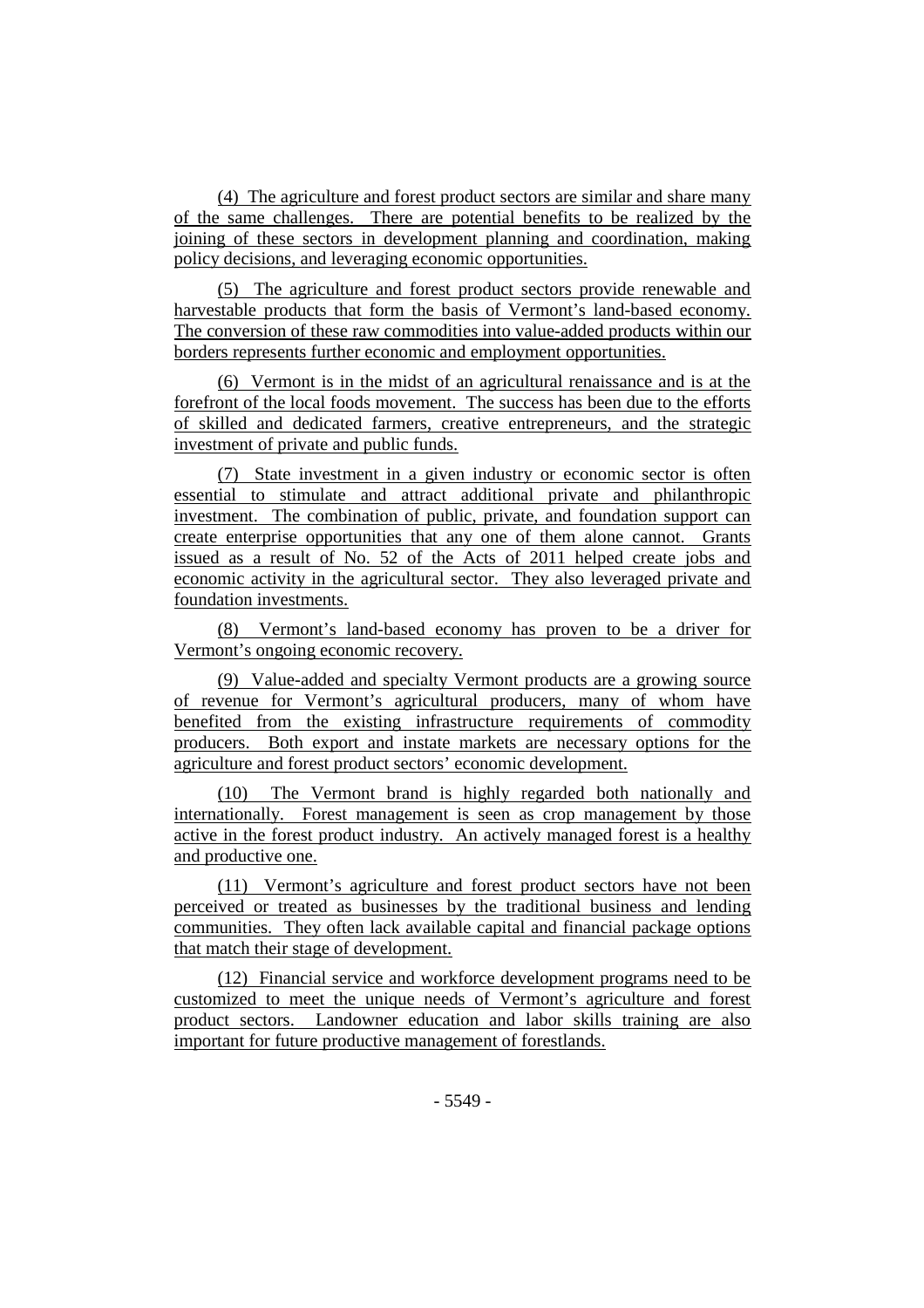(13) Scale is an important determining factor for the successful development of businesses that utilize Vermont's agriculture and forest products. Other limiting factors include labor and transportation costs, support services, resource base, and the regulatory environment.

(14) Workers' compensation, health care, energy costs, and regulatory requirements are a major concern to the agriculture and forest product sectors. For example, workers' compensation premiums for loggers may run as high as 48 percent of each dollar of wages.

(15) The amount of land in Vermont is finite, and part of its community and economic value is tied to the way it is used. Farmland and forestland that are developed for other uses affect the future viability of remaining farms and forest enterprises.

(16) A forestland owner is often not the person actively engaged in the business of land management, such as planning, harvesting, or marketing the raw product, whereas in agricultural operations, the farmer often owns both the land and the business. Many farm operations have woodlots that have traditionally been used for syrup, timber, and firewood production.

(17) Vermonters' perception of and support for local wood and forest products is not at the same level as it is for local food. Public outreach and education efforts need to be created to address the public's perception of actively managed working lands and the people who perpetuate them. Over the last decade, consumers of wood products have become more interested in production and management methods, certification programs, and the source of the raw materials.

(18) Vermont's forest products industry has been in decline for many years, in part due to rising costs, a poor housing market, and a lack of manufacturing. The total value of the forest product industry has dropped from \$1.8 billion to \$1.3 billion since 2007. If wood chips were priced at the equivalent BTU replacement value of oil, they would command a higher price. The number of active sawmills has also declined to fewer than 20 today.

(19) The average age of Vermont's farmers and loggers is over 55 years and the average age of forestland owners is over 65. Attention needs to be brought to efforts that will ensure intergenerational succession and lower those averages. Economically viable farm and forest-based operations are critical to that goal. "Legacy" skills such as farming and logging are disappearing, as the children of those making a living from those skills often aspire to different employment opportunities.

(20) Access to land is a challenge for many, especially younger, people who want the opportunity to make a living from productive use of the land.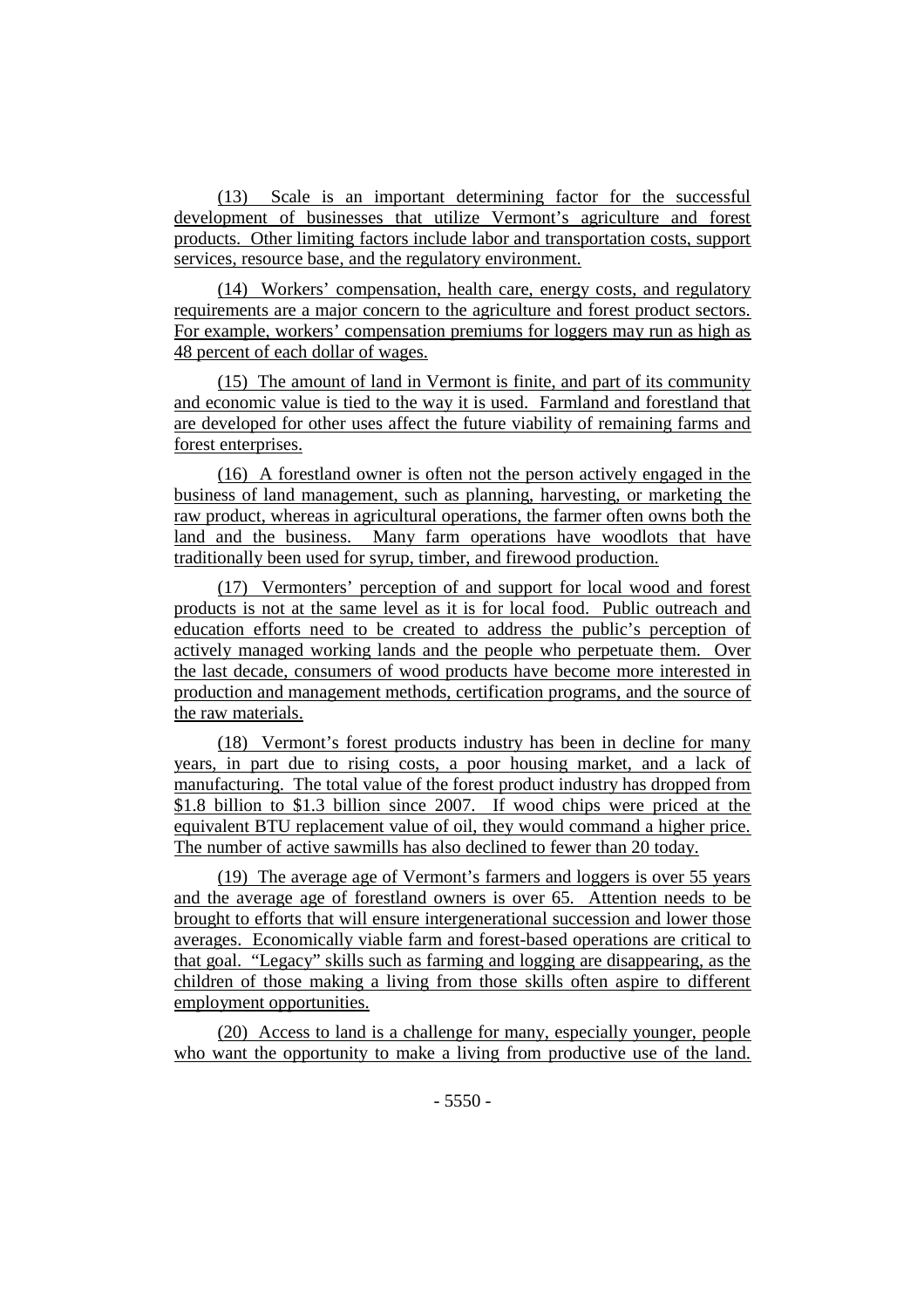Farm and forestland ownership is often out of reach for young people who do not have some sort of assistance.

(21) The Vermont forest product sector contains approximately 7,000 jobs, and approximately 57,000 jobs are in Vermont's food system.

(22) Regulations for forest product enterprises need to reflect a balance between economic development and responsible land use practices. There is a need to assess regulations involving the primary processing and transportation elements of the forest product sector.

(23) Seventy-six percent of Vermont's 4.5 million acres is forested, 84 percent of which is privately owned. Sustainable management of state-owned forestlands represents an opportunity for private sector forest businesses.

(24) Forest product sector representatives have identified needs for their industry including market development, additional secondary processing facilities, lower energy and transportation costs, and capital for growth enterprises as well as research and development for new and improved valueadded products that make use of Vermont's forest resources. Factors such as health care, labor, and energy policies in Canada contribute to the northward flow of Vermont logs. Research is needed in order to develop strategies that will help keep Vermont's forest product sector competitive.

(25) Vermont's use value appraisal (current use) program is critically important to every component of Vermont's agriculture and forest product sectors. It also helps keep Vermont forestland productive and healthy through the requirement of active forest management plans.

(26) Dairy enterprises remain Vermont's leading source of agricultural revenues, with an estimated annual economic impact of over \$2 billion or approximately 75 percent of total gross agricultural output.

(27) Recent grants and educational programs have started to address the lack of slaughter and meat-processing facilities in the state; however, there continues to be a strong need to further these efforts.

# § 4604. LEGISLATIVE INTENT

It is the intent of the general assembly in adopting this subchapter to:

(1) stimulate a concerted economic development effort on behalf of Vermont's agriculture and forest product sectors by systematically advancing entrepreneurism, business development, and job creation;

(2) recognize and build on the similarities and unique qualities of Vermont's agriculture and forest product sectors;

(3) increase the value of Vermont's raw and value-added products through the development of in-state and export markets;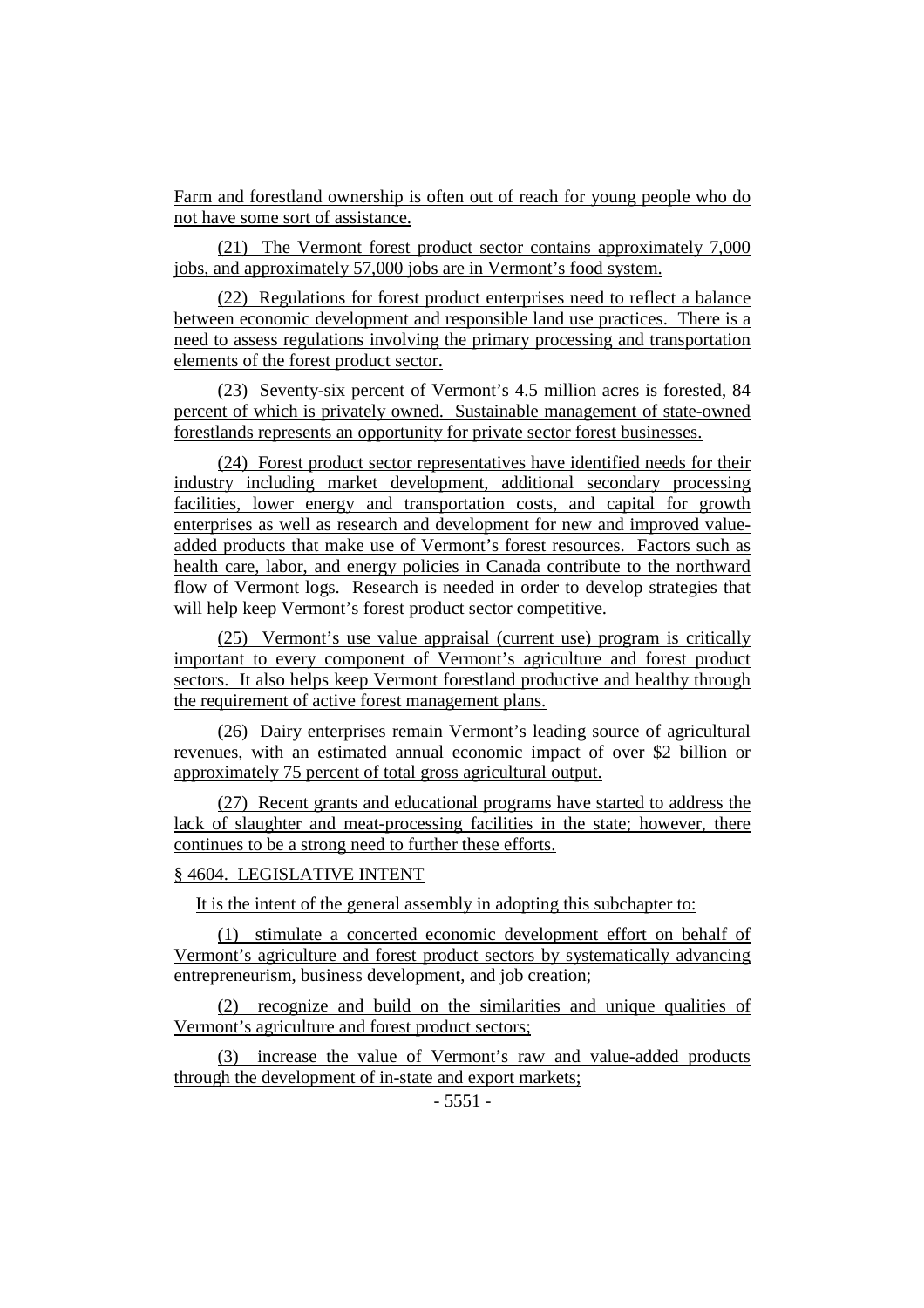(4) attract a new generation of entrepreneurs to Vermont's farm, food system, forest, and value-added chain by facilitating more affordable access to the working landscape;

(5) provide assistance to agricultural and forest product businesses in navigating the regulatory process;

(6) use Vermont's brand recognition and reputation as a national leader in food systems development, innovative entrepreneurism, and as a "green" state to leverage economic development and opportunity in the agriculture and forest product sectors;

(7) promote the benefits of Vermont's working lands, from the economic value of raw and value-added products to the public value of ecological stability, land stewardship, recreational opportunities, and quality of life;

(8) increase the amount of state investment in working lands enterprises, particularly when it leverages private and philanthropic funds; and

(9) support the people and businesses that depend on Vermont's renewable land-based resources and the sustainable and productive use of the land by coordinating and integrating financial products and programs.

# § 4605. VERMONT WORKING LANDS ENTERPRISE FUND

There is created a special fund in the state treasury to be known as the "Vermont working lands enterprise fund." Notwithstanding any contrary provisions of 32 V.S.A. chapter 7, subchapter 5:

(1) the fund shall be administered and the monies of the funds shall be expended by the Vermont working lands enterprise board created in section 4606 of this title;

(2) the fund shall be composed of moneys from time to time appropriated to the fund by the general assembly or received from any other source, private or public, approved by the board, and unexpended balances and any earnings shall remain in the fund from year to year; and

(3) the board shall make expenditures from the fund consistent with the duties and authority of the board established by section 4607 of this title.

# § 4606. VERMONT WORKING LANDS ENTERPRISE BOARD

(a) Creation and purpose. There is created a Vermont working lands enterprise board, which for administrative purposes shall be attached to the agency of agriculture, food and markets. The board shall:

(1) serve as a driving force for working lands enterprise development in Vermont;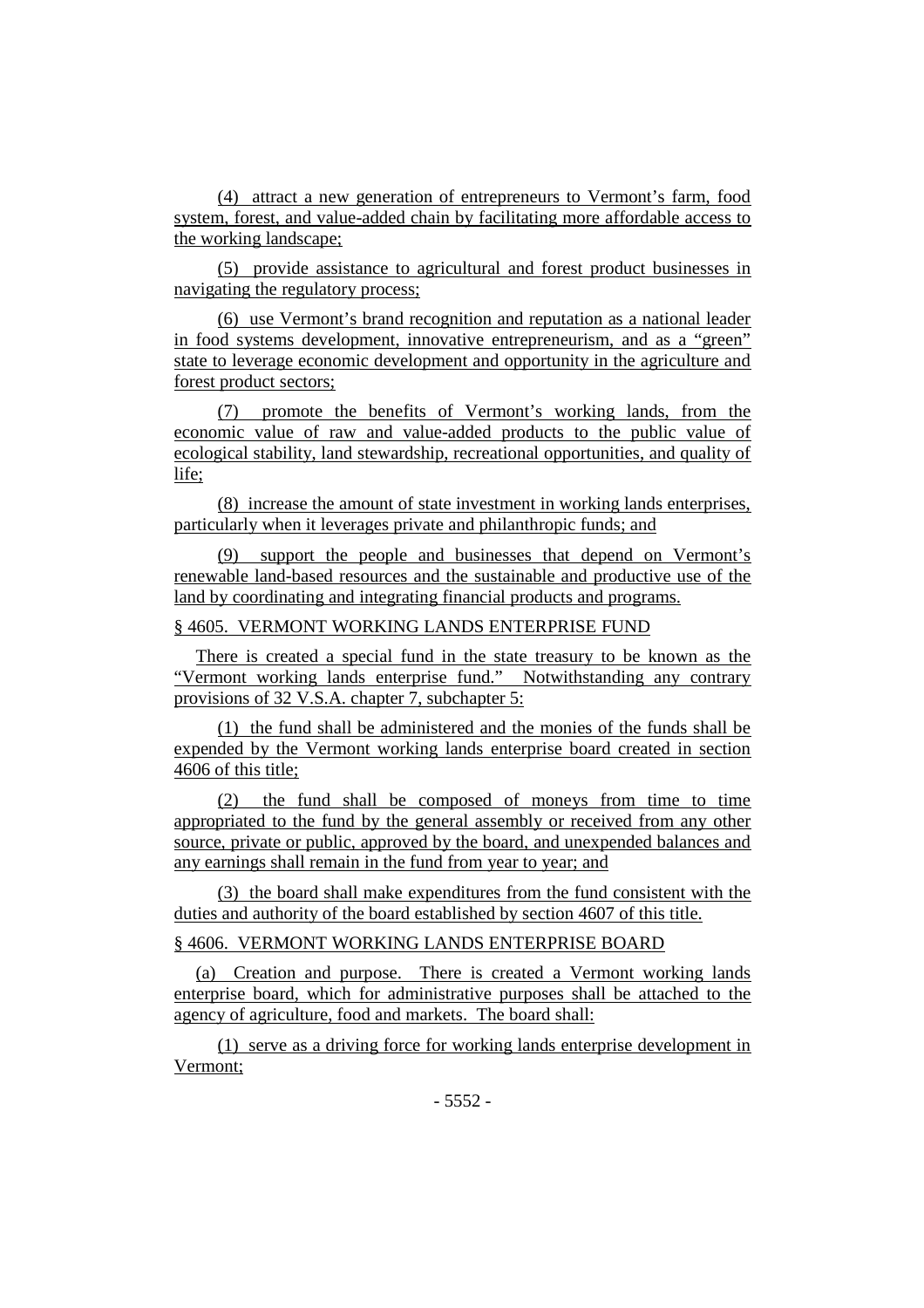(2) systematically advance entrepreneurism, business development, and job creation in the agricultural and forest product sectors by:

(A) supporting development of new land-based and value-added businesses;

(B) supporting the expansion of existing businesses and potentially high-growth enterprises;

(C) providing infrastructure investments that will support cluster development and spur business success and rural prosperity;

(D) acting as a clearinghouse of support for innovation and growth in the food, farm, forest product and biomass energy sectors including:

(i) regulatory issues;

(ii) financial and investment opportunities; and

(iii) technical assistance services;

(E) supporting outreach and communication of enterprise opportunities;

(3) evaluate quality and breadth of workforce development, technical assistance, and investment service programs to the agriculture and forest product service sectors;

(4) target financial products that are in line with infrastructure investment priorities;

(5) establish and evaluate criteria and benchmarks of investments and actions; and

(6) solicit appropriate perspectives and information from experts.

(b) Organization of board. The board shall be composed of the following members:

(1) the secretary of agriculture, food and markets or designee, who shall serve as chair;

(2) the secretary of commerce and community development or designee;

(3) the commissioner of forests, parks and recreation or designee;

(4) eleven members appointed by the Vermont agriculture and forest products development board as follows:

(A) four members each representing one of the four highest-grossing agricultural commodities produced in Vermont as determined on the basis of annual gross cash sales;

(B) three members representing the forest products industry; and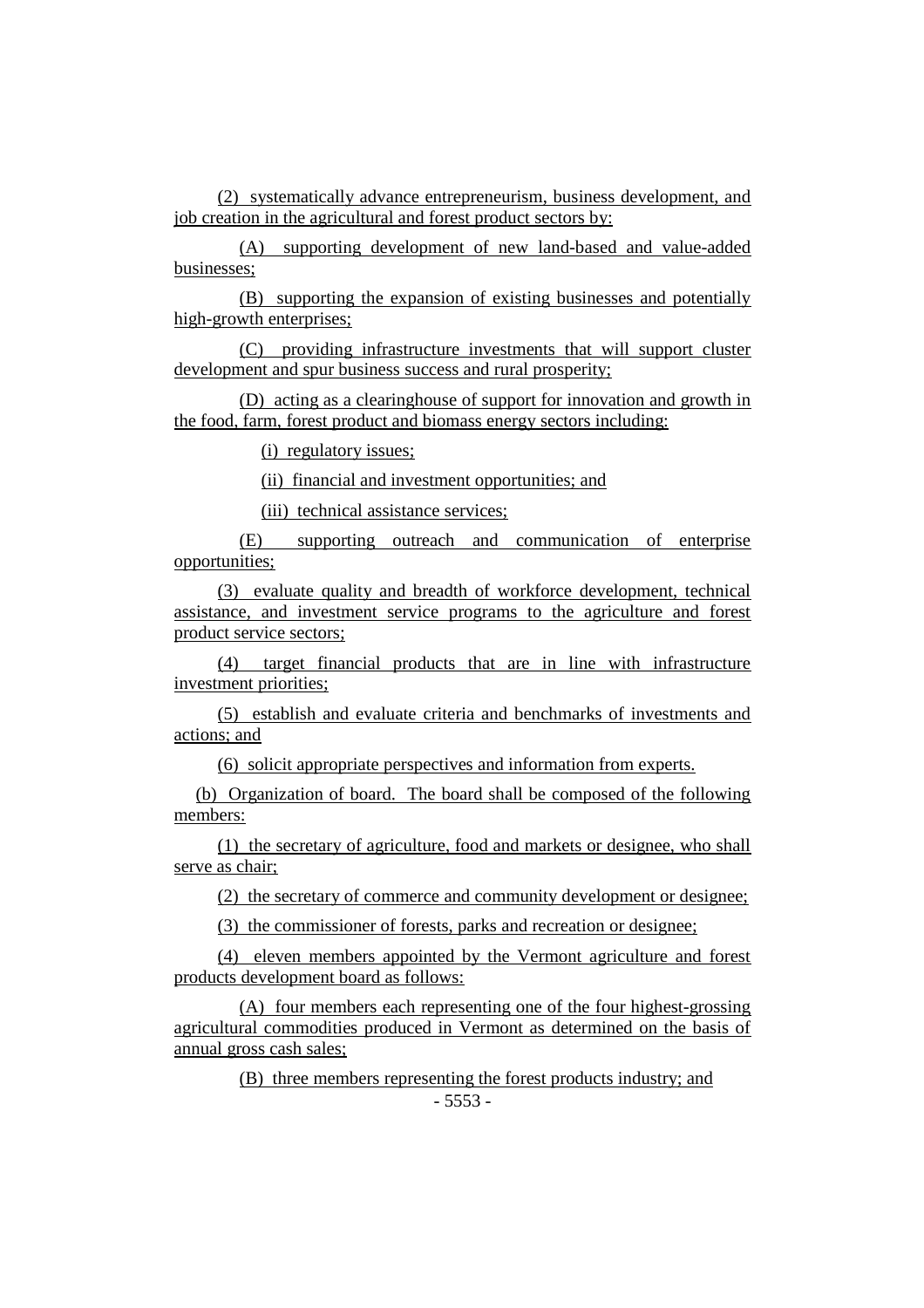(C) four members each representing one of the following four sectors:

(i) energy;

(ii) workforce development;

(iii) private capital; and

(iv) distribution and marketing;

(5) two members, one appointed by each of the two largest membership-based agricultural organizations in Vermont;

(6) the following three members, who shall serve as ex officio, non-voting members:

(A) the manager of the Vermont economic development authority or designee;

(B) the executive director of the Vermont sustainable jobs fund or designee; and

(C) the executive director of the Vermont housing conservation board or designee.

(c) Members appointed pursuant to subdivisions  $(b)(4)$  and  $(b)(5)$  of this section shall serve a term of three years or until his or her earlier resignation or removal for cause by a two-thirds vote of the sitting members of the board. A vacancy shall be filled by the appointing authority for the remainder of the unexpired term. A member shall not serve more than three consecutive three-year terms.

(d) The board may elect officers, establish one or more committees or subcommittees, and adopt such procedural rules as it shall determine necessary and appropriate to perform its work.

(e) A majority of the sitting members shall constitute a quorum, and action taken by the board may be authorized by a majority of the members present and voting at any regular or special meeting at which a quorum is present.

(f) Private-sector members shall be entitled to per diem compensation authorized under 32 V.S.A. § 1010 for each day spent in the performance of their duties, and each member shall be reimbursed from the fund for his or her actual and necessary expenses incurred in carrying out his or her duties.

§ 4607. POWERS AND DUTIES OF THE VERMONT WORKING LANDS ENTERPRISE BOARD

The Vermont working lands enterprise board shall have the authority: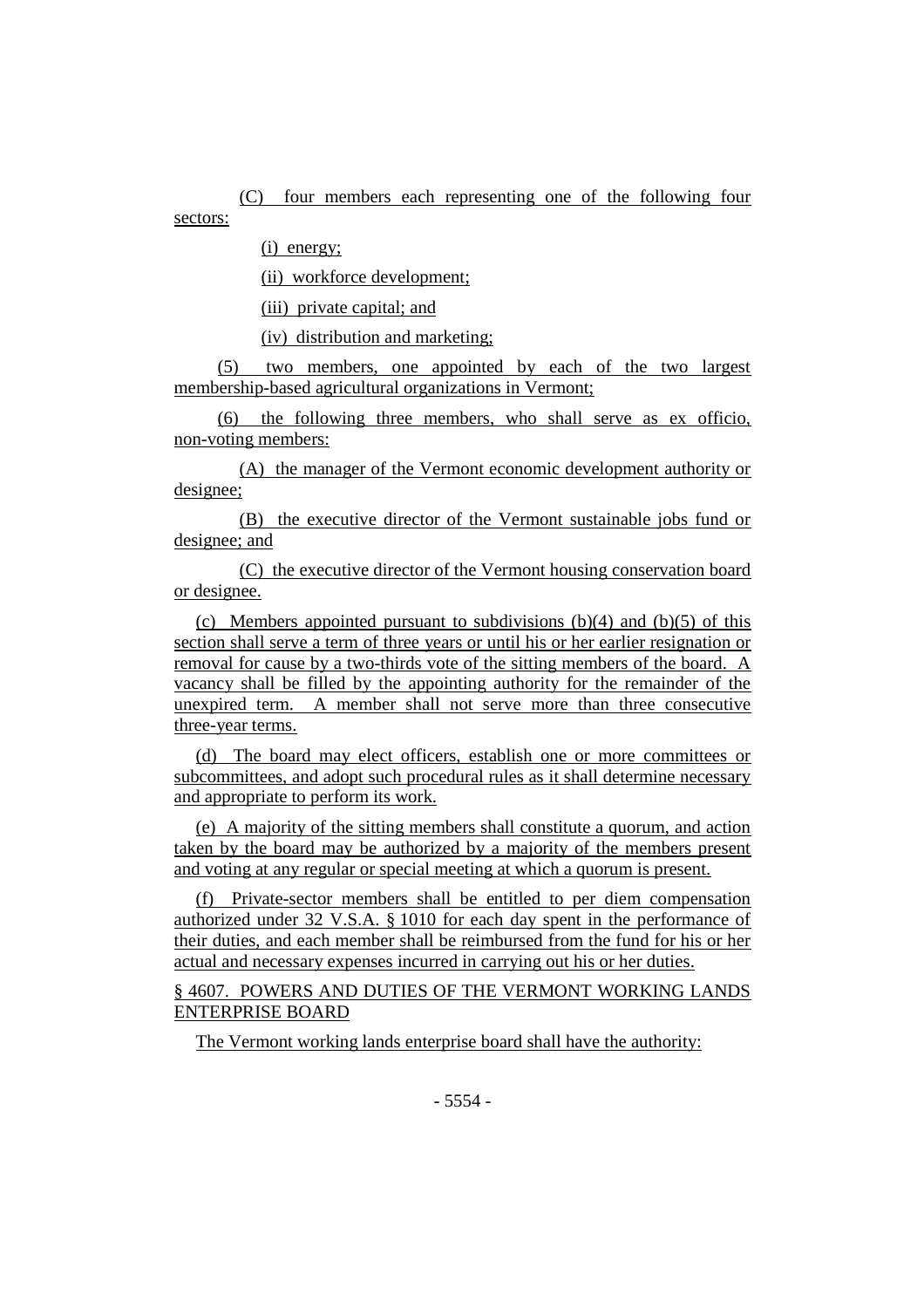(1) to establish an application process and eligibility criteria for awarding grants, loans, incentives, and other investment in agricultural and forestry enterprises and in food and forest systems;

(2) to award grants and loans and to recommend incentives that support the purposes of the board under subsection 4606(a) of this title;

(3) to develop application criteria that will encourage individuals and enterprises that have not availed themselves of these opportunities in the past to apply for such grants, loans, and incentives;

(4) to give priority for awarding grants, loans, and incentives to applicants who have not recently received the same from the state or a state-funded entity;

(5) to establish formal public–private partnerships, coordinate the joint provision of investment and services with public or private entities, and enter into performance contracts with one or more persons in order to provide investment and services to agricultural and forestry enterprises, including:

(A) technical assistance and product research services;

(B) marketing assistance, market development, and business and financial planning;

(C) organizational, regulatory, and development assistance; and

(D) feasibility studies of facilities or capital investments to optimize construction and other cost efficiencies;

(6) to identify workforce needs and programs in order to develop training and incentive opportunities for the agriculture and forest product sectors;

(7) to identify strategic statewide infrastructure and investment priorities considering:

(A) leveraging opportunities;

(B) economic clusters;

(C) return-on-investment analysis; and

(D) other considerations the board determines appropriate;

(8) to pursue and accept grants or other funding from any public or private source and to administer such grants or funding consistent with their terms;

(9) to promote the products and services it provides to as many people and land-based enterprises as possible;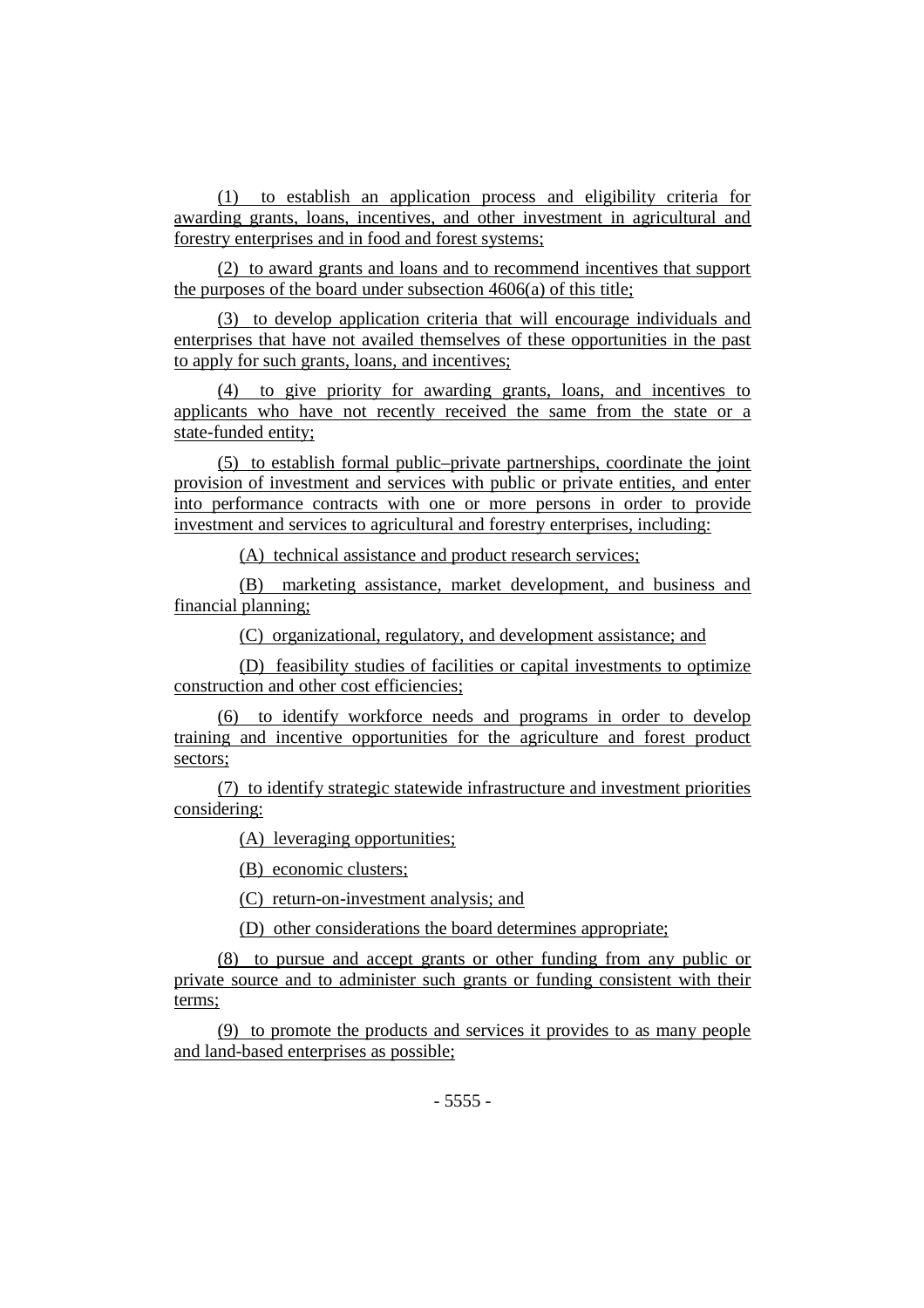(10) to use the services and staff of the agency of agriculture, food and markets to assist in the performance of the board's duties, with the concurrence of the secretary of agriculture, food and markets; and

(11) to contract for support, technical, or other professional services necessary to perform its duties pursuant to this section.

Sec. 4. INITIAL APPOINTMENTS TO VERMONT WORKING LANDS ENTERPRISE BOARD

Notwithstanding any provision of law to the contrary:

(1) the initial members of the Vermont working lands enterprise board to be appointed pursuant to 6 V.S.A.  $\S$  4606(b)(4)–(5) shall be appointed as follows:

(A) of the eleven members of the board appointed by the Vermont agriculture and forest products development board:

(i) four members shall be appointed to an initial term of one year;

(ii) four members shall be appointed to an initial term of two years; and

(iii) three members shall be appointed to an initial term of three years; and

(B) of the two members appointed by the two largest membership-based agricultural organizations in Vermont:

(i) the member representing the organization with the largest membership shall be appointed for an initial term of two years; and

(ii) the member representing the organization with the second largest membership shall be appointed for an initial term of three years; and

(2) the initial one-year and two-year member terms authorized in subdivisions  $(1)(A)$  and  $(1)(B)$  of this section shall not qualify as a full-term for purposes of the three-term limit established in 6 V.S.A.  $\S$  4606(c).

Sec. 5. REPEAL

6 V.S.A. chapter 162, subchapter 1 (Vermont agricultural innovation center) is repealed.

Sec. 6. 6 V.S.A. § 2966 is amended to read:

§ 2966. AGRICULTURAL AND FOREST PRODUCTS DEVELOPMENT BOARD; ORGANIZATION; DUTIES AND AUTHORITY

(a) Purpose. The purpose of this section is to create a permanent Vermont agricultural and forest products development board that is authorized and

- 5556 -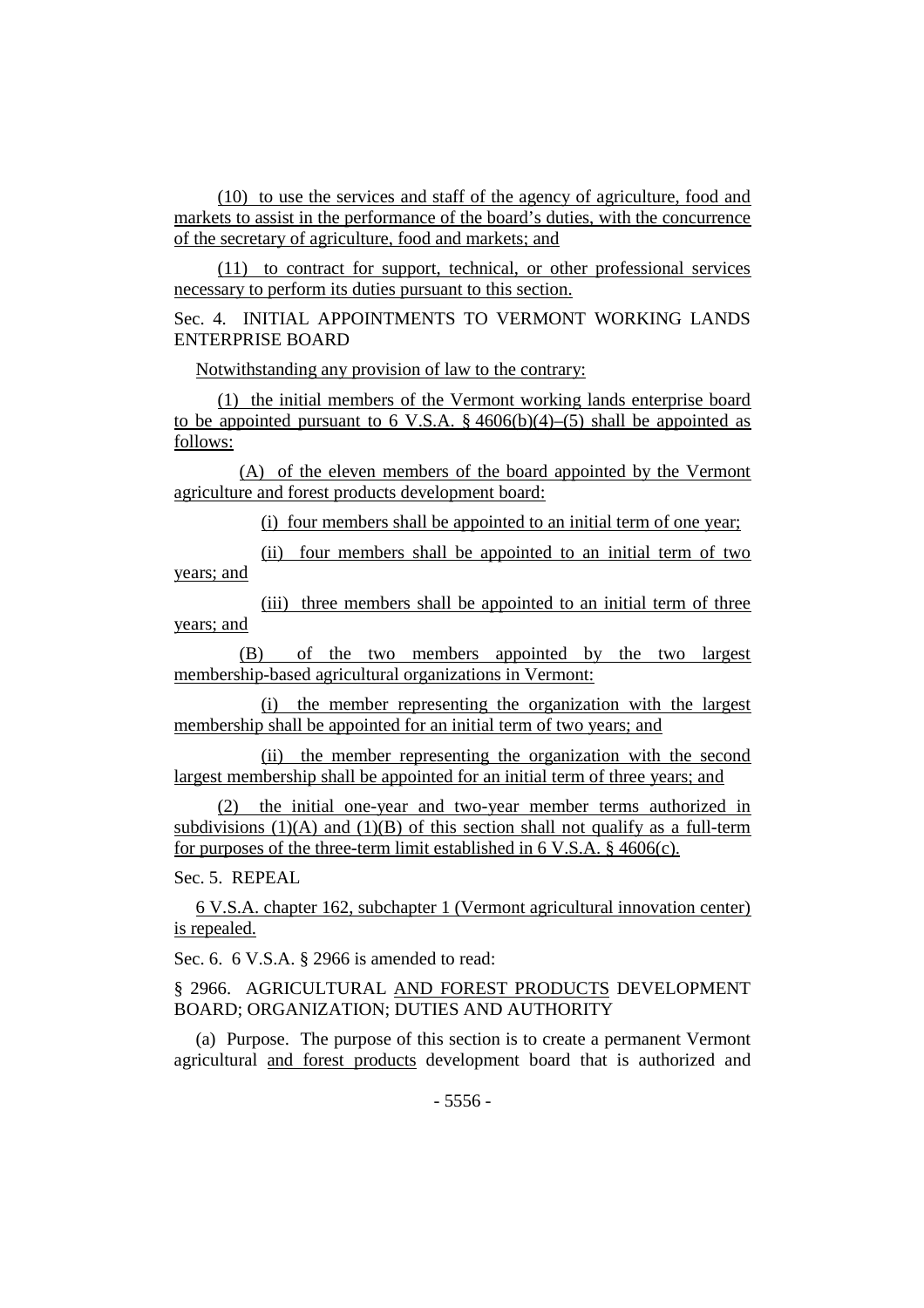empowered as the state's primary agricultural and forest products development entity.

(1) The board is charged with:

(A) optimizing the agricultural and forestry use of Vermont lands and other agricultural resources;

\* \* \*

(2) The board shall:

(A) review existing strategies and plans and develop, implement, and continually update a comprehensive statewide plan to guide and encourage agricultural and forest products development and new and expanded markets for agricultural and forest products;

(B) advise and make recommendations to the secretaries of relevant state agencies, the governor, the director of the state experiment station, the University of Vermont extension service, and the general assembly on the adoption and amendment of laws, regulations, and governmental policies that affect agricultural development, land use, access to capital, the economic opportunities provided by Vermont agriculture and forest products, and the well-being of the people of Vermont;

(C) monitor and report on Vermont's progress in achieving the agricultural economic development goals identified by the board; and

(D) balance the needs of production methods with the opportunities to market products that enhance Vermont agriculture and forest products; and

(E) prepare a comprehensive report, in consultation with the agency of agriculture, food and markets, indicating the progress made by the working lands enterprise board with regard to all activities authorized by this section. The report shall be presented to the senate and house committees on agriculture, the senate committee on economic development, housing and general affairs, and the house committee on commerce and economic development on or before January 15, 2013.

(b) Board created. The Vermont agricultural and forest products development board is hereby created. The exercise by the board of the powers conferred upon it in this section constitutes the performance of essential governmental functions.

(c) Powers and duties. The board shall have the authority and duty to:

\* \* \*

(5) obtain information from other planning entities, including the farm to plate farm to plate investment program;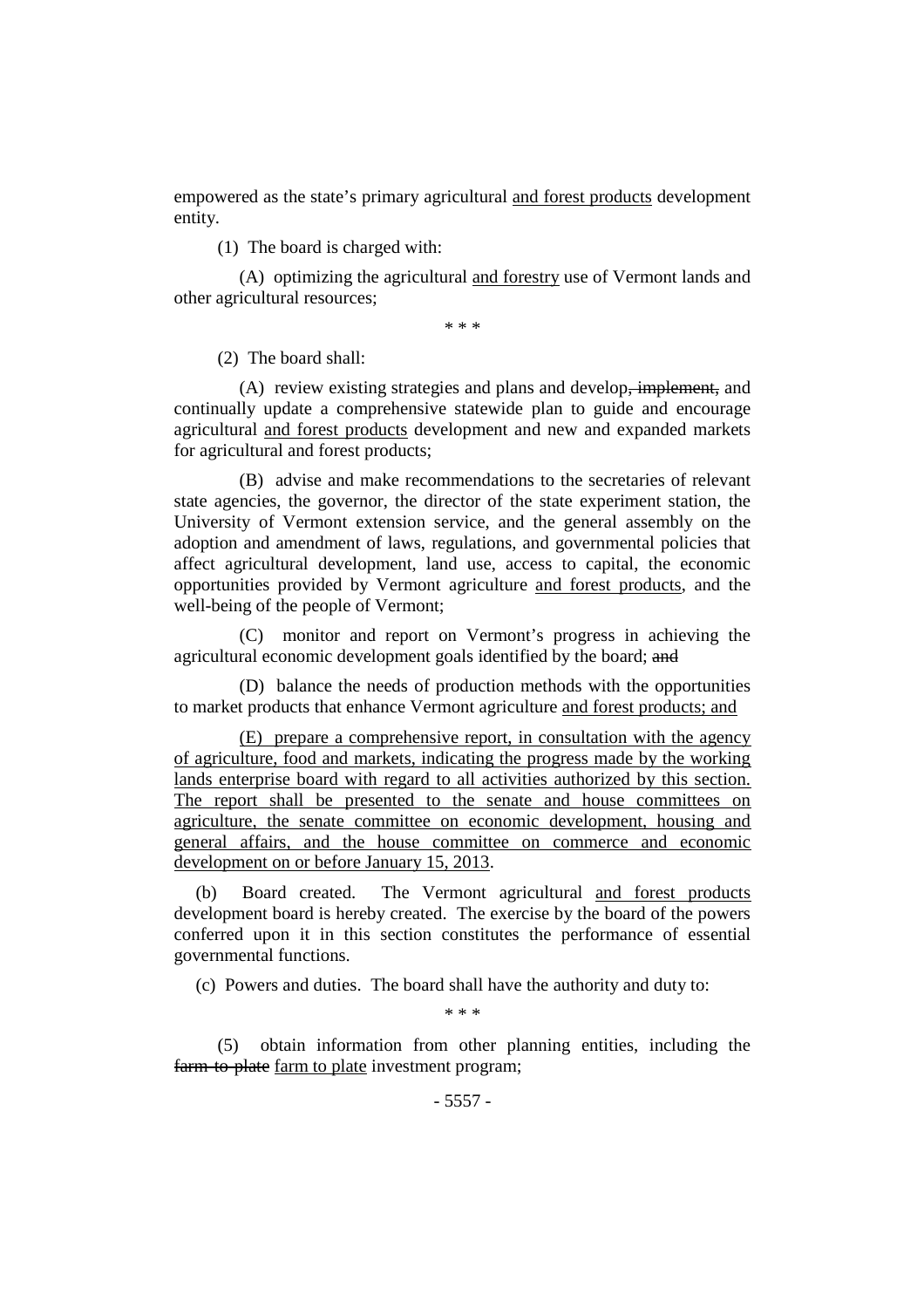\* \* \*

(d) Comprehensive agricultural and forest products economic development plan.

(1) Using information available from previous and ongoing agricultural and forest products development planning efforts, such as the farm to plate farm to plate investment program's strategic plan, and the board's own data and assumptions, the board shall develop and implement a comprehensive agricultural and forest products economic development plan for the state of Vermont. The plan shall include, at minimum, the following:

(A) an assessment of the current status of agriculture and forestry in Vermont;

(B) current and projected workforce composition and needs;

(C) a profile of emerging business and industry sectors projected to present future agricultural and forest products economic development opportunities, and a cost-benefit analysis of strategies and resources necessary to capitalize on these opportunities;

a profile of current components of physical and social infrastructure affecting agricultural and forest products economic development;

(E) a profile of government-sponsored programs, agricultural and forest products economic development resources, and financial incentives designed to promote and support agricultural and forest products economic development, and a cost-benefit analysis of continued support, expansion, or abandonment of these programs, resources, and incentives;

(F) the use of the Vermont brand to further agricultural and forest products economic development;

\* \* \*

(2) Based on its research and analysis, the board shall establish in the plan a set of clear strategies with defined and measurable outcomes for agricultural and forest products economic development, the purpose of which shall be to guide long-term agricultural and forest products economic development policymaking and planning.

\* \* \*

(4) The board shall conduct a periodic review and revision of the comprehensive agricultural and forest products economic development plan as often as is necessary in its discretion, but at minimum every five years, to ensure the plan remains current, relevant, and effective for guiding and evaluating agricultural and forest products economic development policy.

- 5558 -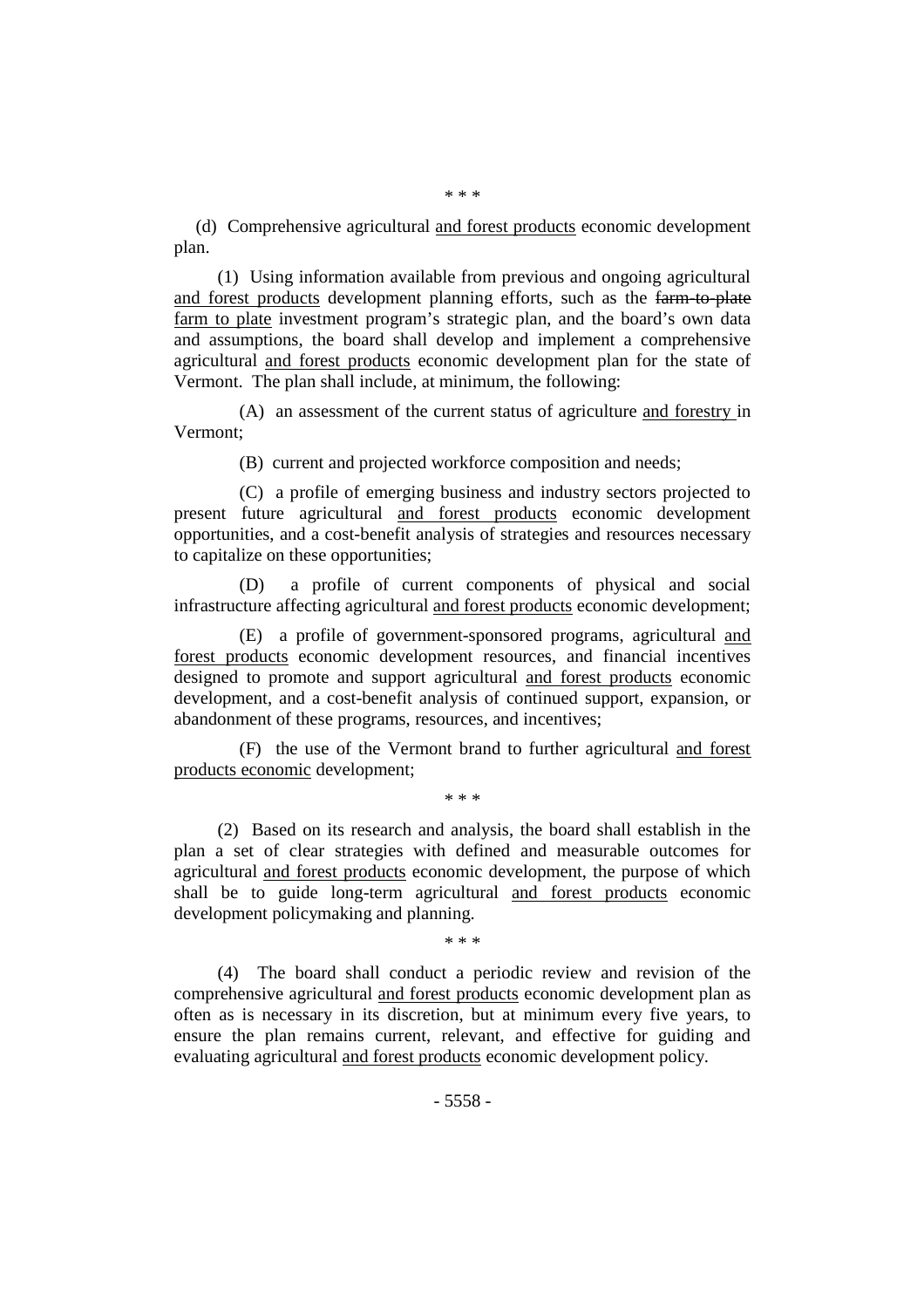(e) Annual report. The board shall make available a report, at least annually, to the administration, the house committee on agriculture, the senate committee on agriculture, the house committee on commerce and economic development, the senate committee on economic development, housing and general affairs, and the people of Vermont on the state's progress toward attaining the goals and outcomes identified in the comprehensive agricultural and forest products economic development plan.

(f) Composition of board.

(1) The board shall be composed of  $\frac{12}{16}$  members. In making appointments to the board pursuant to this section, the governor, the speaker of the house, and the president pro tempore of the senate shall coordinate their selections to ensure, to the greatest extent possible, that the board members selected by them reflect the following qualities:

(A) proven leadership in a broad range of efforts and activities to promote and improve the Vermont agricultural and forest products economy and the quality of life of Vermonters;

(B) demonstrated innovation, creativity, collaboration, pragmatism, and willingness to make long-term commitments of time, energy, and effort;

(C) geographic, gender, ethnic, social, political, and economic diversity;

(D) diversity of agricultural and forest products enterprise location, size, and sector of the for-profit agricultural and forest products business community members; and

(E) diversity of interest of the nonprofit or nongovernmental organization community members.

(2) Members of the board shall include the following:

(A) four five members appointed by the governor:

(i) a person with expertise in rural economic development issues;

(ii) an employee of a Vermont postsecondary institution experienced in researching issues related to agriculture;

(iii) a person familiar with the agricultural tourism industry; and

(iv) an agricultural lender; and

(v) a person with expertise and professional experience in forest products manufacturing.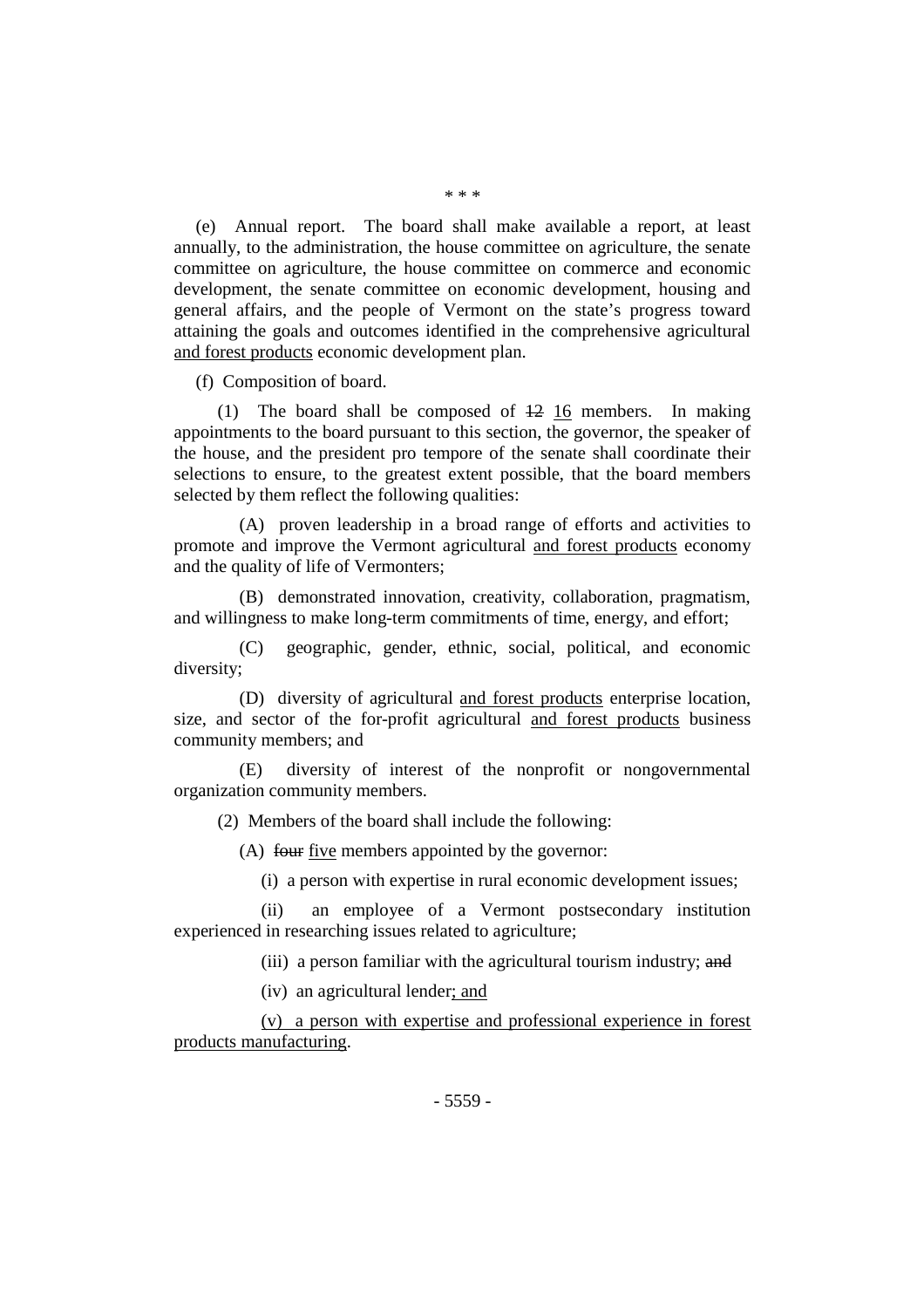(B) four six members appointed by the speaker of the house of representatives:

(i) a person who produces an agricultural commodity other than dairy products;

(ii) a person who creates a value-added product using ingredients substantially produced on Vermont farms;

(iii) a person with expertise in sales and marketing; and

(iv) a person representing the feed, seed, fertilizer, or equipment enterprises;

(v) a forester; and

(vi) a sawmill operator.

(C) four five members appointed by the committee on committees of the senate:

(i) a representative of Vermont's dairy industry who is also a dairy farmer;

(ii) a person with expertise in land planning and conservation efforts that support Vermont's working landscape;

(iii) a representative from a Vermont agricultural advocacy organization; and

(iv) a person with experience in providing youth with educational opportunities enhancing understanding of agriculture; and

(v) a logger.

(3) The secretary of agriculture, food and markets or his or her designee shall be a nonvoting, ex officio member. The secretary may provide staff support from the agency of agriculture, food and markets as resources permit.

(4) The secretary of commerce and community development or his or her designee shall be a nonvoting, ex officio member.

\* \* \*

## Sec. 7. APPROPRIATIONS

(a) The amount of \$1,700,000.00 is appropriated from the general fund to the Vermont working lands enterprise fund established in 6 V.S.A. § 4605 in the amounts and for the purposes as follow:

(1) \$550,000.00 for enterprise grants to entrepreneurs, including grants to leverage private capital, jump-start new businesses, help beginning farmers access land, and support diversification projects that add value to farm and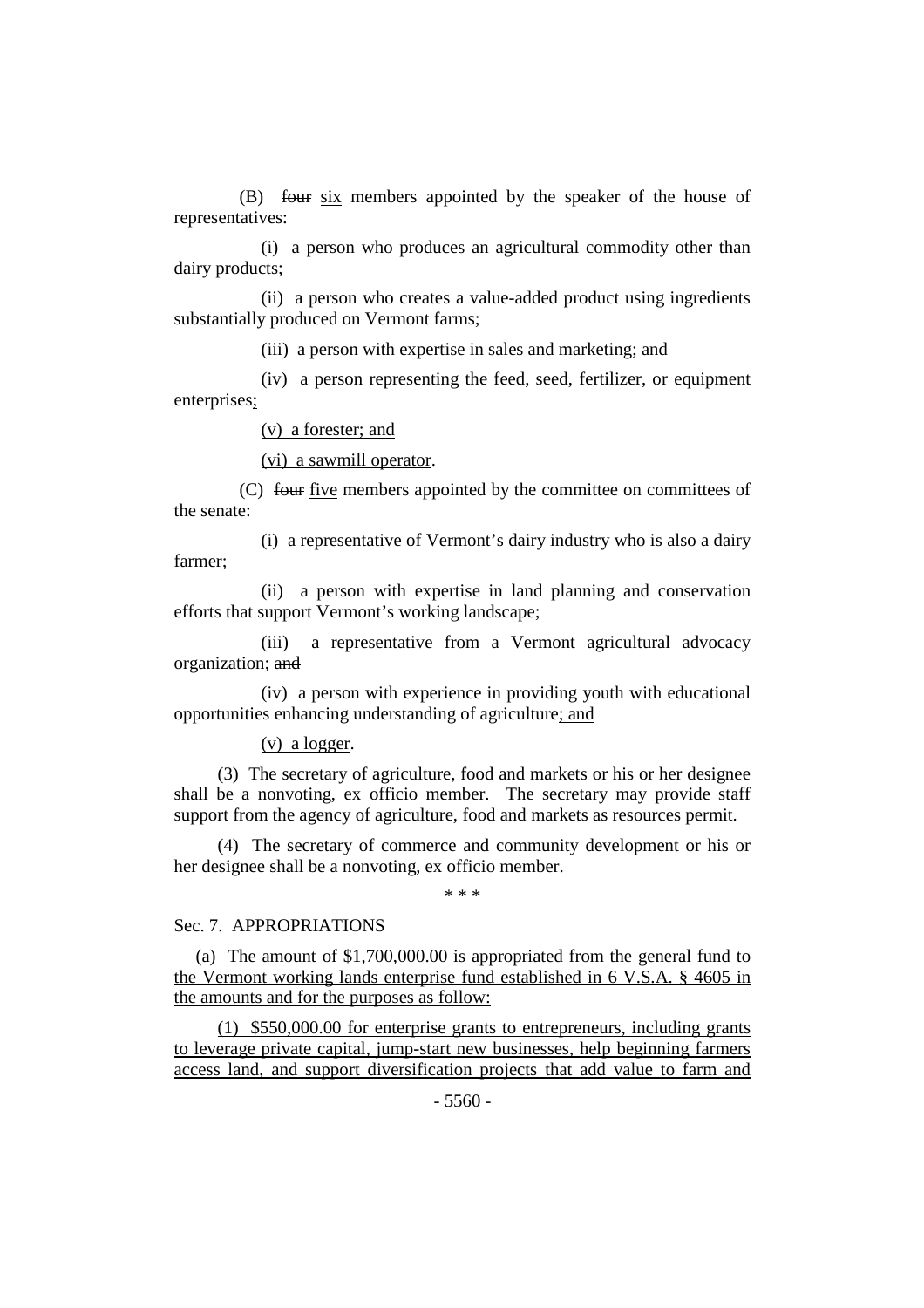forest commodities. This initial sum is intended to fund an enterprise grant pilot program, and it is the intent of the general assembly to commit additional investment in subsequent years upon demonstration of success of the program.

\$350,000.00 for wraparound services to growth companies, including technical assistance, business planning, financial packaging, and other services required by companies ready to transition to the next stage of growth. This initial sum is intended to fund a growth company services pilot program, and it is the intent of the general assembly to commit additional investment in subsequent years upon demonstration of success of the program.

(3) \$800,000.00 for state infrastructure investments, including investment in private and nonprofit sectors for creative diversification projects, value-added manufacturing, processing, storage, distribution, and collaborative ventures. This initial sum is intended to fund an infrastructure investment pilot program, and it is the intent of the general assembly to commit additional investment in subsequent years upon demonstration of success of the program.

(b) The amount of \$382,400.00 is appropriated from the general fund to the agency of agriculture, food and markets to provide funding for support staff, including a wraparound services advisor and regulatory ombudsman, and for fiscal management and operations costs. The agency shall utilize the funds appropriated to perform its full duties to the Vermont working lands enterprise board.

Sec. 8. EFFECTIVE DATE

This act shall take effect on passage, except that Sec. 5 (repeal of agriculture innovation center) shall take effect on March 31, 2013.

and that after passage, the title of the bill be amended to read: "An act relating to miscellaneous agricultural subjects"

#### **House Proposal of Amendment**

# **S. 95**

An act relating to exemptions for newspaper deliverers from the unemployment statutes; relieving an employer's experience rating record of charges; studying the receipt of unemployment compensation between academic terms; allowing school employees to be paid wages over the course of a year; and requiring employers to furnish required work apparel.

The House proposes to the Senate to amend the bill by striking all after the enacting clause and inserting in lieu thereof the following:

Sec. 1. FINDINGS

The general assembly finds that: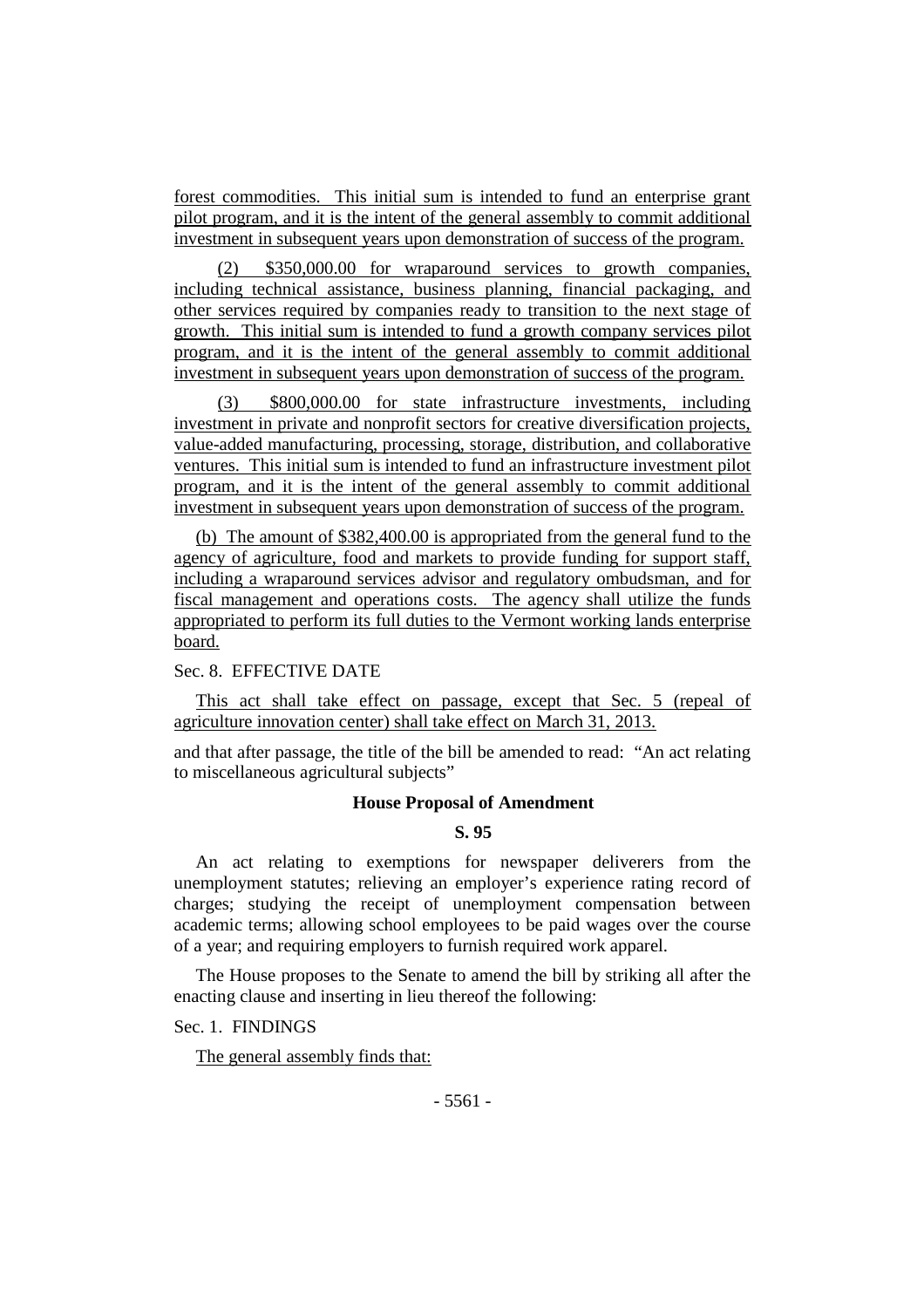(1) Studies on middle and low income households have found that most indebted families go into debt to pay for basic expenses, such as groceries, utilities, child care, and health care. A study has shown that families with medical debt had 43 percent more credit card debt than those without medical debt.

(2) Employer surveys conducted by the Society of Human Resources Management suggest that over the last 15 years, employers' use of credit reports in the hiring process has increased from a practice used by fewer than one in five employers in 1996 to six of every 10 employers in 2010.

(3) Social science research thus far has shown that information contained in a credit report has no correlation to job performance. The Palmer-Koppes study conducted in 2004 found that those employees who were late on payments were more likely to be associated with a positive job performance.

(4) Further, there is no common standard among employers as to how to interpret credit reports, which reinforces the fact that credit reports do not provide meaningful insight into a candidate's character, responsibility, or prospective job performance.

(5) The Equal Employment Opportunity Commission has stated that: "Inquiry into an applicant's current or past assets, liabilities, or credit rating . . . generally should be avoided because they tend to impact more adversely on minorities and females."

Sec. 2. 21 V.S.A. § 495i is added to read:

# § 495i. EMPLOYMENT BASED ON CREDIT INFORMATION; PROHIBITIONS

(a) For purposes of this section:

(1) "Confidential financial information" means sensitive financial information of commercial value that a customer or client of the employer gives explicit authorization for the employer to obtain, process, and store and that the employer entrusts only to managers or employees as a necessary function of their job duties.

(2) "Credit history" means information obtained from a third party, whether or not contained in a credit report, that reflects or pertains to an individual's prior or current:

(A) borrowing or repaying behavior, including the accumulation, payment, or discharge of financial obligations; or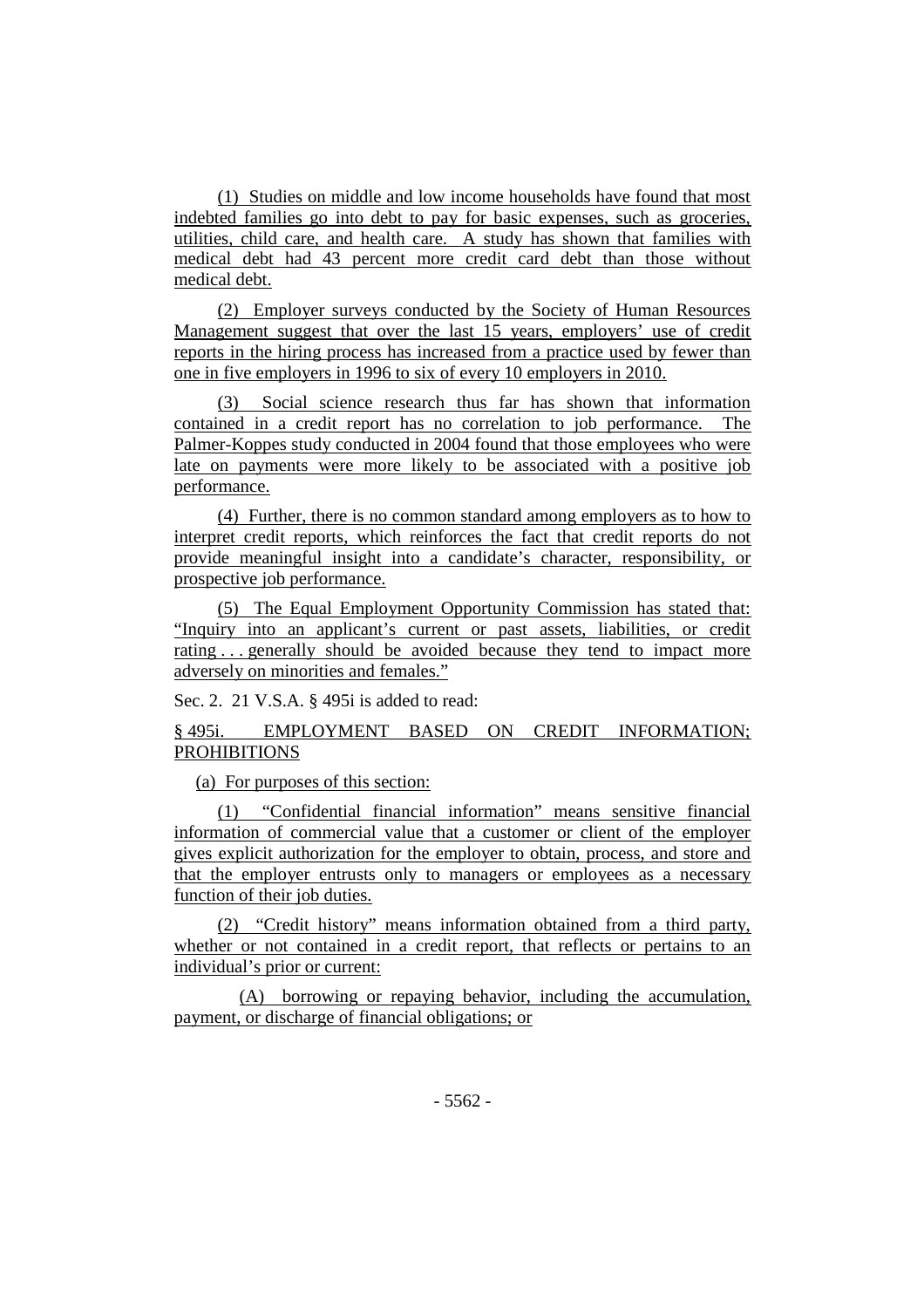(B) financial condition or ability to meet financial obligations, including debts owed, payment history, savings or checking account balances, or savings or checking account numbers.

(3) "Credit report" has the same meaning as in 9 V.S.A. § 2480(a).

(b) An employer shall not:

(1) Fail or refuse to hire or recruit; discharge; or otherwise discriminate against an individual with respect to employment, compensation, or a term, condition, or privilege of employment because of the individual's credit report or credit history.

(2) Inquire about an applicant or employee's credit report or credit history.

 $(c)(1)$  An employer is exempt from the provisions of subsection (b) of this section if one or more of the following conditions are met:

(A) The information is required by state or federal law or regulation.

(B) The position of employment involves access to confidential financial information.

(C) The employer is a financial institution as defined in 8 V.S.A. § 11101(32) or a credit union as defined in 8 V.S.A. § 30101(5).

(D) The position of employment is that of a law enforcement officer as defined in 20 V.S.A. § 2358, emergency medical personnel as defined in 24 V.S.A. § 2651(6), or a firefighter as defined in 20 V.S.A. § 3151(3).

(E) The position of employment requires a financial fiduciary responsibility to the employer or a client of the employer, including the authority to issue payments, collect debts, transfer money, or enter into contracts.

(F) The employer can demonstrate that the information is a valid and reliable predictor of employee performance in the specific position of employment.

(G) The position of employment involves access to an employer's payroll information.

(2) An employer that is exempt from the provisions of subsection (b) of this section may not use an employee's or applicant's credit report or history as the sole factor in decisions regarding employment, compensation, or a term, condition, or privilege of employment.

(d) If an employer seeks to obtain or act upon an employee's or applicant's credit report or credit history pursuant to subsection (c) of this section that contains information about the employee's or applicant's credit score, credit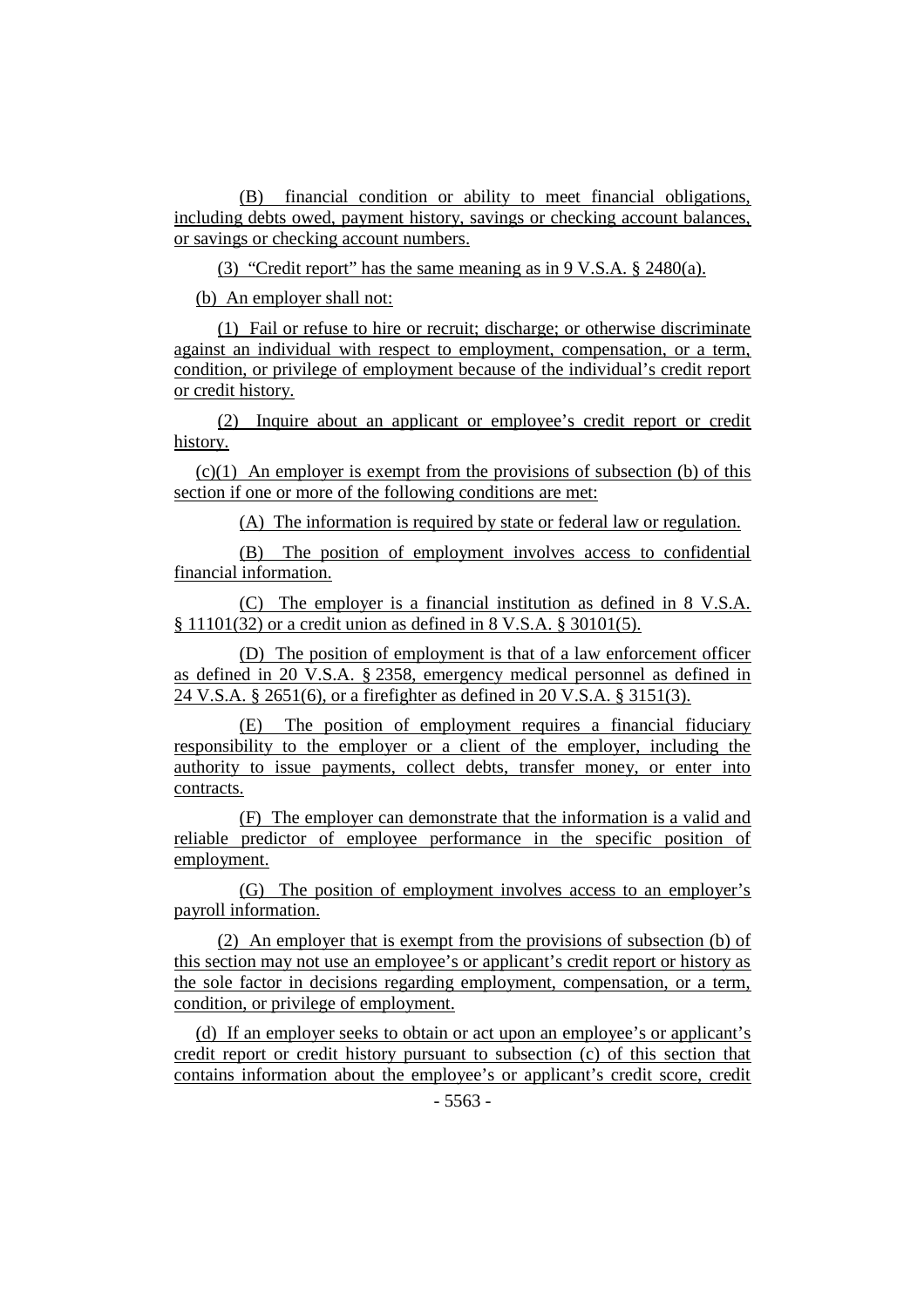account balances, payment history, savings or checking account balances, or savings or checking account numbers, the employer shall:

(1) Obtain the employee's or applicant's written consent each time the employer seeks to obtain the employee's or applicant's credit report.

(2) Disclose in writing to the employee or applicant the employer's reasons for accessing the credit report, and if an adverse employment action is taken based upon the credit report, disclose the reasons for the action in writing. The employee or applicant has the right to contest the accuracy of the credit report or credit history.

(3) Ensure that none of the costs associated with obtaining an employee's or an applicant's credit report or credit history are passed on to the employee or applicant.

(4) Ensure that the information in the employee's or applicant's credit report or credit history is kept confidential and, if the employment is terminated or the applicant is not hired by the employer, provide the employee or applicant with the credit report or have the credit report destroyed in a secure manner which ensures the confidentiality of the information in the report.

(e) An employer shall not discharge or in any other manner discriminate against an employee or applicant who has filed a complaint of unlawful employment practices in violation of this section or who has cooperated with the attorney general or a state's attorney in an investigation of such practices or who is about to lodge a complaint or cooperate in an investigation or because the employer believes that the employee or applicant may lodge a complaint or cooperate in an investigation.

(f) Notwithstanding subsection (c) of this section, an employer shall not seek or act upon credit reports or credit histories in a manner that results in adverse employment discrimination prohibited by federal or state law, including section 495 of this title and Title VII of the Civil Rights Act of 1964.

(g) This section shall apply only to employers, employees, and applicants for employment and only to employment-related decisions based on a person's credit history or credit report. It shall not affect the rights of any person, including financial lenders or investors, to obtain credit reports pursuant to other law.

Sec. 3. 21 V.S.A. § 342 is amended to read:

## § 342. WEEKLY PAYMENT OF WAGES

- 5564 - (a)(1) Any person having employees doing and transacting business within the state shall pay each week, in lawful money or checks, the wages earned by each employee to a day not more than six days prior to the date of such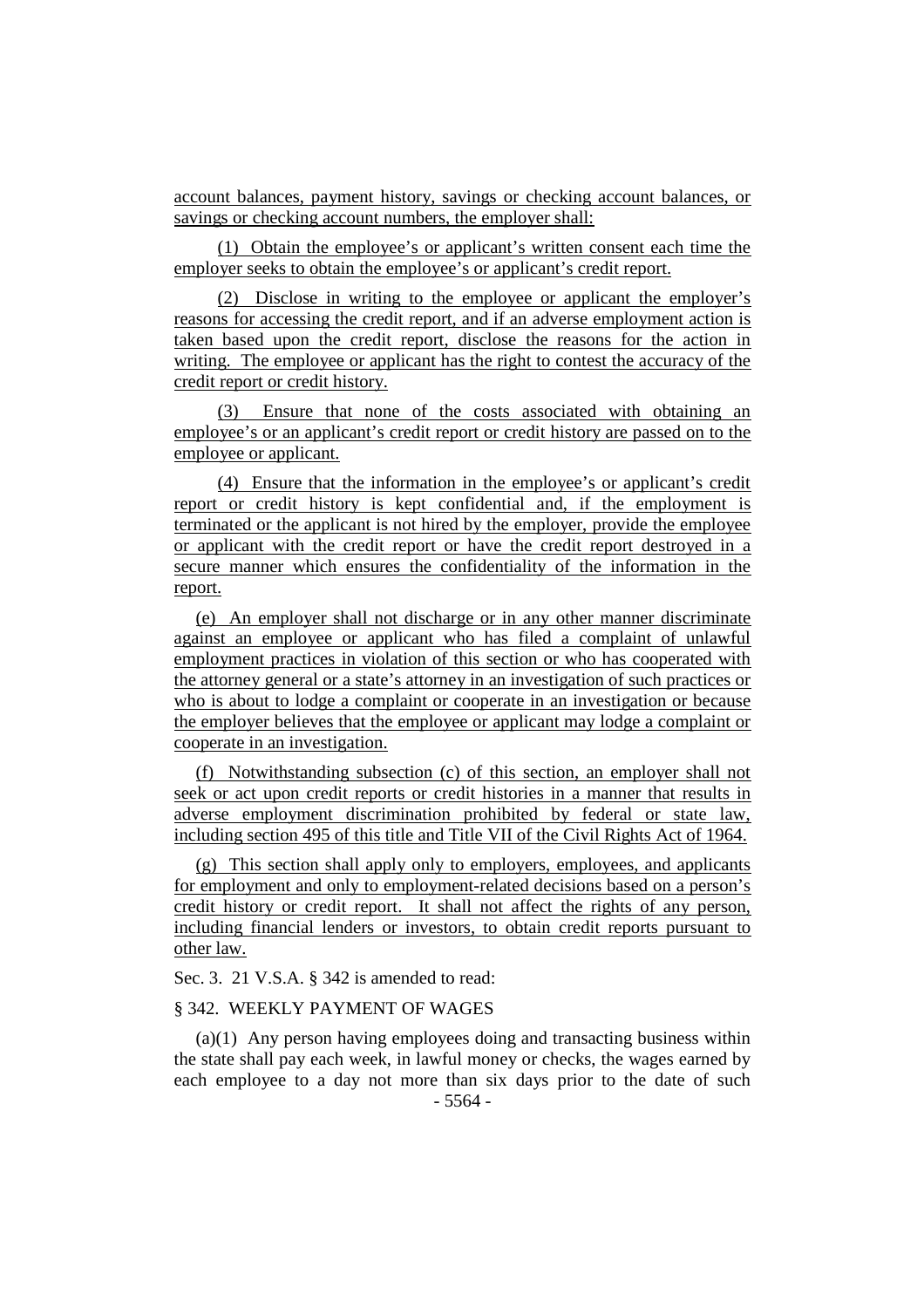payment.

(2) After giving written notice to the employees, any person having employees doing and transacting business within the state may, notwithstanding subdivision (1) of this subsection, pay bi-weekly biweekly or semi-monthly semimonthly in lawful money or checks, each employee the wages earned by the employee to a day not more than six days prior to the date of the payment. If a collective bargaining agreement so provides, the payment may be made to a day not more than 13 days prior to the date of payment.

(3) A school district employee may elect in writing to have a set amount or set percentage of his or her after-tax wages withheld by the school district in a district-held bank account each pay period. The percentage or amount withheld shall be determined by the employee. At the option of the employee, the school district shall disburse the funds to the employee in either a single payment at the time the employee receives his or her final paycheck of the school year, or in equal weekly or biweekly sums beginning at the end of the school year. The school district shall disburse funds from the account in any sum as requested by the employee and, at the end of the school year or at the employee's option over the course of the period between the current and next school year, or upon separation from employment, shall remit to the employee any remaining funds, including interest earnings, held in the account. For employees within a bargaining unit organized pursuant to either chapter 22 of this title or 16 V.S.A. chapter 57, the school district shall implement this election in a manner consistent with the provisions of this subdivision and as determined through negotiations under those chapters. For employees not within a bargaining unit, the school district shall, in a manner consistent with this subdivision, determine the manner in which to implement this subdivision.

\* \* \*

Sec. 4. 21 V.S.A. § 496a is added to read:

#### § 496a. STATE FUNDS; UNION ORGANIZING

On an annual basis, an employer that is the recipient of a grant of state funds in a single grant of more than \$1,001.00 shall certify to the state that none of the funds will be used to interfere with or restrain the exercise of an employee's rights with respect to unionization and upon request shall provide records to the secretary of administration which attest to such certification.

and that after passage the title of the bill be amended to read: "An act relating to employment decisions based on credit information, allowing school employees to be paid wages over the course of a year, and union organizing"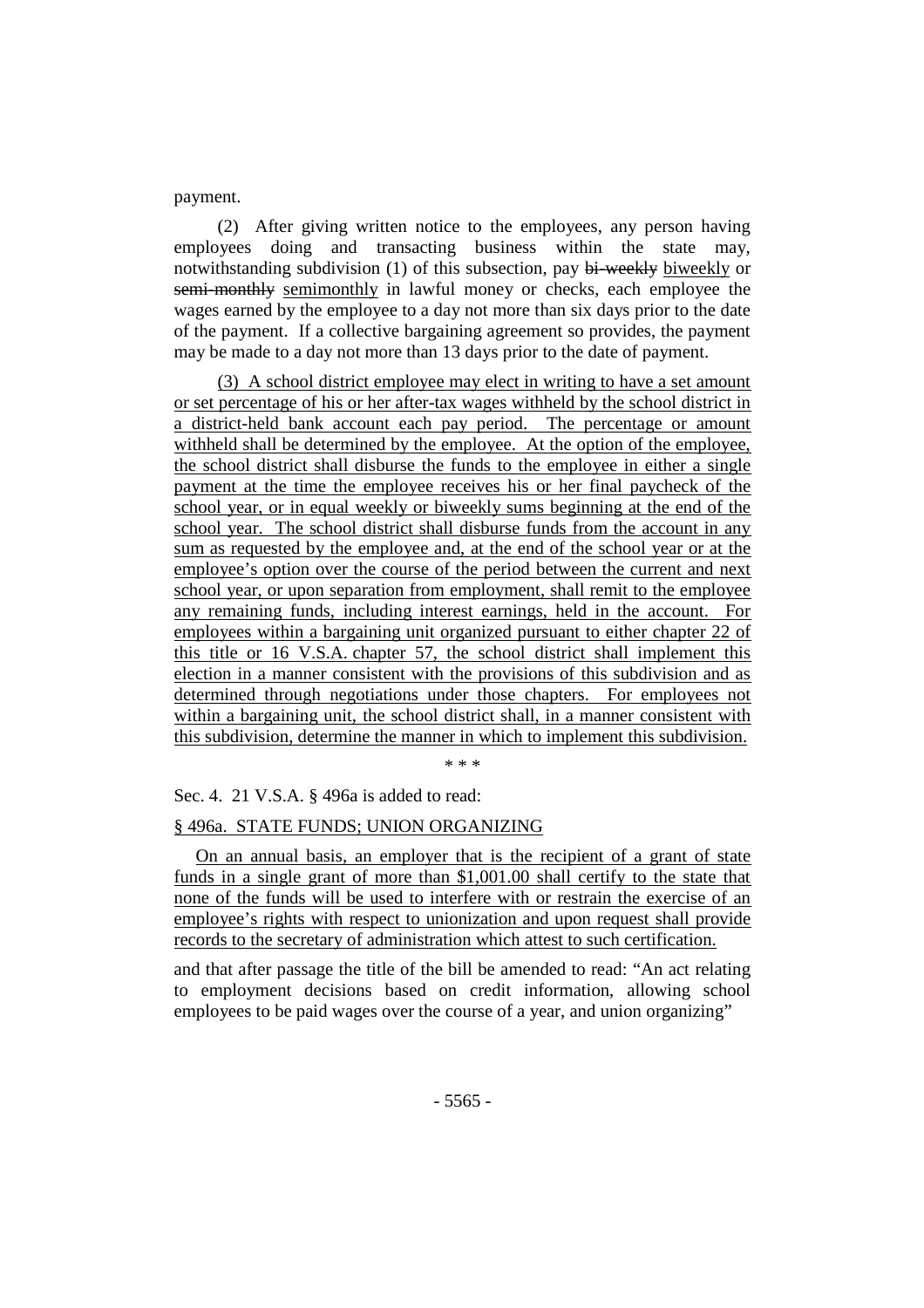### **House Proposal of Amendment**

#### **S. 138**

An act relating to calculation of criminal sentences and record keeping for search warrants.

The House proposes to the Senate to amend the bill by striking all after the enacting clause and inserting in lieu thereof the following:

Sec. 1. 7 V.S.A. § 61 is amended to read:

#### § 61. RESTRICTIONS; EXCEPTIONS

A person, partnership, association, or corporation shall not furnish or sell, or expose or keep with intent to sell, any malt or vinous beverage, or spirits, or manufacture, sell, barter, transport, import, export, deliver, prescribe, furnish, or possess any alcohol, except as authorized by this title. However, this chapter shall not apply to the furnishing of such beverages or spirits by a person in his or her private dwelling, unless to an habitual drunkard, or unless such dwelling becomes a place of public resort, nor to the sale of fermented cider by the barrel or cask of not less than 32 liquid gallons capacity, provided the same is delivered and removed from the vendor's premises in such barrel or cask at the time of such sale, nor to the use of sacramental wine, nor to the furnishing, purchase, sale, barter, transportation, importation, exportation, delivery, prescription, or possession of alcohol for manufacturing, mechanical, medicinal, and scientific purposes, provided the same is done under and in accordance with rules and regulations made and permits issued by the liquor control board as hereinafter provided, nor to the furnishing of such beverages or spirits by the Vermont criminal justice training council to drinking subjects during DUI enforcement courses of instruction at the Vermont police academy.

Sec. 2. 13 V.S.A. § 7031 is amended to read:

#### § 7031. FORM OF SENTENCES; MAXIMUM AND MINIMUM TERMS

(a) When a respondent is sentenced to any term of imprisonment, other than for life, the court imposing the sentence shall not fix the term of imprisonment, unless such term is definitely fixed by statute, but shall establish a maximum and may establish a minimum term for which such respondent may be held in imprisonment. The maximum term shall not be more than the longest term fixed by law for the offense of which the respondent is convicted and the minimum term shall be not less than the shortest term fixed by law for such offense. If the court suspends a portion of said sentence, the unsuspended portion of such sentence shall be the minimum term of sentence solely for the purpose of any reductions of term for good behavior as provided for in 28 V.S.A. § 811. A sentence shall not be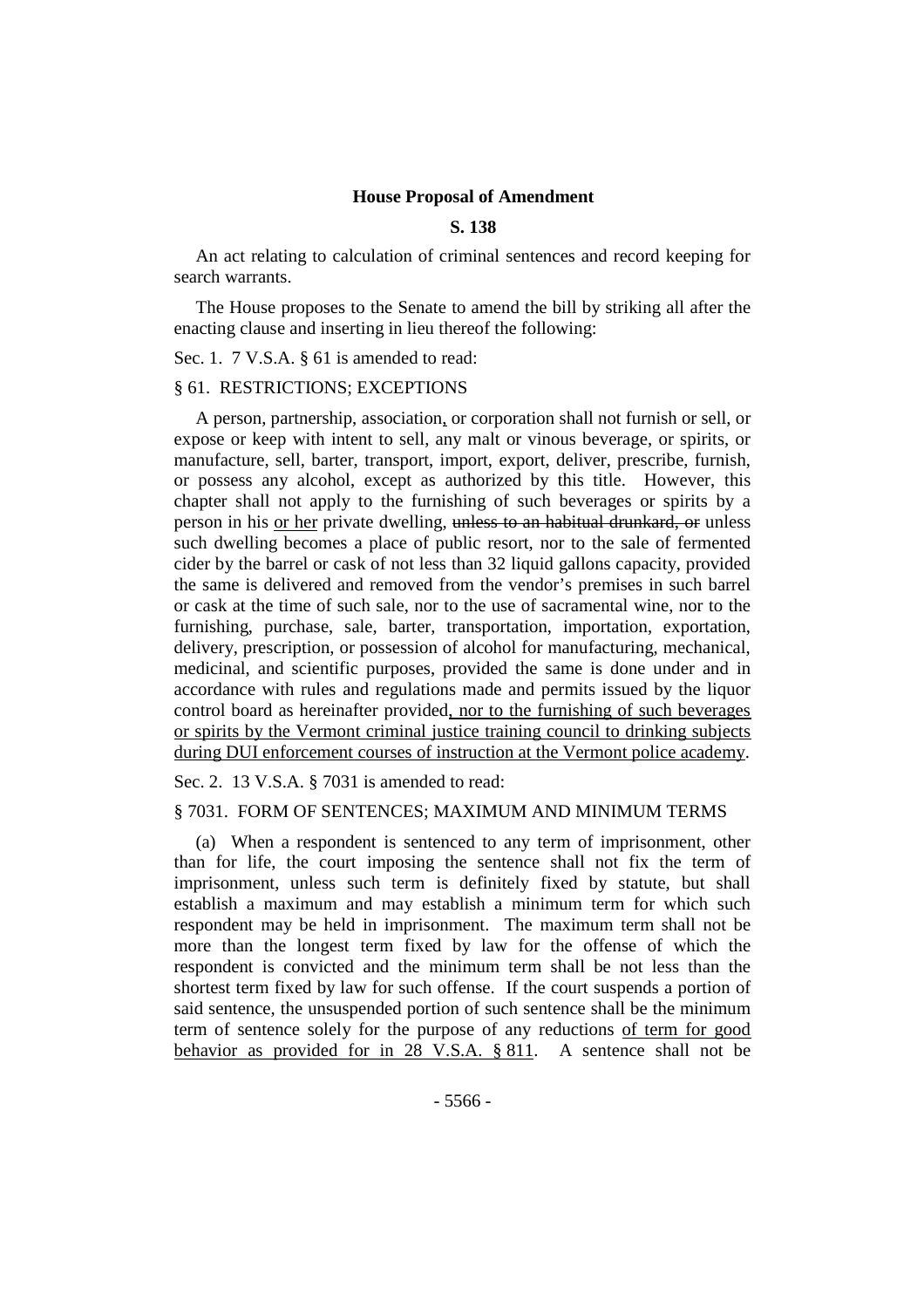considered fixed as long as the maximum and minimum terms are not identical.

(b) The sentence of imprisonment of any person convicted of an offense shall commence to run from the date on which the person is received at the correctional facility for service of the sentence. The court shall give the person credit toward service of his or her sentence for any days spent in custody in connection with the offense for which sentence was imposed as follows:

(1) The period of credit for concurrent and consecutive sentences shall include all days served from the date of arraignment or the date of the earliest detention for the offense, whichever occurs first, and end on the date of the sentencing. Only a single credit shall be awarded in cases of consecutive sentences, and no credit for one period of time shall be applied to a later period.

(2) In sentencing a violation of probation, the court shall give the person credit for any days spent in custody from the time the violation is filed or the person is detained on the violation, whichever occurs first, until the violation is sentenced. In a case in which probation is revoked and the person is ordered to serve the underlying sentence, the person shall receive credit for all time previously served in connection with the offense.

(c) If any such person is committed to a jail or other place of detention to await transportation to the place at which his or her sentence is to be served, his or her sentence shall commence to run from the date on which he or she is received at such jail or such place of detention.

(d) A person who receives a zero minimum sentence for a conviction of a nonviolent misdemeanor or nonviolent felony as defined in 28 V.S.A. § 301 shall report to probation and parole as directed by the court and begin to serve the sentence in the community immediately, unless the person is serving a prior sentence at such time.

Sec. 3. 13 V.S.A. § 7032(c) is amended to read:

(c) In all cases where multiple or additional sentences have been or are imposed, the term or terms of imprisonment under those sentences shall be determined in accordance with the following definitions.

(1) When terms run concurrently, the shorter minimum terms merge in and are satisfied by serving the longest minimum and the shorter maximum terms merge in and are satisfied by discharge of the longest maximum term.

(2) When terms run consecutively, the minimum terms are added to arrive at an aggregate minimum to be served equal to the sum of all minimum terms and the maximum terms are added to arrive at an aggregate maximum equal to the sum of all maximum terms. No person shall serve more time on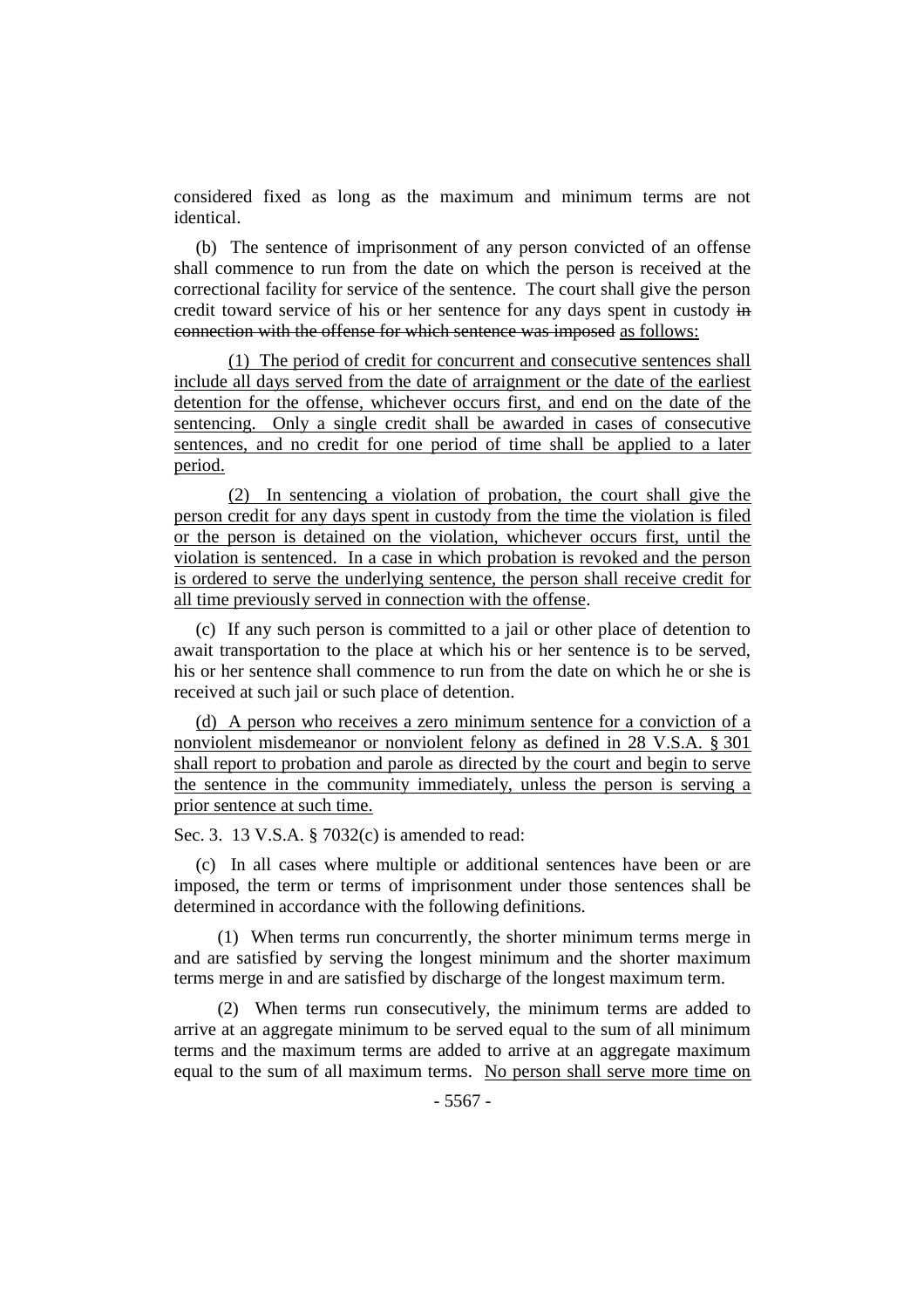consecutive minimum sentences than the sum of the minimum terms, regardless of whether the sentences are imposed on the same or different dates. If a person has served a minimum term and subsequently incurs another criminal charge, the time the person spends in custody awaiting disposition of the new charge shall count toward the minimum term of the new sentence, if one is imposed. This subdivision shall not require the department of corrections to release a person from incarceration to community supervision at the person's minimum term.

Sec. 4. 18 V.S.A. § 4216 is amended to read:

# § 4216. AUTHORIZED POSSESSION BY INDIVIDUALS

(a) A person to whom or for whose use any regulated drug has been prescribed, sold or dispensed, and the owner of any animal for which any such drug has been prescribed, sold or dispensed, may lawfully possess the same on the condition that such drug was prescribed, sold or dispensed by a physician, dentist, pharmacist, or veterinarian licensed under this chapter or under the laws of another state or country wherein such person has his or her practice, and further that all.

(b)(1) Except as otherwise provided in subdivision (2) of this subsection, all amounts of the drug are shall be retained in the lawful container in which it was delivered to him the patient by the person selling or dispensing the same, provided however, that for the purposes of this section an amount of regulated drugs of not more than two days' individual prescribed dosage may be possessed by a patient for his personal use.

(2) A patient may possess an amount of regulated drugs of not more than seven days' individual prescribed dosage, for personal use, which shall not be required to be retained in its lawful container. A patient may possess an amount of regulated drugs of more than seven days' individual prescribed dosage, for personal use, which shall not be required to be retained in its lawful container, provided the patient personally possesses proof of a lawful, written prescription.

Sec. 5. 28 V.S.A. § 808a(a) is amended to read:

(a) An When recommended by the department and ordered by the court, an offender may be sentenced to serve a term of imprisonment, but placed by a court on treatment furlough to participate in such programs administered by the department in the community that reduce the offender's risk to reoffend or that provide reparation to the community in the form of supervised work activities.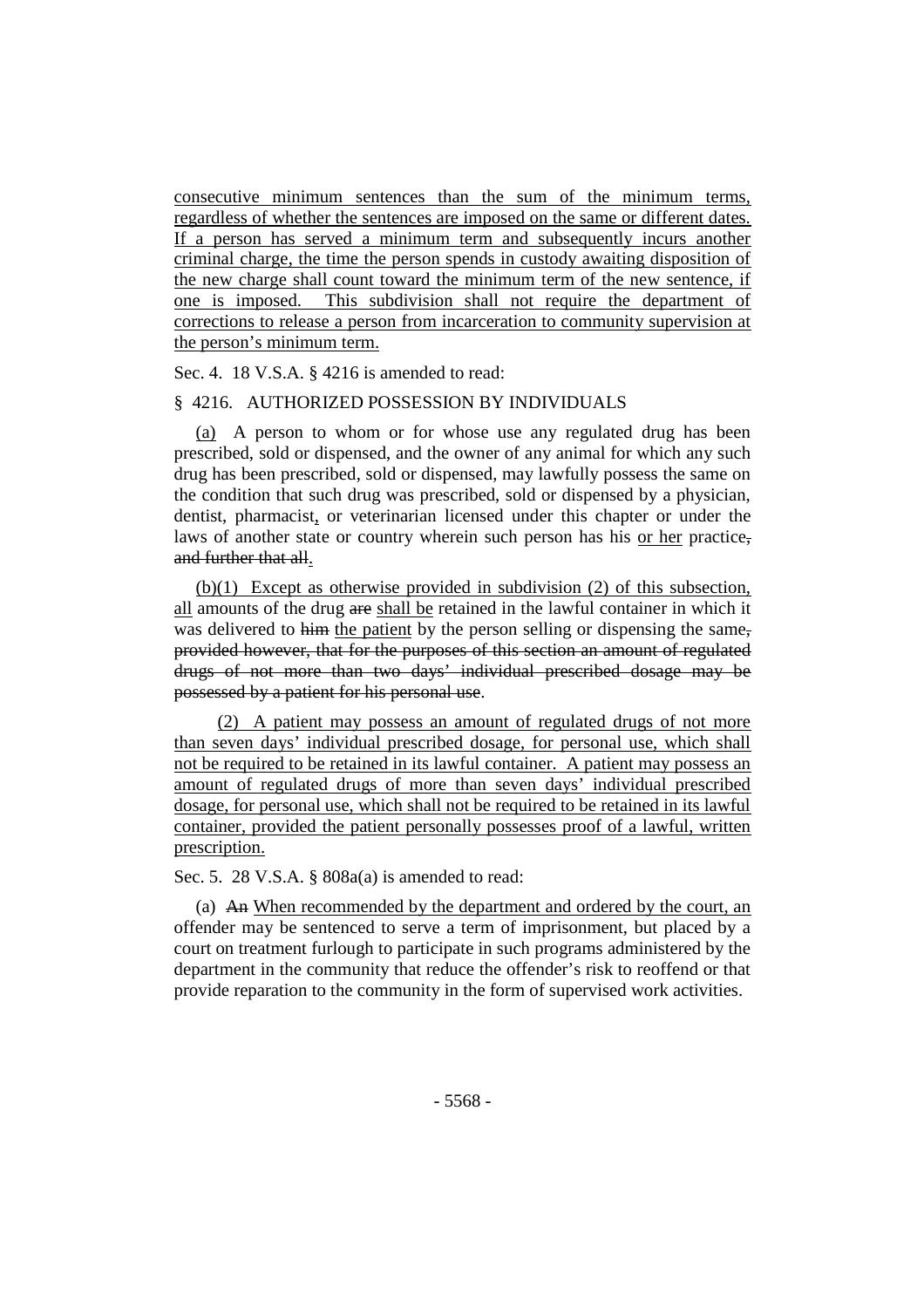Sec. 6. FEASIBILITY STUDY FOR A STATEWIDE ONLINE SENTENCING TOOL

(a) The general assembly established the Nonviolent Misdemeanor Sentence Review Committee (committee) in No. 41 of the Acts of 2011, an act relating to effective strategies to reduce criminal recidivism, to propose alternatives to incarceration for nonviolent, low-risk misdemeanor offenses. In its report, the committee expressed concern regarding "the varying degrees of justice meted out by the different counties in Vermont" and concluded that "any efforts to reduce recidivism and increase alternatives to incarceration must foster statewide equity in treatment of those charged or convicted with a criminal offense."

(b) The committee believes that judicial discretion is the cornerstone of sentencing in Vermont courts and that sentencing is at its best when the decision-makers have accurate and timely information about the offender, the offenses, and the options available for sentencing.

(c) Evidence-based practice research suggests that sentencing of criminal defendants should be based on the seriousness of the offense, risk, and probability of recidivism. Criminal sentencing that is based on these three principles is more likely to protect the public, reduce recidivism, and reduce costs than sentencing practices that are based on anecdotal experience.

(d) The committee took testimony on a new sentencing tool developed by the Missouri Sentencing Advisory Commission which employs these principles and which is available electronically to judges, attorneys, and other people involved in Missouri's criminal justice system. According to the commission, the "goal of the system is to ensure sentencing that is fair, protects the public, uses corrections resources wisely, and reduces sentence disparity."

(e) There is created a sentencing task force for the purpose of conducting a feasibility study to determine whether a set of sentencing data based on the seriousness of the offense, risk, and probability of recidivism can be developed and implemented in Vermont. The task force shall comprise the following members:

(1) A member of the senate committee on judiciary appointed by the committee on committees.

(2) A member of the house committee on judiciary appointed by the speaker of the house.

(3) A judge appointed by the chief justice of the Vermont supreme court.

(4) The commissioner of corrections.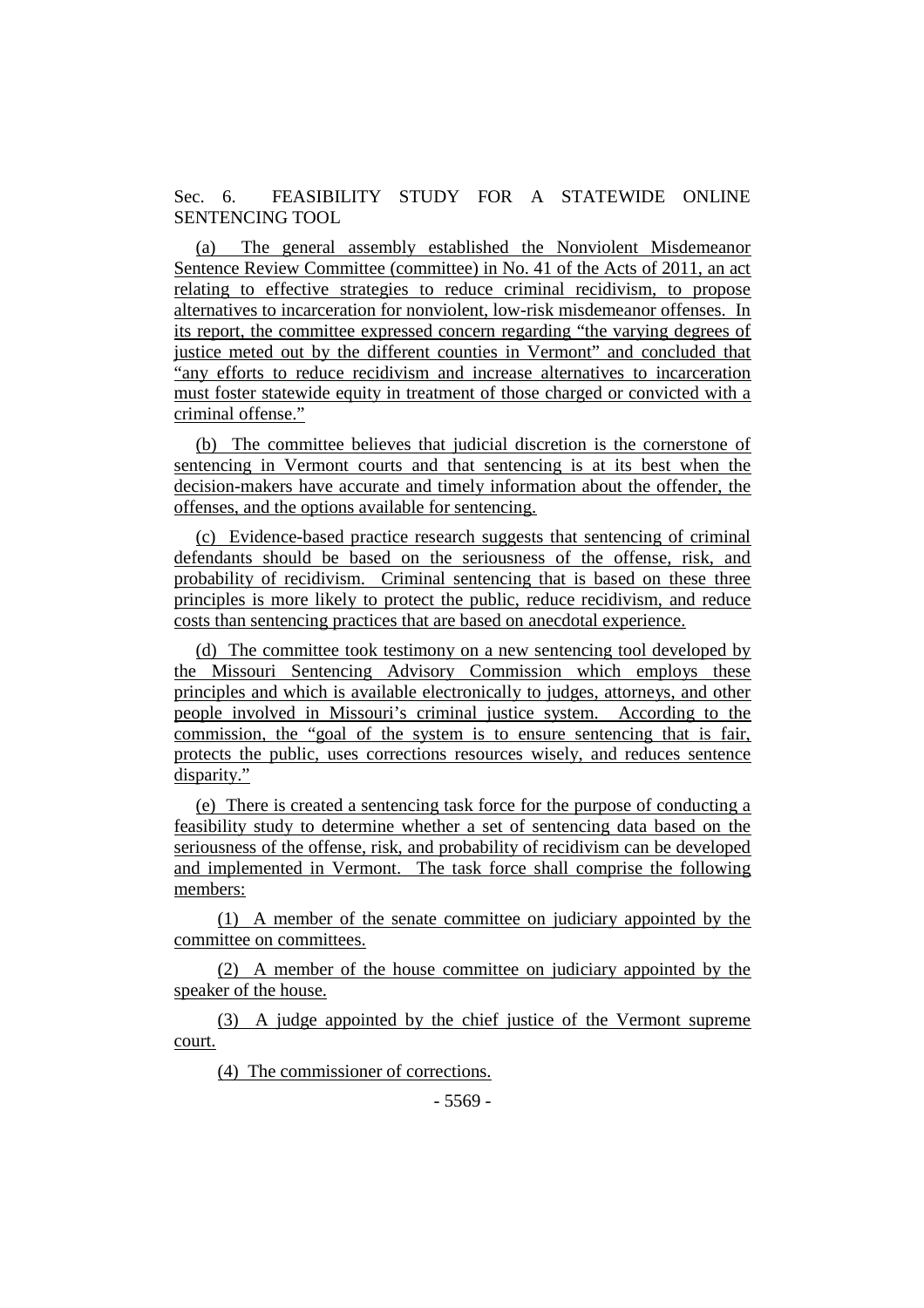(5) A state's attorney appointed by the executive committee of the department of state's attorneys.

(6) The defender general.

(f) The Vermont Center for Justice Research, the state's criminal justice statistical analysis center, has been involved with the analysis of criminal sentencing data in Vermont for the past 20 years. At the direction of the task force, the center shall undertake the statistical analysis necessary to develop the policy decisions required for the sentencing matrices which are the foundation of the project. The pilot analysis shall focus on five to ten felony or misdemeanor crimes prosecuted in Vermont during a two-year period. The center shall evaluate the availability and quality of data which would be required to generate sentencing information similar to those used in the Missouri model.

(g) The task force shall report the sentencing information for the crimes selected for the feasibility study along with a report with recommendations regarding the feasibility of a Vermont online sentencing tool to the senate and house committees on judiciary by March 15, 2013.

(h) The secretary of administration shall seek sources of grants and funding in fiscal year 2013 for the purpose of aiding the sentencing task force with a feasibility study to determine whether a set of sentencing data based on the seriousness of the offense, risk, and probability of recidivism can be developed and implemented in Vermont. The cost is currently estimated to be \$33,600.00.

Sec. 7. Sec. 4 of No. 41 of the Acts of 2011 is amended to read:

Sec. 4. NONVIOLENT MISDEMEANOR SENTENCE REVIEW **COMMITTEE** 

(a) Creation of committee. There is created a nonviolent misdemeanor sentence review committee to propose alternatives to incarceration for nonviolent, low-risk misdemeanor offenses and to study whether records produced by public agencies in the course of the detection and investigation of crime should be open to public inspection or confidential.

(b) Membership. The committee shall be composed of the following members:

(1) a former member of either the house committee on judiciary or the senate committee on judiciary appointed jointly by the speaker of the house and the senate committee on committees president pro tempore;

(2) the chair of the senate committee on judiciary;

(3) the chair of the house committee on judiciary;

 $-5570 -$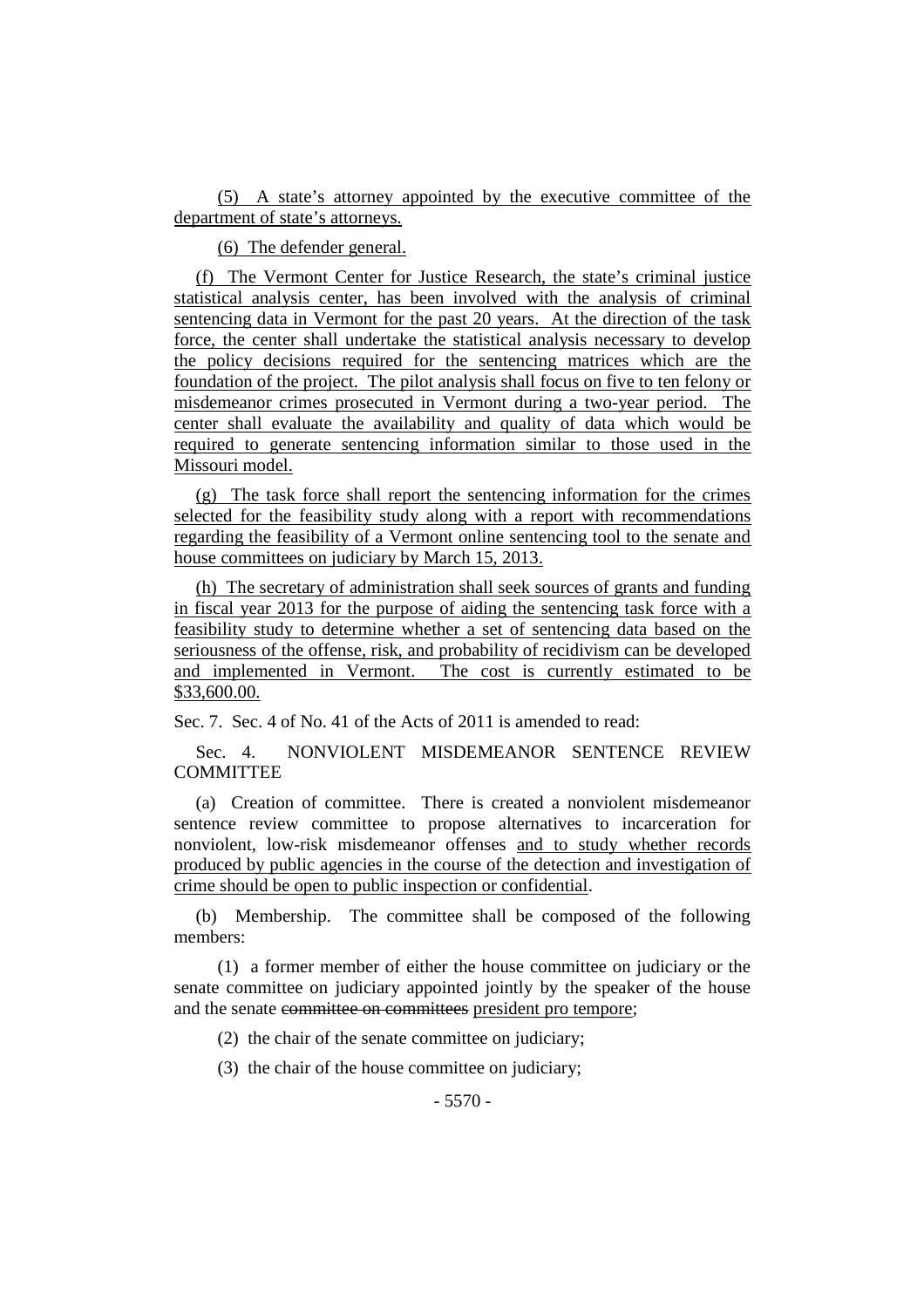(4) a member of the senate appointed by the senate committee on committees;

(5) a member of the house appointed by the speaker of the house;

(6) the governor's special assistant on corrections; and

(7) the administrative judge.

(c) Powers and duties.

\* \* \*

(2) The committee shall study whether records produced by public agencies in the course of the detection and investigation of crime, including those maintained on any individual or compiled in the course of a criminal investigation by law enforcement, should be open to public inspection or confidential. The committee's study shall include:

(A) A determination of which records dealing with the detection and investigation of a crime should be public records and which records should be confidential.

(B) Consideration of the need to balance public safety and privacy when determining which criminal investigation records should be public and which records should be confidential and the societal benefit and promotion of due process and the rule of law which are served by permitting public inspection of criminal investigation records.

(C) Legislation to implement the policy recommended by the committee.

 $(2)(3)$  The committee shall consult with stakeholders while engaging in its mission, including the following:

(A) The secretary of human services or designee.

(B) The secretary of state or designee.

(C) The executive director of the American Civil Liberties Union of Vermont or designee.

(D) A representative of the Vermont Press Association.

(E) The defender general or designee.

(F) The attorney general or designee.

(G) The executive director of the Vermont association of chiefs of police or designee.

(H) The executive director of the Vermont Bar Association or designee.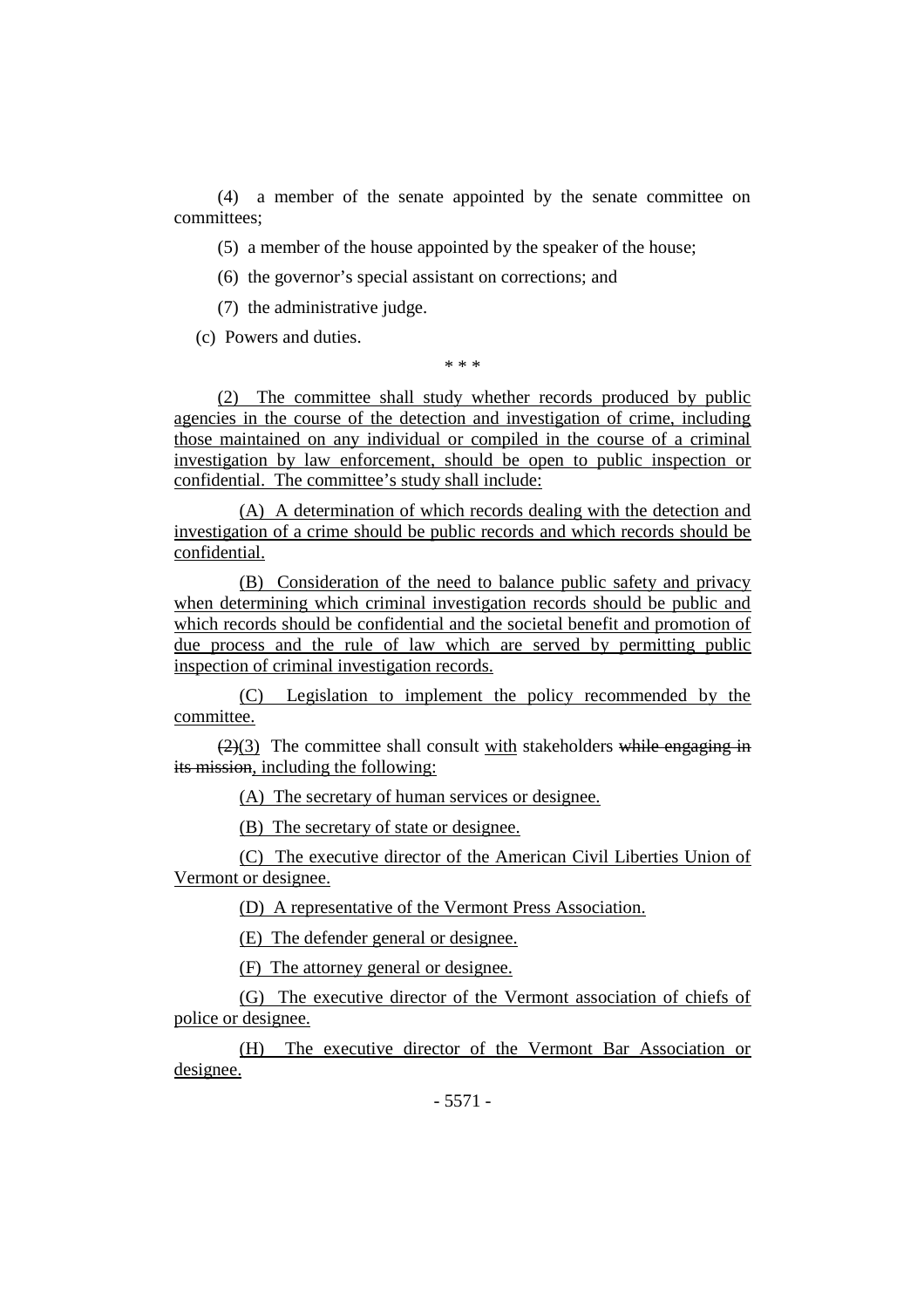(I) A representative from the department of public safety.

(J) The executive director of the state's attorneys and sheriffs' association or designee.

(K) A member of the supreme court public access to court records advisory rules committee appointed by the chief justice.

(L) The executive director of the Vermont Center for Crime Victims Services or designee.

 $(3)(4)$  For purposes of its study of these issues, the committee shall have the legal and administrative assistance of the office of legislative council and the department of corrections.

(d) Report. By December 1, 2011, the The committee shall report annually to the general assembly on its findings and any recommendations for legislative action.

(e) Number of meetings; term of committee; reimbursement. The committee may meet no more than five seven times annually and shall cease to exist on January 1, 2012 2014.

\* \* \*

and that after passage the title of the bill be amended to read: "An act relating to calculation of criminal sentences and expansion of the Misdemeanor Sentence Review Committee"

# **House Proposal of Amendment**

## **S. 230**

An act relating to property and casualty insurers and electronic notices.

The House proposes to the Senate to amend the bill by striking all after the enacting clause and inserting in lieu thereof the following:

Sec. 1. 8 V.S.A. § 3666 is added to read:

### § 3666. DELIVERY OF NOTICES BY ELECTRONIC MEANS

(a) As used in this section:

(1) "Delivered by electronic means" includes:

(A) delivery to an electronic mail address at which a party has consented to receive notice; and

(B) posting on an electronic network, together with separate notice to a party sent to the electronic mail address at which the party has consented to receive notice of the posting.

(2) "Party" means an applicant, an insured, or a policyholder.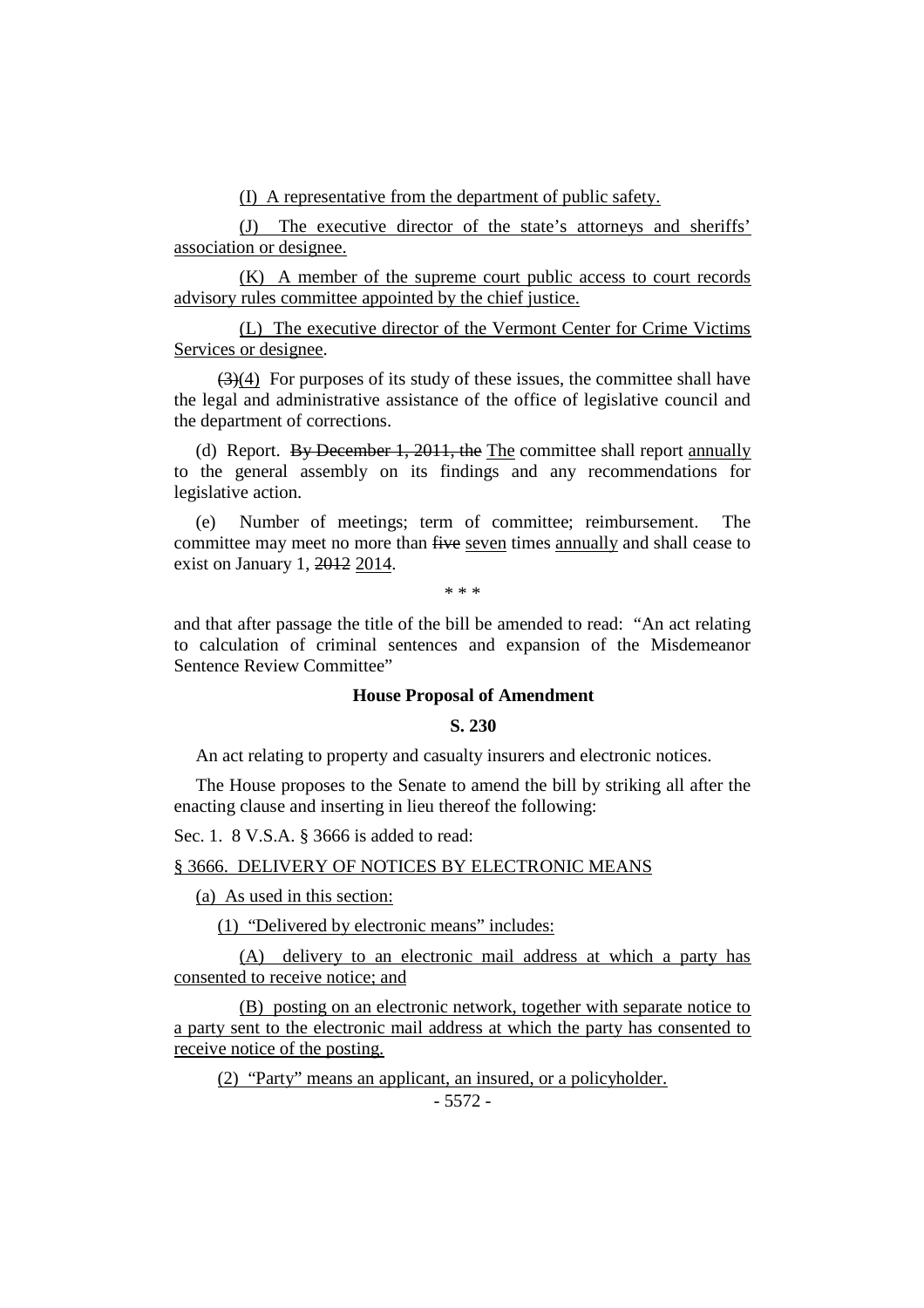(b) Subject to subsection (d) of this section, any notice to a party required under section 3880, 3881, 4224, 4225, 4712, or 4713 of this title may be, but is not required to be delivered by electronic means provided the process used to obtain consent of the party to have notice delivered by electronic means meets the requirements of 9 V.S.A. chapter 20, the Uniform Electronic Transactions Act.

(c) Delivery of a notice pursuant to subsection (b) of this section shall be considered equivalent to any delivery method required under section 3883, 4226, or 4714 of this title, including delivery by first-class mail, certified mail, or certificate of mailing.

(d) A notice may be delivered by electronic means by an insurer to a party under this section if:

(1) The party has affirmatively consented to such method of delivery and not subsequently withdrawn consent.

(2) The party, before giving consent, is provided with a clear and conspicuous statement informing the party of:

(A) the right of the party to have the notice provided or made available in paper or another nonelectronic form at no additional cost;

(B) the right of the party to withdraw consent to have notice delivered by electronic means;

(C) whether the party's consent applies:

(i) only to the particular transaction as to which the notice must be given; or

(ii) to identified categories of notices that may be delivered by electronic means during the course of the party's relationship with the insurer;

(D) how, after consent is given, the party may obtain a paper copy of a notice delivered by electronic means at no additional cost; and

(E) the procedures the party must use to withdraw consent to have notice delivered by electronic means and to update information needed to contact the party electronically.

(3) The party:

(A) before giving consent, is provided with a statement of the hardware and software requirements for access to and retention of a notice delivered by electronic means; and

(B) consents electronically and confirms consent electronically, in a manner that reasonably demonstrates that the party can access information in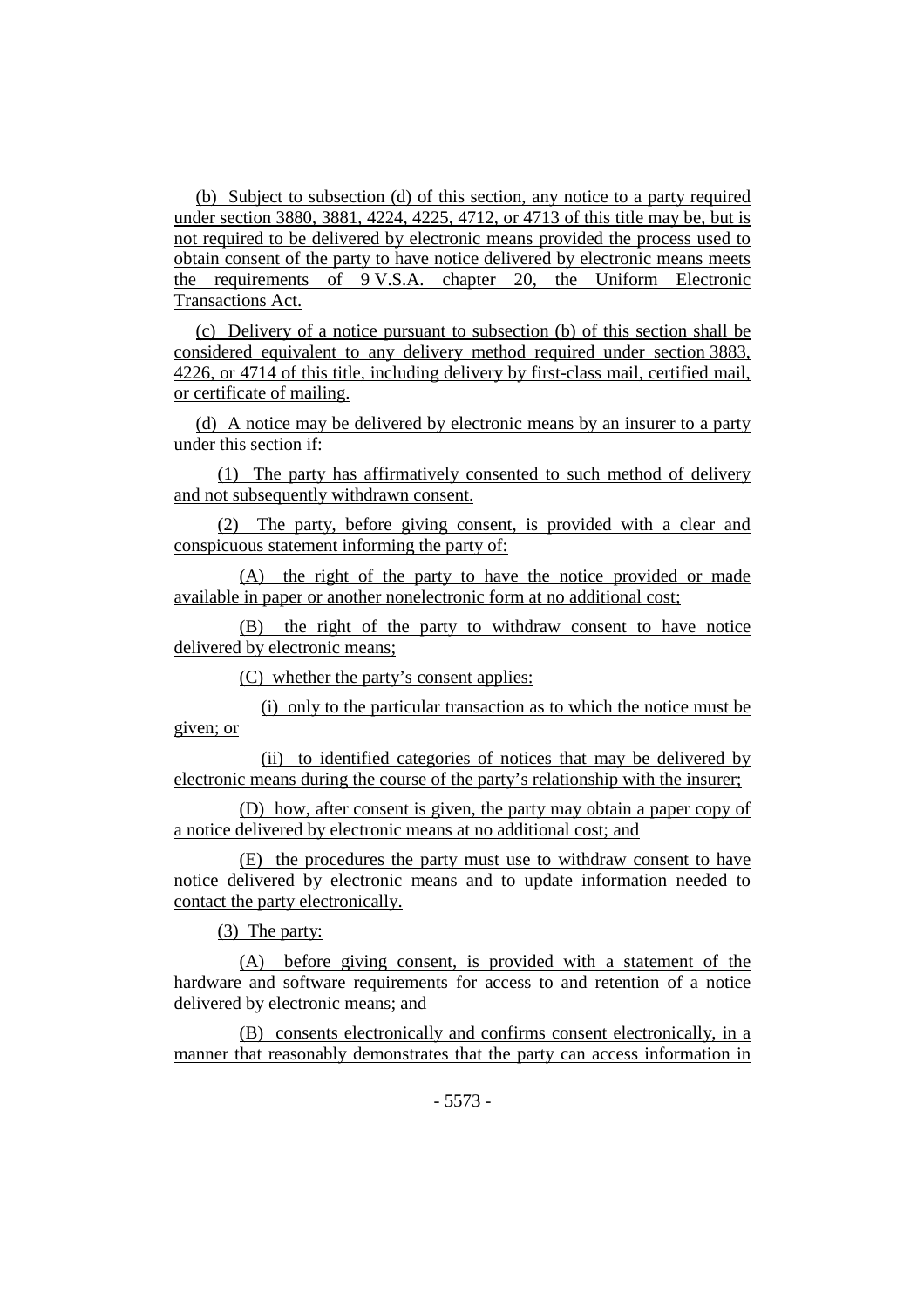the electronic form that will be used for notices delivered by electronic means as to which the party has given consent.

(4) After consent of the party is given, the insurer, in the event a change in the hardware or software requirements needed to access or retain a notice delivered by electronic means creates a material risk that the party will not be able to access or retain a subsequent notice to which the consent applies:

(A) provides the party with a statement of:

(i) the revised hardware and software requirements for access to and retention of a notice delivered by electronic means; and

(ii) a revised statement required by subdivision (2) of this subsection; and

(B) the party affirmatively consents to continued delivery of notices by electronic means.

(e) Every notice delivered pursuant to subsection (b) of this section shall include the statement required by subdivision  $(d)(2)$  of this section. This section does not otherwise affect the content or timing of any notice required under chapter 105, 113, or 128 of this title.

(f) If a provision of chapter 105, 113, or 128 of this title requiring notice to be provided to a party expressly requires verification or acknowledgment of receipt of the notice, the notice may be delivered by electronic means only if the method used provides for verification or acknowledgment of receipt. Absent verification or acknowledgement of receipt of the initial notice on the part of the party, the insurer shall send two subsequent notices at intervals of five business days.

(g) The legal effectiveness, validity, or enforceability of any contract or policy of insurance may not be made contingent upon obtaining electronic consent or confirmation of consent of a party in accordance with subdivision  $(d)(3)(B)$  of this section.

(h)(1) A withdrawal of consent by a party does not affect the legal effectiveness, validity, or enforceability of a notice delivered by electronic means to the party before the withdrawal of consent is effective.

(2) A withdrawal of consent by a party is effective within 30 days after receipt of the withdrawal by the insurer.

(3) Failure to comply with subdivision  $(d)(4)$  of this section shall be treated as a withdrawal of consent for purposes of this section.

(i) A party who does not consent to delivery of notices by electronic means under subsection (b) of this section, or who withdraws his or her consent, shall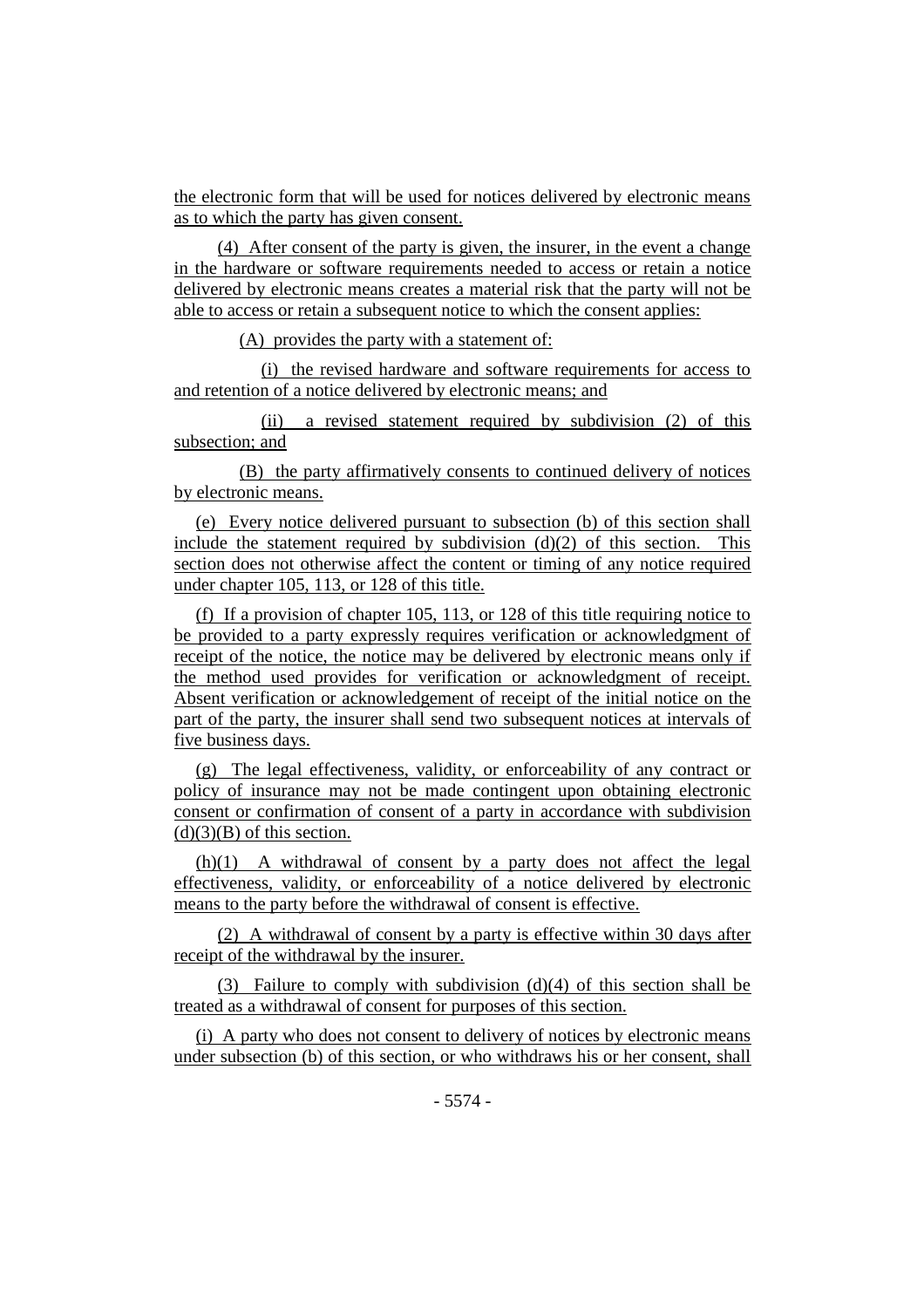not be subjected to any additional fees or costs for having notices provided or made available in paper or another nonelectronic form.

(j) This section shall not be construed to modify, limit, or supersede the provisions of the federal Electronic Signatures in Global and National Commerce Act, 15 U.S.C. chapter 96, relating to the use of an electronic record to provide or make available information that is required to be provided or made available in writing to a party.

### Sec. 2. INTERPRETATION

The delivery of notice in accordance with Sec. 1 of this act is intended and shall be construed to meet the requirements of state insurance regulation 78-01, section 1, as revised.

Sec. 3. STATEMENT OF CONSUMER RIGHTS; ELECTRONIC NOTICES

The commissioner of financial regulation shall issue a bulletin regarding the statement to be provided to a party under  $8 \text{ V.S.A. } § 3666(d)(2)$ . The bulletin shall require insurance companies to clearly and conspicuously inform the party of the types of notices (cancellation and nonrenewal) permitted to be delivered by electronic means; the risks associated with electronic notifications and the party's assumption of those risks if he or she consents to receive electronic notifications; the party's right to receive notices by mail at no additional cost; and any other provisions the commissioner deems necessary to protect the interests of Vermonters and otherwise carry out the purposes of this act. In addition, the bulletin shall provide guidance to insurers on the appropriate form of the electronic notices and their provisions as well as on the specific withdrawal of consent procedures required under 8 V.S.A.  $§$  3666(d)(2)(D).

Sec. 4. 21 V.S.A. § 618 is amended to read:

#### § 618. COMPENSATION FOR PERSONAL INJURY

\* \* \*

(f) If an injured worker voluntarily consents in writing, the worker may be paid compensation benefits by means of direct deposit or an electronic payroll card account in accord with the requirements of section 342 of this title, and any rules adopted by the commissioner to implement this section. An electronic payroll card account may be used only for weekly payment of benefits and not for the payment of a lump sum award.

# Sec. 5. EFFECTIVE DATES

This section and Sec. 4 of this act shall be effective on July 1, 2012 and Secs. 1, 2, and 3 of this act shall take effect on January 1, 2013 and apply to all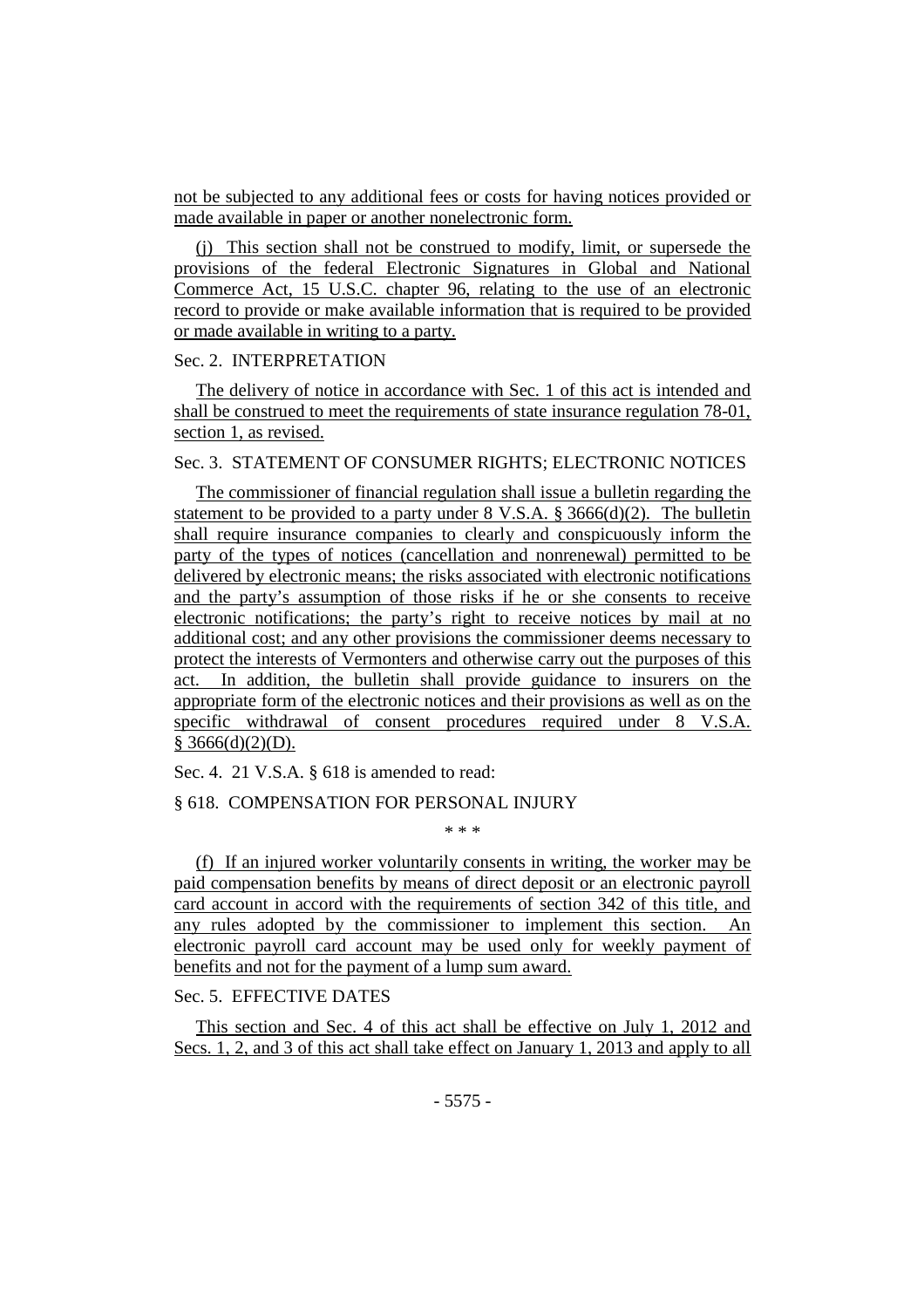policies and certificates delivered, issued for delivery, or renewed in this state on or after that date.

# **NEW BUSINESS**

### **Third Reading**

### **H. 766.**

An act relating to the national guard.

# **AMENDMENT TO H. 766 TO BE OFFERED BY SENATOR MacDONALD BEFORE THIRD READING**

Senator MacDonald moves that the Senate proposal of amendment be amended by striking out Sec. 1. in its entirety and inserting a new Sec. 1. to read as follows:

Sec. 1. The Office of the Adjutant General is directed to report by January 15, 2013 to the senate committees on judiciary and government operations and to the house committees on judiciary and general and military affairs on recommendations for statutory changes regarding discipline of enlisted personnel in the Vermont National Guard. The report shall present the various offenses that have resulted in discharges from the Vermont National Guard during the last five (5) or more years, and shall be presented in such form as to not cause to be revealed the identity of the enlisted personnel. The report shall also contain a detailed comparison of other states which have elected to make or not make similar changes, and any other information the Office of the Adjutant General believes to be relevant.

### **Joint Resolutions For Action**

# **J.R.S. 62.**

Joint resolution relating to federal agriculture policy.

(For text of resolution, see page 5589, of this calendar.)

# **NOTICE CALENDAR**

#### **Second Reading**

#### **Favorable**

#### **J.R.H. 38.**

Joint resolution expressing concern over the *Reader's Digest* portrayal of mental illness.

**Reported favorably by Senator Pollina for the Committee on Government Operations.**

(Committee vote: 4-0-0)

- 5576 -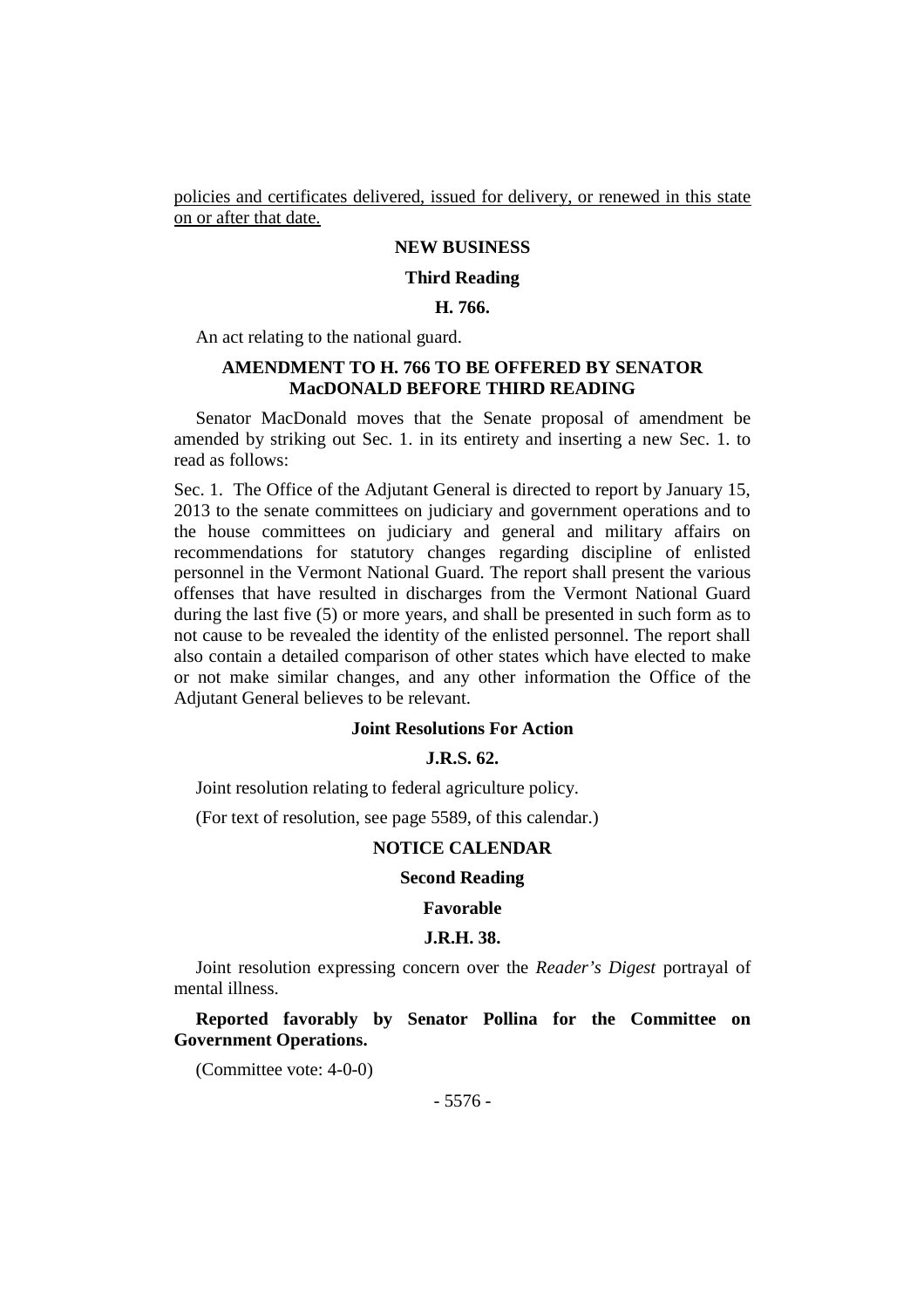(For text of Resolution, see House Journal of May 2, 2012, page 1969.)

# **Report of Committee of Conference**

## **H. 778.**

An act relating to structured settlements.

To the Senate and House of Representatives:

The Committee of Conference to which were referred the disagreeing votes of the two Houses upon House Bill entitled:

### **H. 778. An act relating to structured settlements**.

Respectfully reports that it has met and considered the same and recommends that the House and Senate recede from their respective proposals of amendment and that the bill be amended by striking out all after the enacting clause and inserting in lieu thereof the following:

Sec. 1. 9 V.S.A. chapter 63, subchapter 5 is added to read:

Subchapter 5. Transfers of Structured Settlements

# § 2480aa. LEGISLATIVE INTENT; PUBLIC POLICY

Structured settlement agreements, which provide for payments to a person over a period of time, are often used in the settlement of actions such as personal injury or medical claims and serve a number of valid purposes, including protection of persons from economic victimization and assuring a person's ability to provide for his or her future needs and obligations. It is the policy of this state that such agreements, which have often been approved by a court, should not be set aside lightly or without good reason.

## § 2480bb. DEFINITIONS

In this subchapter:

(1) "Annuity issuer'' means an insurer that has issued a contract to fund periodic payments under a structured settlement.

(2) "Dependents" includes a payee's spouse and minor children and all other persons for whom the payee is legally obligated to provide support, including alimony.

(3) "Discounted present value" means the present value of future payments determined by discounting such payments to the present using the most recently published Applicable Federal Rate for determining the present value of an annuity, as issued by the United States Internal Revenue Service.

(4) "Gross advance amount" means the sum payable to the payee or for the payee's account as consideration for a transfer of structured settlement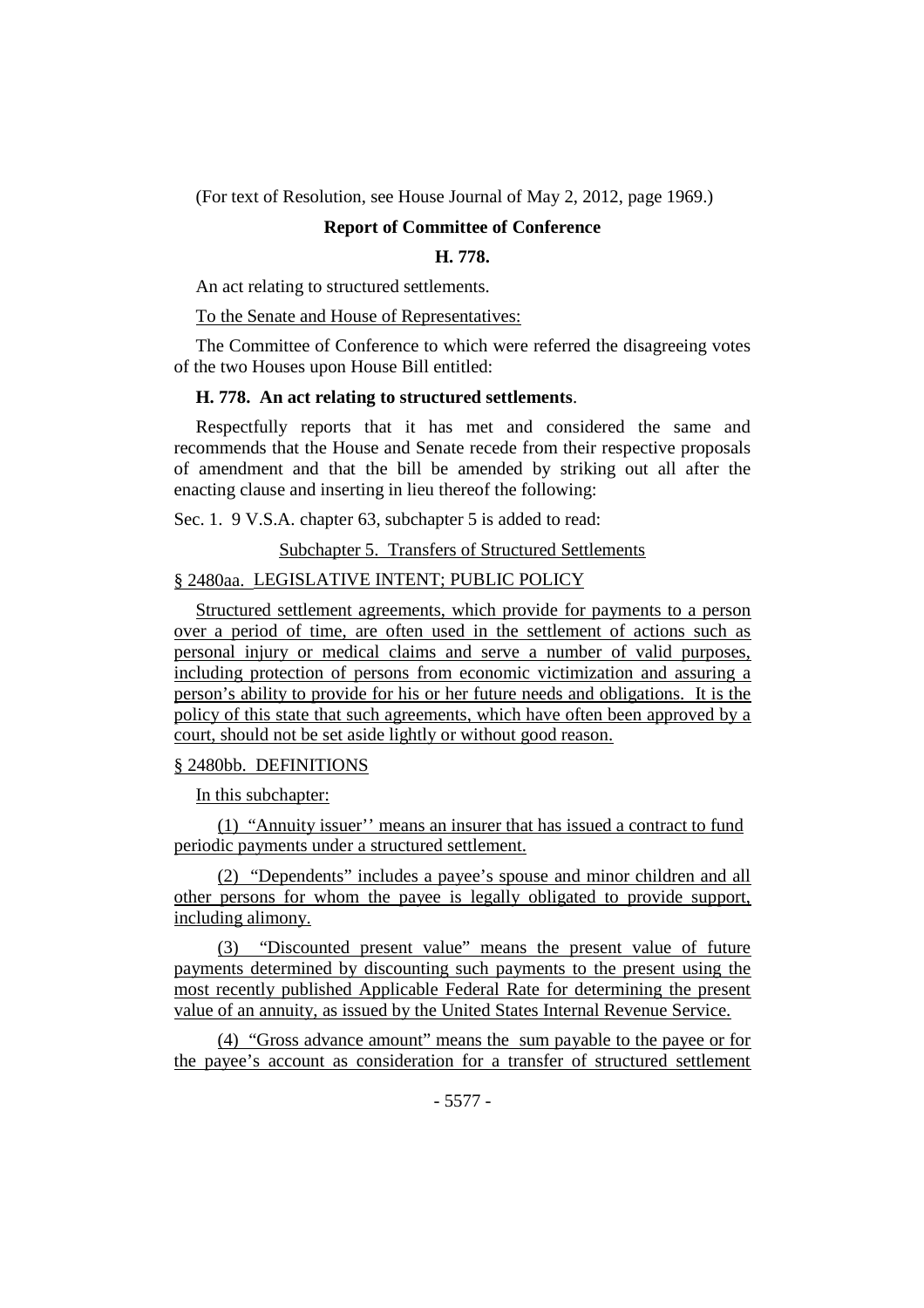payment rights before any reductions for transfer expenses or other deductions to be made from such consideration.

(5) "Independent professional advice" means advice of an attorney, certified public accountant, actuary, or other licensed professional adviser meeting all of the following requirements:

(A) The advisor is engaged by the payee to render advice concerning the legal, tax, or financial implications of a structured settlement or a transfer of structured settlement payment rights;

(B) The adviser's compensation for rendering independent professional advice is not affected by occurrence or lack of occurrence of a settlement transfer; and

(C) A particular adviser is not referred to the payee by the transferee or its agent, except that the transferee may refer the payee to a lawyer referral service or agency operated by a state or local bar association.

(6) "Interested parties" means, with respect to any structured settlement, the payee, any beneficiary irrevocably designated under the annuity contract to receive payments following the payee's death, the annuity issuer, the structured settlement obligor, and any other party that has continuing rights or obligations relating to the structured settlement payment rights which are the subject of the proposed transfer.

(7) "Net advance amount" means the gross advance amount less the aggregate amount of the actual and estimated transfer expenses required to be disclosed under subdivision 2480cc(5) of this title.

(8) "Payee" means an individual who is receiving tax-free payments under a structured settlement and proposes to make a transfer of payment rights thereunder.

(9) "Periodic payments" includes both recurring payments and scheduled future lump sum payments.

(10) "Qualified assignment agreement" means an agreement providing for a qualified assignment within the meaning of section 130 of the United States Internal Revenue Code, United States Code Title 26, as amended from time to time.

(11) "Settled claim" means the original tort claim resolved by a structured settlement.

(12) "Structured settlement" means an arrangement for periodic payment of damages for personal injuries or sickness established by settlement or judgment in resolution of a tort claim but does not refer to periodic payments in settlement of a workers' compensation claim.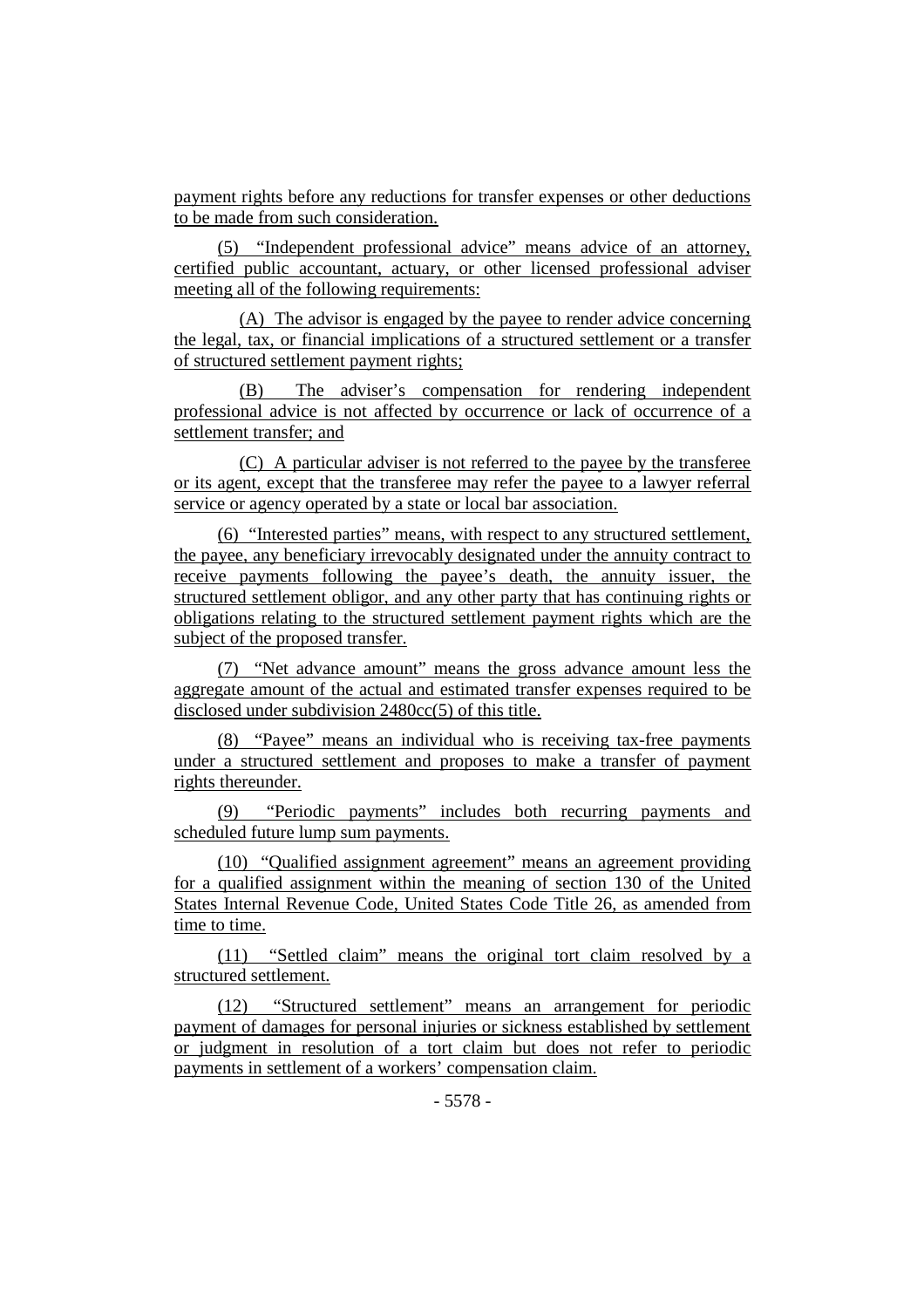(13) "Structured settlement agreement" means the agreement, judgment, stipulation, or release embodying the terms of a structured settlement.

(14) "Structured settlement obligor" means, with respect to any structured settlement, the party that has the continuing obligation to make periodic payments to the payee under a structured settlement agreement or a qualified assignment agreement.

(15) "Structured settlement payment rights" means rights to receive periodic payments under a structured settlement, whether from the structured settlement obligor or the annuity issuer, where:

(A) the payee is domiciled in this state; or

(B) the structured settlement agreement was approved by a court in this state.

(16) "Terms of the structured settlement" include, with respect to any structured settlement, the terms of the structured settlement agreement, the annuity contract, any qualified assignment agreement, and any order or other approval of any court or other government authority that authorized or approved such structured settlement.

(17) "Transfer" means any sale, assignment, pledge, hypothecation, or other alienation or encumbrance of structured settlement payment rights made by a payee for consideration.

(18) "Transfer agreement" means the agreement providing for a transfer of structured settlement payment rights.

(19) "Transfer expenses" means all expenses of a transfer that are required under the transfer agreement to be paid by the payee or deducted from the gross advance amount, including, without limitation, court filing fees, attorney's fees, escrow fees, lien recordation fees, judgment and lien search fees, finders' fees, commissions, and other payments to a broker or other intermediary.

(20) "Transferee" means a party acquiring or proposing to acquire structured settlement payment rights through a transfer.

§ 2480cc. REQUIRED DISCLOSURES TO PAYEE

Not less than ten days prior to the date on which a payee signs a transfer agreement, the transferee shall provide to the payee a separate disclosure statement in bold type in a size no smaller than 14 points setting forth:

(1) the amounts and due dates of the structured settlement payments to be transferred;

(2) the aggregate amount of such payments;

- 5579 -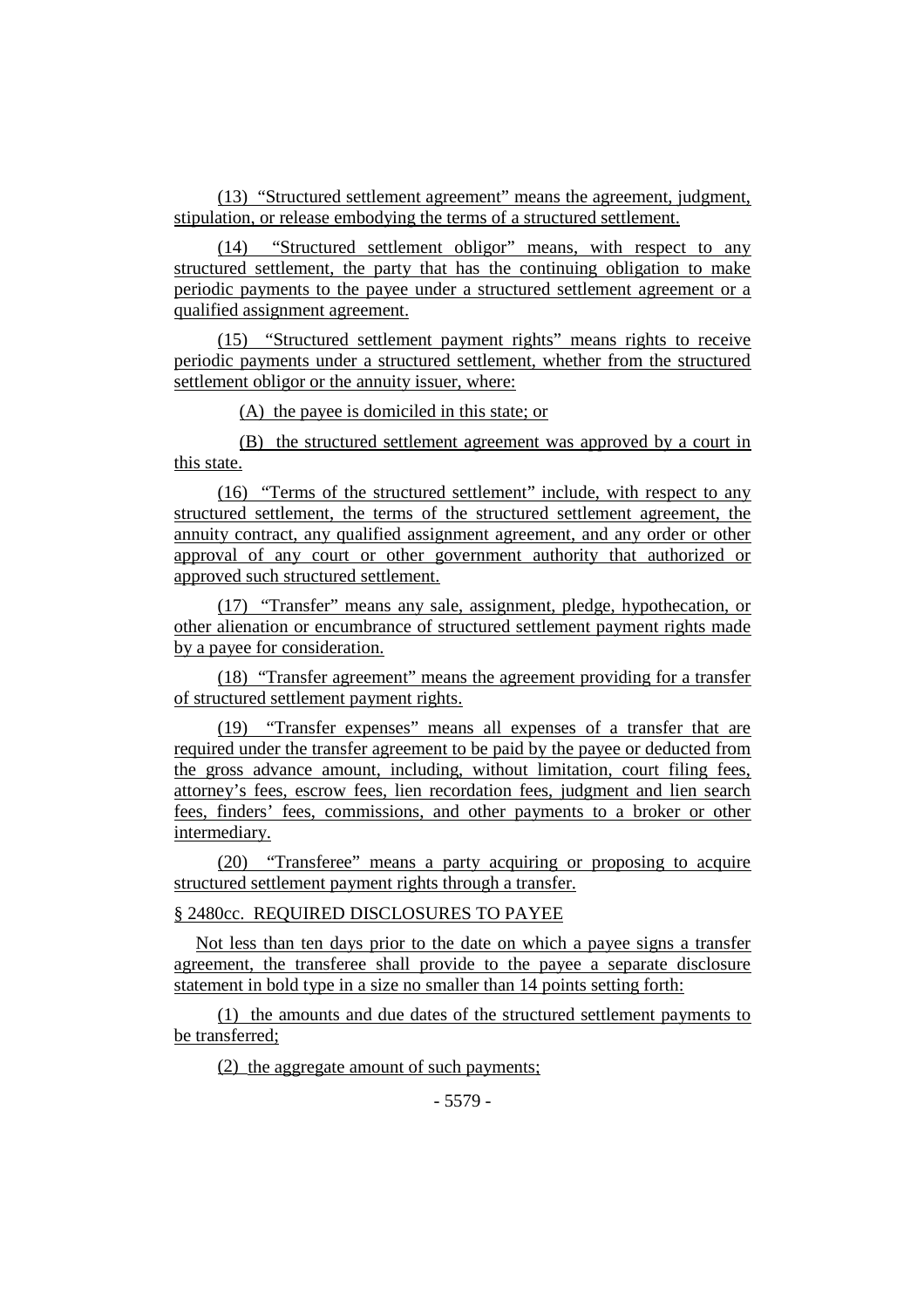(3) the discounted present value of the payments to be transferred, which shall be identified as the "calculation of current value of the transferred structured settlement payments under federal standards for valuing annuities," and the amount of the applicable federal rate used in calculating such discounted present value;

(4) the gross advance amount and the annual discount rate, compounded monthly, used to determine such figure;

(5) an itemized listing of all applicable transfer expenses, other than attorneys' fees and related disbursements payable by the payee in connection with the transferee's application for approval of the transfer, and the transferee's best estimate of the amount of any such fees and disbursements;

(6) the net advance amount;

(7) the amount of any penalties or liquidated damages payable by the payee in the event of any breach of the transfer agreement by the payee, as well as a description of any other financial penalties the payee might incur with the transferee as a result of such a breach; and

(8) a statement that the payee has the right to cancel the transfer agreement, without penalty or further obligation, at any time before the date on which a court enters a final order approving the transfer agreement.

# § 2480dd. APPROVAL OF TRANSFERS OF STRUCTURED SETTLEMENT PAYMENT RIGHTS

(a) No direct or indirect transfer of structured settlement payment rights shall be effective and no structured settlement obligor or annuity issuer shall be required to make any payment directly or indirectly to any transferee of structured settlement payment rights unless the transfer has been approved in advance in a final court order based on express findings by such court that:

(1) the transfer is in the best interest of the payee taking into account the welfare and support of the payee's dependents, considering all relevant factors, including:

(A) the payee's ability to understand the financial terms and consequences of the transfer;

(B) the payee's capacity to meet his or her financial obligations, including the potential need for future medical treatment;

(C) the need, purpose, or reason for the transfer; and

(D) whether the transfer is fair and reasonable, considering the discount rate used to calculate the gross advance amount, the fees and expenses imposed on the payee, and whether the payee obtained more than one quote for the same or a substantially similar transfer.

 $-5580 -$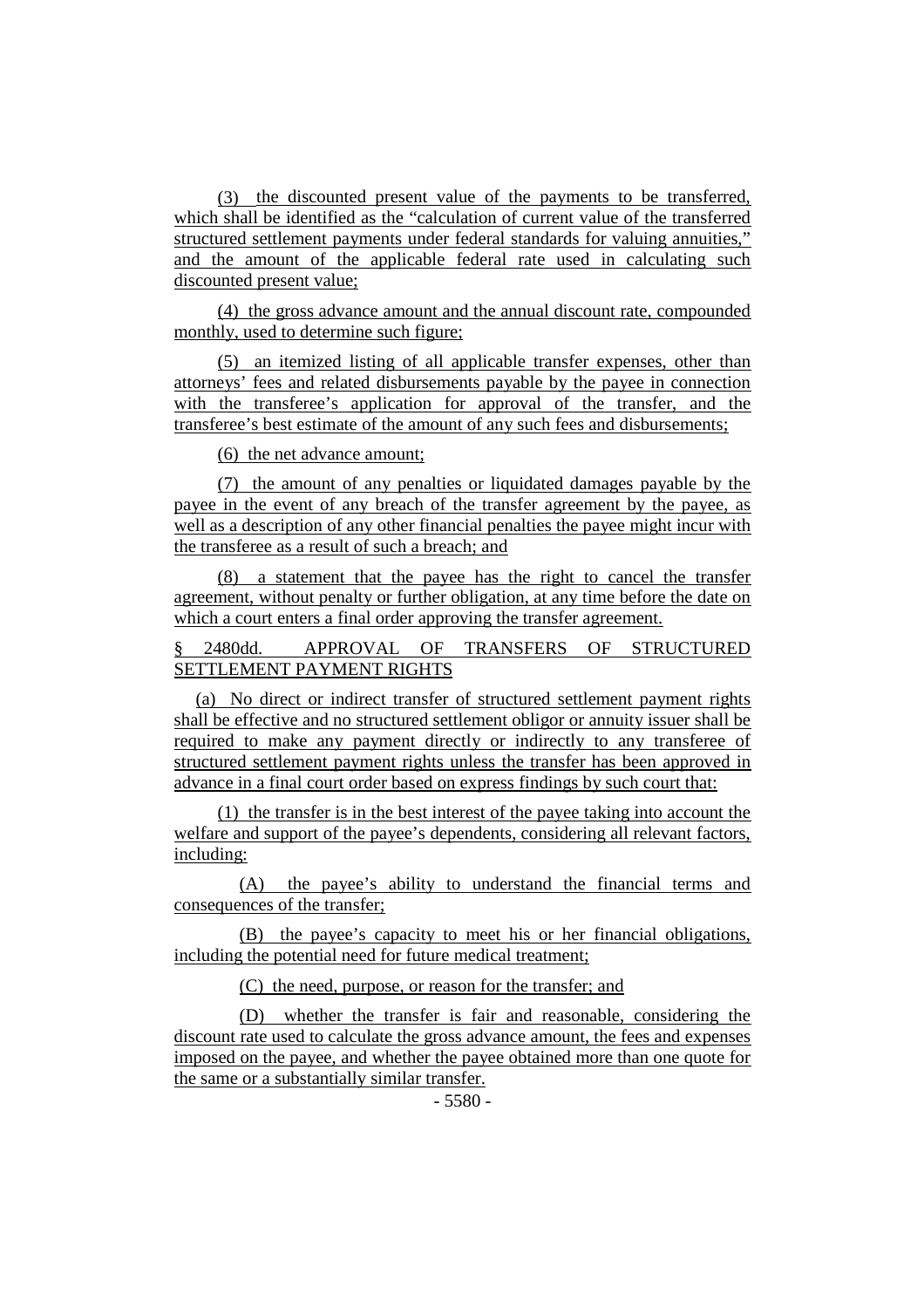(2)(A) the payee has been advised in writing by the transferee to seek independent professional advice regarding the financial advisability of the transfer and the other financial options available to the payee, if any, and:

(B)(i) that the payee has in fact received such advice; or

(ii) that such advice is unnecessary for good cause shown.

(3) the transfer does not contravene any applicable statute or the order of any court or other government authority.

(b) Any agreement to transfer future payments arising under a workers' compensation claim is prohibited.

(c) At the hearing on the transfer the court may, in its sole discretion, continue the hearing and require the payee to seek independent professional advice if the court determines that obtaining such advice should be required based on the circumstances of the payee or the terms of the transaction. If the court determines that independent professional advice should be required, the court may order that the costs incurred by a payee for independent professional advice be paid by the transferee, the payee, or another party, provided that the amount to be paid by the transferee shall not exceed one thousand five hundred dollars (\$1,500.00).

§ 2480ee. EFFECTS OF TRANSFER OF STRUCTURED SETTLEMENT PAYMENT RIGHTS

Following a transfer of structured settlement payment rights under this subchapter:

(1) The structured settlement obligor and the annuity issuer shall, as to all parties except the transferee, be discharged and released from any and all liability for the transferred payments;

(2) The transferee shall be liable to the structured settlement obligor and the annuity issuer:

(A) if the transfer contravenes the terms of the structured settlement for any taxes incurred by such parties as a consequence of the transfer; and

(B) for any other liabilities or costs, including reasonable costs and attorney's fees, arising from compliance by such parties with the order of the court or arising as a consequence of the transferee's failure to comply with this subchapter;

(3) Neither the annuity issuer nor the structured settlement obligor may be required to divide any periodic payment between the payee and any transferee or assignee or between two or more transferees or assignees; and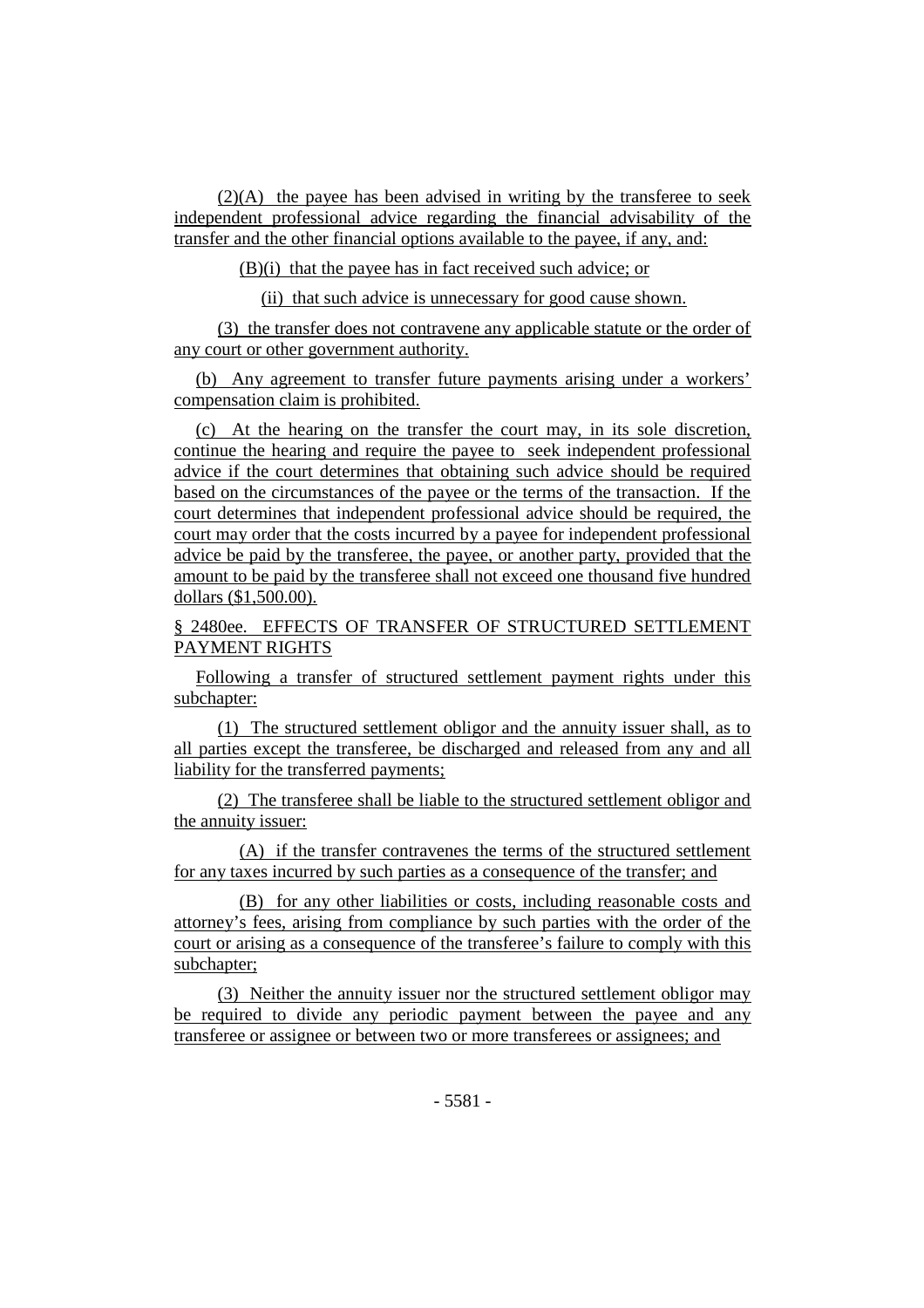(4) Any further transfer of structured settlement payment rights by the payee may be made only after compliance with all of the requirements of this subchapter.

§ 2480ff. PROCEDURE FOR APPROVAL OF TRANSFERS

(a) An application under this subchapter for approval of a transfer of structured settlement payment rights shall be made by the transferee and may be brought in the superior court, civil division, of the county in which the payee resides or in which the structured settlement obligor or the annuity issuer maintains its principal place of business or in any court that approved the structured settlement agreement.

(b) Not less than 20 days prior to the scheduled hearing on any application for approval of a transfer of structured settlement payment rights under section 2480dd of this title, the transferee shall file with the court and serve on all interested parties a notice of the proposed transfer and the application for its authorization, including with such notice:

(1) a copy of any court order approving the settlement;

(2) a written description of the underlying basis for the settlement;

(3) a copy of the transferee's application;

(4) a copy of the transfer agreement;

(5) a copy of the disclosure statement required under section 2481n of this title;

(6) a listing of each of the payee's dependents, together with each dependent's age;

(7) a statement setting forth whether, to the best of the transferee's knowledge after making a reasonable inquiry to the payee, the structured settlement obligor, and the annuity issuer, there have been any previous transfers or applications for transfer of any structured settlement payment rights of the payee and giving details of all such transfers or applications for transfer;

(8) if available to the transferee after making a good faith request of the payee, the structured settlement obligor and the annuity issuer, the following documents, which shall be filed under seal:

(A) a copy of the annuity contract;

(B) a copy of any qualified assignment agreement;

(C) a copy of the underlying structured settlement agreement;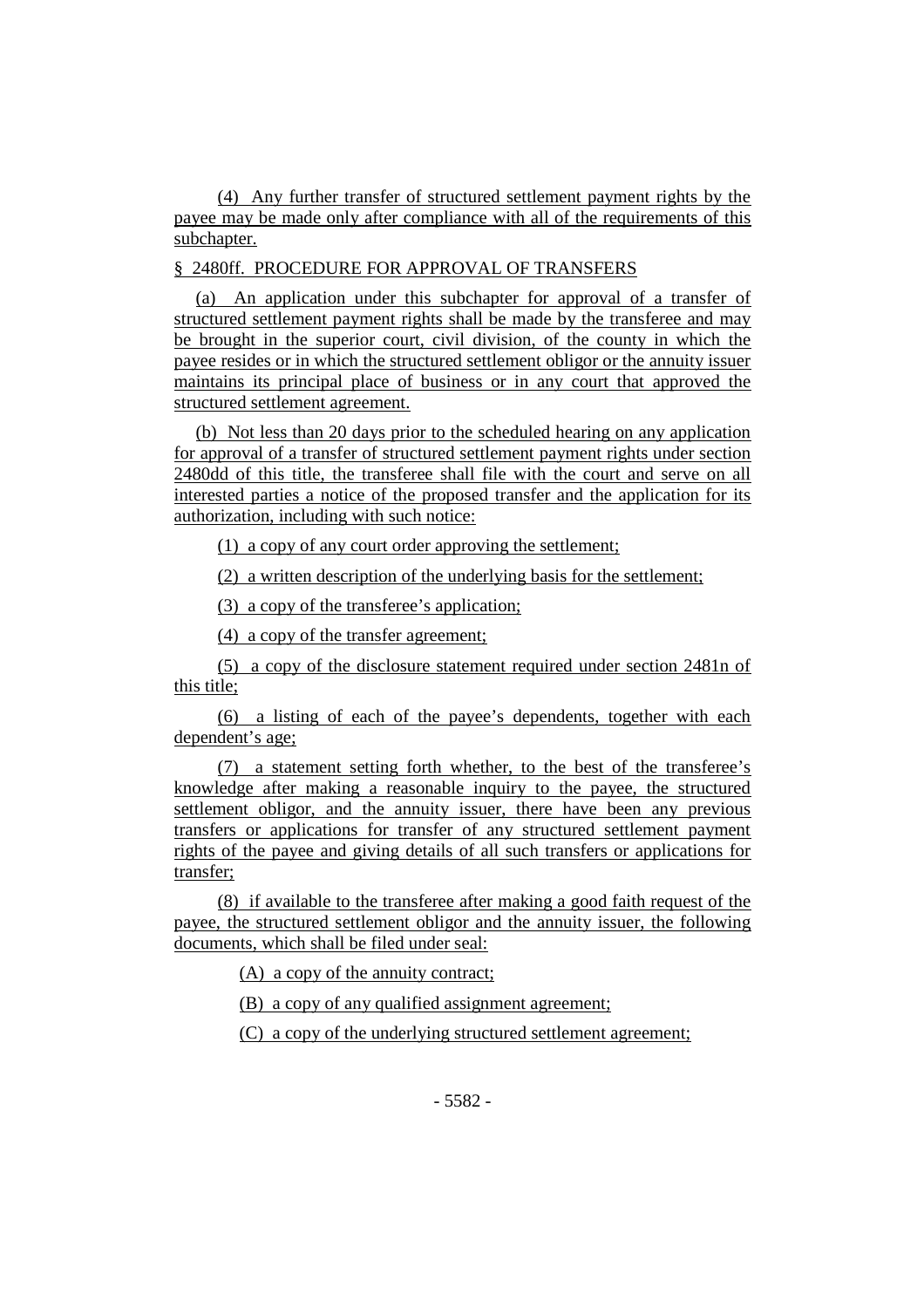(9) either a certification from an independent professional advisor establishing that the advisor has given advice to the payee on the financial advisability of the transfer and the other financial options available to the payee or a written request that the court determine that such advice is unnecessary pursuant to subdivision 2480dd(a)(2) of this title; and

(10) notification of the time and place of the hearing and notification of the manner in which and the time by which written responses to the application must be filed, which shall be not less than 15 days after service of the transferee's notice, in order to be considered by the court.

(c) The transferee shall file a copy of the application with the attorney general's office and a copy of the application and the payee's social security number with the office of child support, the department of taxes, and the department of financial regulation. The offices and departments receiving copies pursuant to this section shall permit the copies to be filed electronically.

(d) The payee shall attend the hearing unless attendance is excused for good cause.

# § 2480gg. GENERAL PROVISIONS; CONSTRUCTION

(a) The provisions of this subchapter may not be waived by any payee.

(b) Any transfer agreement entered into on or after the effective date of this subchapter by a payee who resides in this state shall provide that disputes under such transfer agreement, including any claim that the payee has breached the agreement, shall be determined in and under the laws of this state. No such transfer agreement shall authorize the transferee or any other party to confess judgment or consent to entry of judgment against the payee.

(c) No transfer of structured settlement payment rights shall extend to any payments that are life-contingent unless, prior to the date on which the payee signs the transfer agreement, the transferee has established and has agreed to maintain procedures reasonably satisfactory to the annuity issuer and the structured settlement obligor for:

(1) periodically confirming the payee's survival; and

(2) giving the annuity issuer and the structured settlement obligor prompt written notice in the event of the payee's death.

(d) No payee who proposes to make a transfer of structured settlement payment rights shall incur any penalty, forfeit any application fee or other payment, or otherwise incur any liability to the proposed transferee or any assignee based on any failure of such transfer to satisfy the conditions of this subchapter.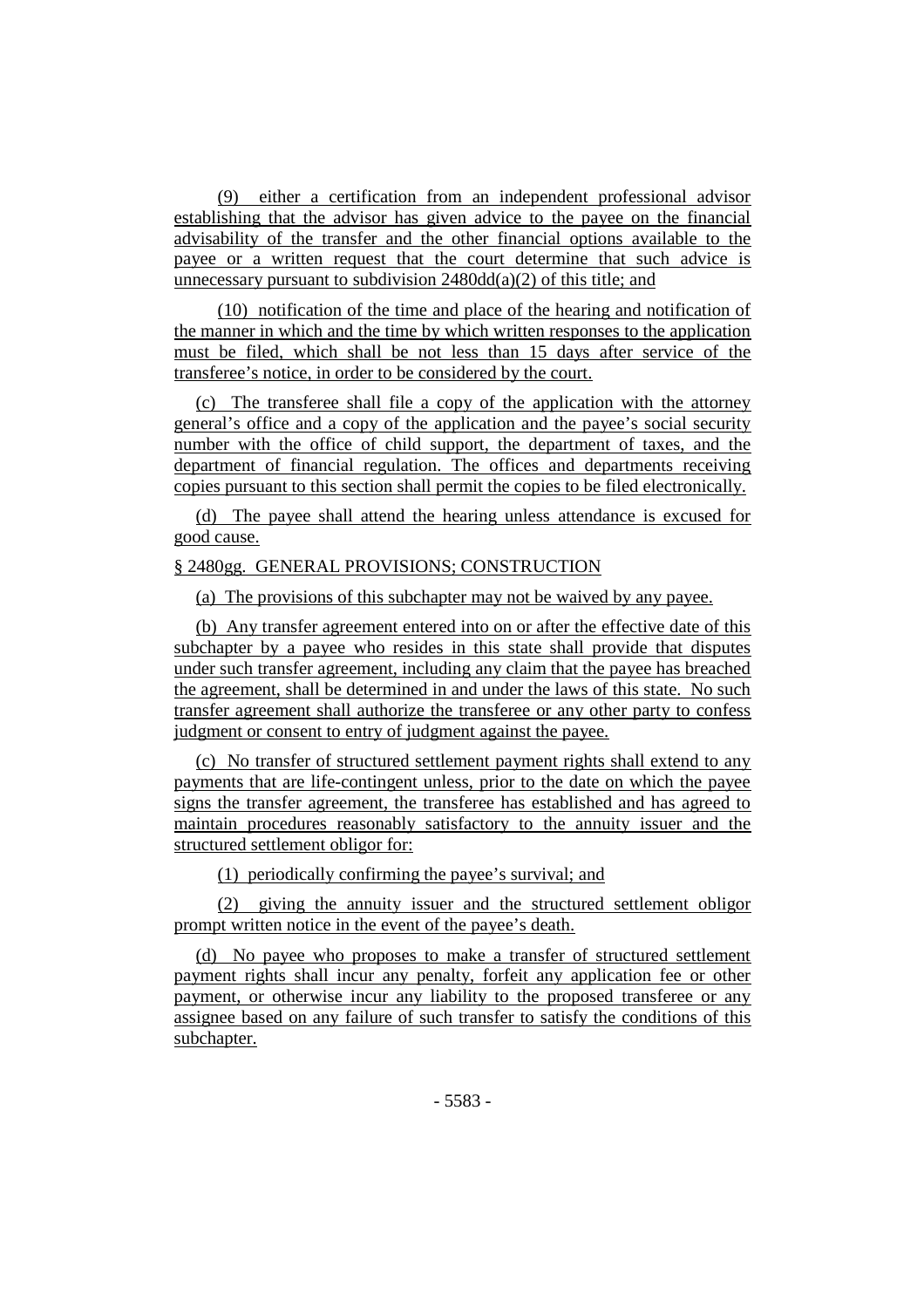(e) Nothing contained in this subchapter shall be construed to authorize any transfer of structured settlement payment rights in contravention of any law or to imply that any transfer under a transfer agreement entered into prior to the effective date of this subchapter is valid or invalid.

(f) Compliance with the requirements set forth in section 2480cc of this title and fulfillment of the conditions set forth in section 2480dd of this title shall be solely the responsibility of the transferee in any transfer of structured settlement payment rights, and neither the structured settlement obligor nor the annuity issuer shall bear any responsibility for or any liability arising from noncompliance with such requirements or failure to fulfill such conditions.

Sec. 2. 9 V.S.A. § 2451 is amended to read:

#### § 2451. PURPOSE

The purpose of this chapter is to complement the enforcement of federal statutes and decisions governing unfair methods of competition, and unfair or deceptive acts or practices, and anti-competitive practices in order to protect the public, and to encourage fair and honest competition.

Sec. 3. 9 V.S.A. § 2451a is amended to read:

## § 2451a. DEFINITIONS

For the purposes of this chapter:

(a) "Consumer" means any person who purchases, leases, contracts for, or otherwise agrees to pay consideration for goods or services not for resale in the ordinary course of his or her trade or business but for his or her use or benefit or the use or benefit of a member of his or her household, or in connection with the operation of his or her household or a farm whether or not the farm is conducted as a trade or business, or a person who purchases, leases, contracts for, or otherwise agrees to pay consideration for goods or services not for resale in the ordinary course of his or her trade or business but for the use or benefit of his or her business or in connection with the operation of his or her business.

(b) "Goods" or "services" shall include any objects, wares, goods, commodities, work, labor, intangibles, courses of instruction or training, securities, bonds, debentures, stocks, real estate, or other property or services of any kind. The term also includes bottled liquified petroleum (LP or propane) gas.

\* \* \*

(h) "Collusion" means an agreement, contract, combination in the form of trusts or otherwise, or conspiracy to engage in price fixing, bid rigging, or market division or allocation of goods or services between or among persons.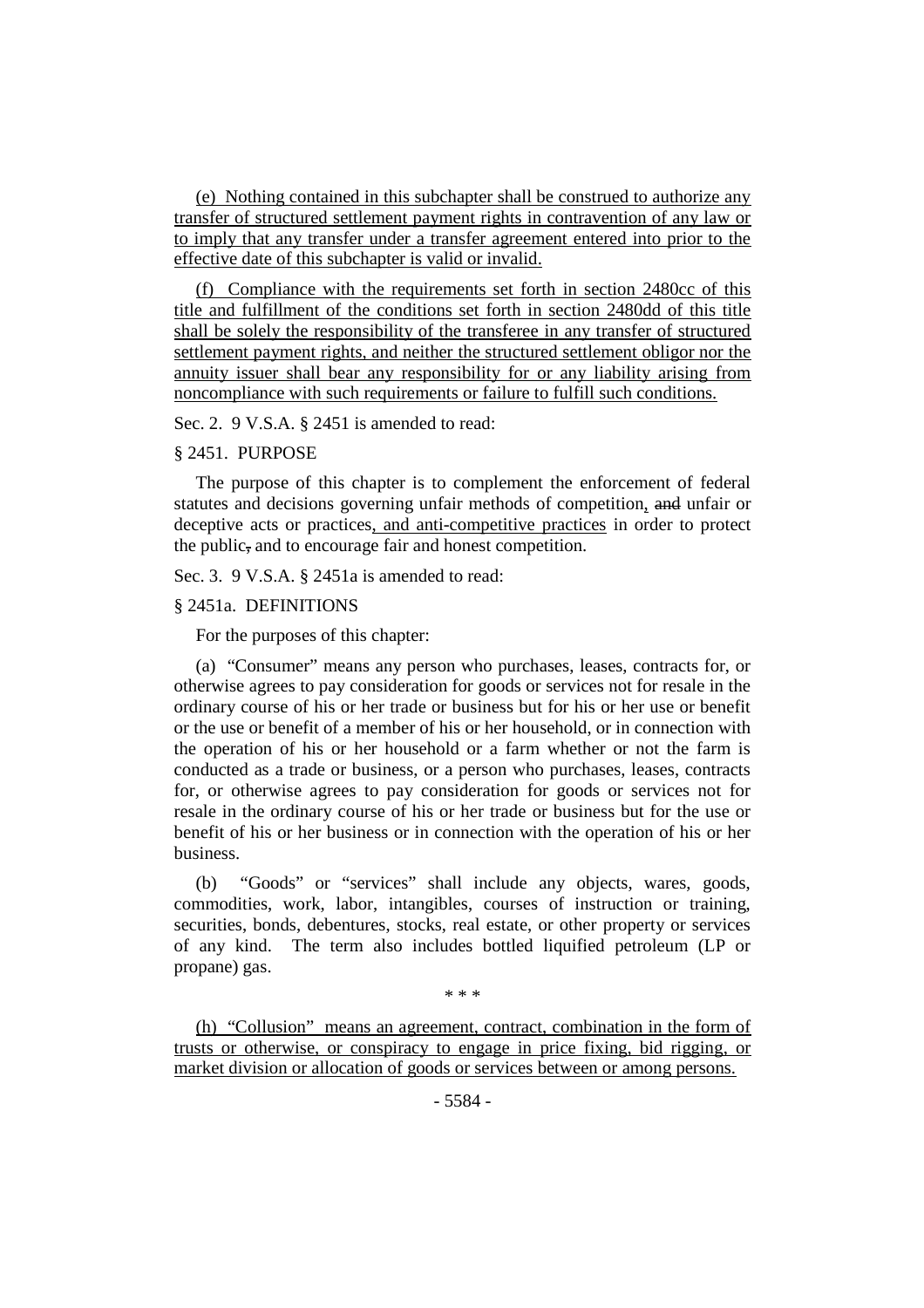Sec. 4. 9 V.S.A. § 2453a is added to read:

# § 2453a. PRACTICES PROHIBITED; CRIMINAL ANTITRUST VIOLATIONS

(a) Collusion is hereby declared to be a crime.

(b) Subsection (a) of this section shall not be construed to apply to activities of or arrangements between or among persons which are permitted, authorized, approved, or required by federal or state statutes or regulations.

(c) It is the intent of the general assembly that in construing this section and subsection 2451a(h) of this title, the courts of this state shall be guided by the construction of federal antitrust law and the Sherman Act, as amended, as interpreted by the courts of the United States.

(d) Nothing in this section limits the power of the attorney general or a state's attorney to bring civil actions for antitrust violations under section 2453 of this title.

(e) A violation of this section shall be punished by a fine of not more than \$100,000.00 for an individual or \$1,000,000.00 for any other person or by imprisonment not to exceed five years or both.

Sec. 5. 9 V.S.A. § 2453b is added to read:

### § 2453b. RETALIATION PROHIBITED

No person shall retaliate against, coerce, intimidate, threaten, or interfere with any other person who:

(1) has opposed any act or practice of the person which is collusive or in restraint of trade;

(2) has lodged a complaint or has testified, assisted, or participated in any manner with the attorney general or a state's attorney in an investigation of acts or practices which are collusive or in restraint of trade;

(3) is known by the person to be about to lodge a complaint or testify, assist, or participate in any manner in an investigation of acts or practices which are collusive or in restraint of trade; or

(4) is believed by the person to have acted as described in subdivision  $(1)$ ,  $(2)$ , or  $(3)$  of this subsection.

Sec. 6. EFFECTIVE DATES

(a) Sec. 1 of this act shall take effect on July 1, 2012.

(b) Secs. 2, 3, 4, and 5 of this act and this section shall take effect on passage.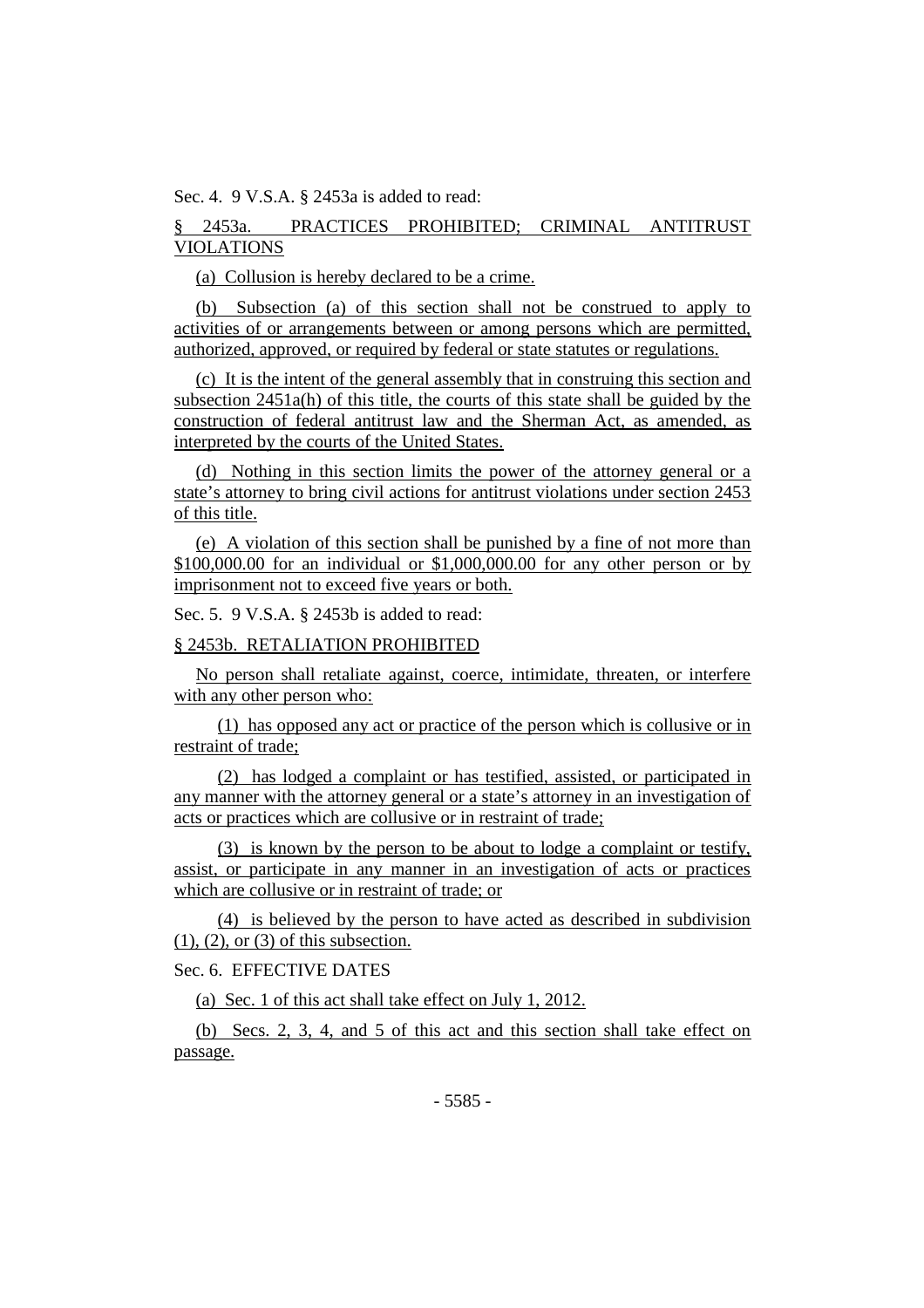and that after passage the title of the bill be amended to read: "An act relating to structured settlements and to prohibiting collusion as an antitrust violation"

> *ALICE W. NITKA DIANE B. SNELLING JEANETTE K. WHITE*

*Committee on the part of the Senate*

*THOMAS F. KOCH LINDA J. WAITE-SIMPSON ELDRED M. FRENCH*

*Committee on the part of the House*

## **ORDERED TO LIE**

## **S. 204.**

An act relating to creating an expert panel on the creation of a state bank.

**PENDING OUESTION:** Shall the bill be amended as recommended by the Committee on Finance?

## **CONCURRENT RESOLUTIONS FOR NOTICE**

**S.C.R. 46** (For text of Resolution, see page 5588 of today's Calendar)

### **CONFIRMATIONS**

The following appointments will be considered by the Senate, as a group, under suspension of the Rules, as moved by the President *pro tempore,* for confirmation together and without debate, by consent thereby given by the Senate. However, upon request of any senator, any appointment may be singled out and acted upon separately by the Senate, with consideration given to the report of the Committee to which the appointment was referred, and with full debate; and further, all appointments for the positions of Secretaries of Agencies, Commissioners of Departments, Judges, Magistrates, and members of the Public Service Board shall be fully and separately acted upon.

David Luce of Waterbury Center – Member of the Community High School of Vermont Board- By Sen. Kittell for the Committee on Education. (1/13/12)

Patrick Flood of East Calais – Commissioner of the Department of Mental Health – By Sen. Mullin for the Committee on Health and Welfare. (2/8/12)

John Snow of Charlotte – Member of the Vermont Economic Development Authority – By Sen. Fox for the Committee on Finance. (2/8/12)

Martin Maley of Colchester – Superior Court Judge – By Sen. Sears for the Committee on Judiciary. (2/9/12)

- 5586 - Robert Bishop of St. Johnsbury – Member of the State Infrastructure Bank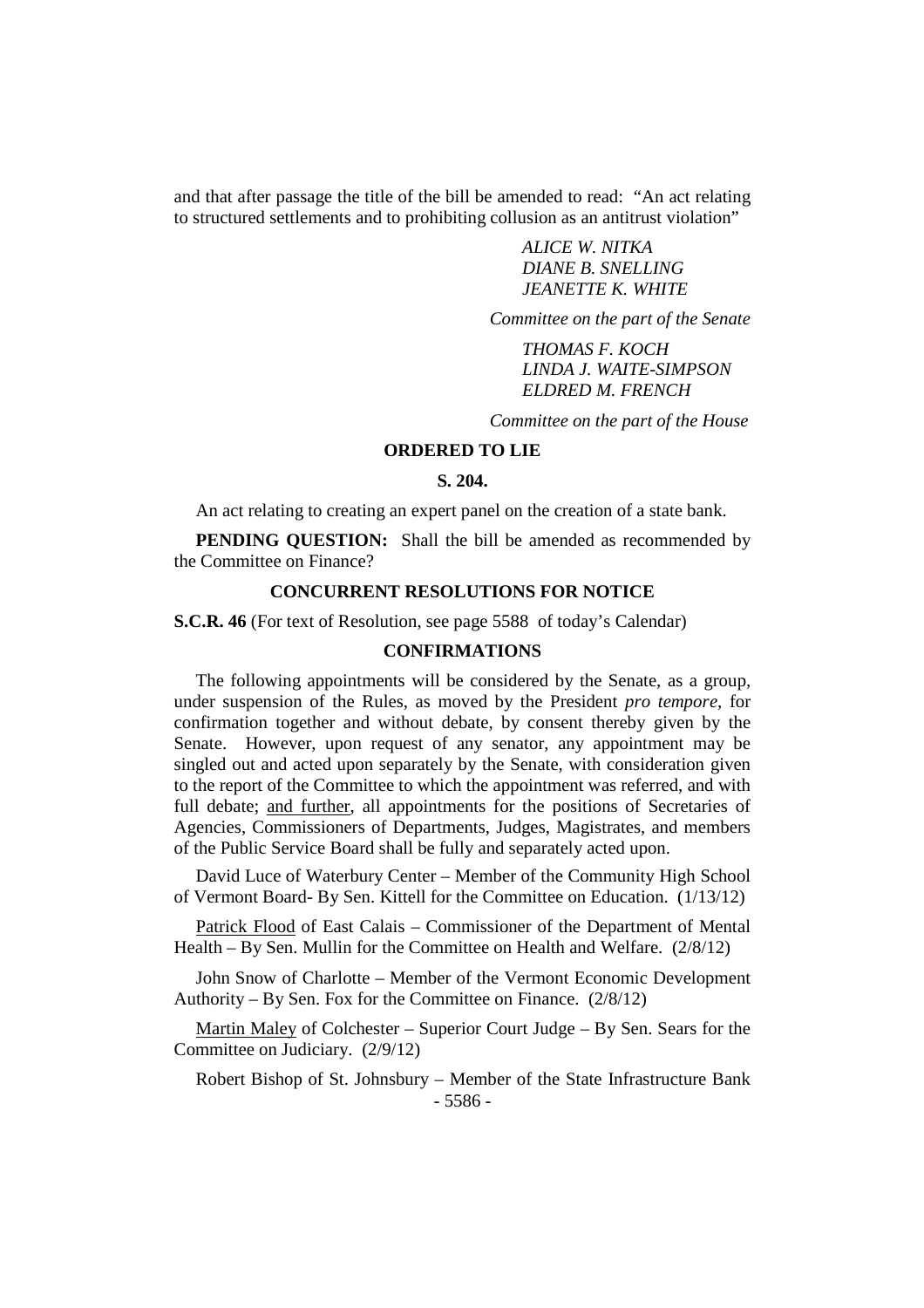Board – By Sen. MacDonald for the Committee on Finance. (2/21/12)

John Valente of Rutland – Member of the Vermont Municipal Bond Bank – By Sen. McCormack for the Committee on Finance. (2/21/12)

James Volz of Plainfield – Chair of the Public Service Board – By Sen. Cummings for the Committee on Finance. (2/21/12)

Ed Amidon of Charlotte – Member of the Valuation Appeals Board – By Sen. Ashe for the Committee on Finance. (2/24/12)

Bonnie Johnson-Aten of Montpelier – Member of the State Board of Education – By Sen. Doyle for the Committee on Education. (4/20/12)

Mary Ashcroft of North Clarendon – Member of the Natural Gas and Oil Conservation Board – By Sen. McCormack for the Committee on Natural Resources and Energy. (5/4/12)

Mary Just Skinner of Middlesex – Member of the Natural Gas and Oil Conservation Board – By Sen. MacDonald for the Committee on Natural Resources and Energy. (5/4/12)

William Bartlett of Hyde Park – Alternate Member of the Vermont Natural Resources Board – By Sen. McCormack for the Committee on Natural Resources and Energy. (5/4/12)

Martha Illick of Charlotte – Alternate Member of the Vermont Natural Resources Board – By Sen. Lyons for the Committee on Natural Resources and Energy. (5/4/12)

Don Sargent of Colchester – Land Use Panel Member of the Natural Resources Board – By Sen. Benning for the Committee on Natural Resources and Energy. (5/4/12)

Elizabeth Wilkel of Walden – Land Use Panel Member of the Natural Resources Board – By Sen. Benning for the Committee on Natural Resources and Energy. (5/4/12)

William Davies of Barton – Water Resources Panel of the Natural Resources Board – By Sen. Benning for the Committee on Natural Resources and Energy. (5/4/12)

James Ehlers of Colchester – Member of the Citizen's Advisory Committee on Lake Champlain's Future – By Sen. Lyons for the Committee on Natural Resources and Energy. (5/4/12)

Craig Greene of Alburgh – Member of the Fish and Wildlife Board – By Sen. Benning for the Committee on Natural Resources and Energy. (5/4/12)

Craig Nolan of Averill – Member of the Fish and Wildlife Board – By Sen. Lyons for the Committee on Natural Resources and Energy. (5/4/12)

- 5587 -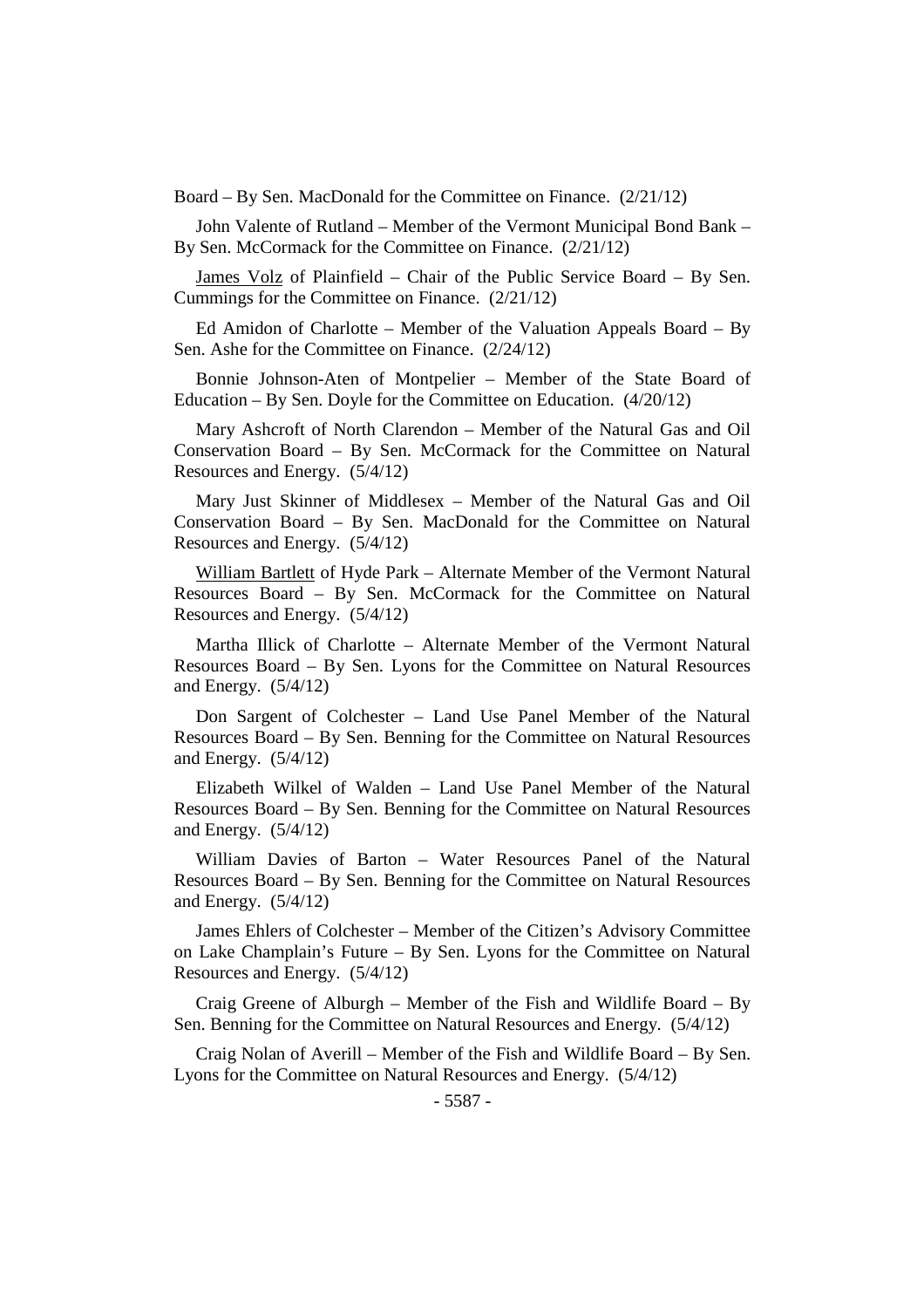Grant Spates of Derby Line – Member of the Vermont Fish and Wildlife Board – By Sen. McCormack for the Committee on Natural Resources and Energy. (5/4/12)

Robert Hoerr of Colchester – Member of the Citizen's Advisory Committee on Lake Champlain's Future – By Sen. Lyons for the Committee on Natural Resources and Energy. (5/4/12)

Mark Naud of South Hero – Member of the Citizen's Advisory Committee on Lake Champlain's Future – By Sen. Lyons for the Committee on Natural Resources and Energy. (5/4/12)

Kate Neubauer of Burlington – Member of the Citizen's Advisory Committee on Lake Champlain's Future – By Sen. Lyons for the Committee on Natural Resources and Energy. (5/4/12)

Pixley Tyler Hill of Swanton – Member of the Citizen's Advisory Committee on Lake Champlain's Future – By Sen. Lyons for the Committee on Natural Resources and Energy. (5/4/12)

# **FOR INFORMATION ONLY**

## **S.C.R. 46**

By Senators Doyle, Cummings, Illuzzi and Pollina,

**S.C.R. 46.** Senate concurrent resolution commemorating the centennial anniversary of the journey of the children from Lawrence, Massachusetts to Barre during the 1912 Bread and Roses Strike.

*Whereas*, the year 2012 marks the centennial of the famed textile strike in Lawrence, Massachusetts, known as the Bread and Roses Strike, and the great city of Barre played a crucial role in the strike as it unfolded, and

*Whereas*, the citizens of Barre lent their generous support to the people of Lawrence from the earliest days of the Bread and Roses Strike, and

*Whereas*, the Italian granite workers in Barre took special pride in their friendship with the textile workers of Lawrence, and the granite workers staged plays and other events and solicited contributions in order to raise funds for the striking Lawrence textile workers, and

*Whereas*, the Barre granite workers opened their homes and their hearts to a group of 35 children of the Lawrence textile workers, and

*Whereas*, a crowd of 1,000 and three brass bands greeted the Lawrence children when they arrived at the train depot, and the children and the welcoming Barre residents then paraded around City Hall Park up North Main Street to Granite Street and on to the Socialist Labor Party Hall, and

- 5588 -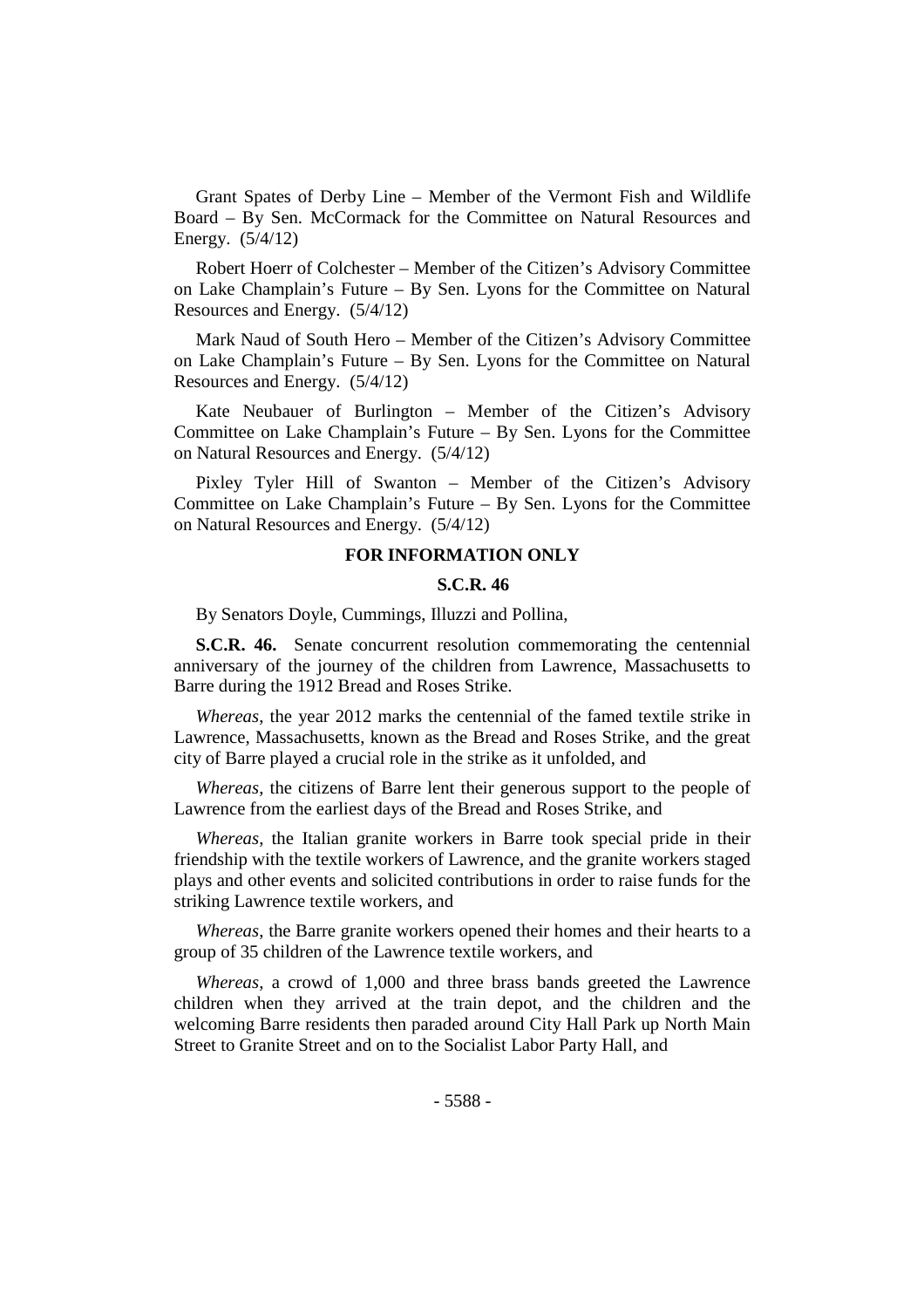*Whereas*, the Lawrence children were treated to a banquet and musical entertainment at the Labor Hall, and

*Whereas*, the Italian granite workers of Barre took the children into their homes for a month and these visiting youngsters attended the local schools and were not allowed to work during their Vermont visit, and

*Whereas*, the story of the Lawrence children's journey to Barre caught the attention of the national press and the wife of President Taft, who attended congressional hearings on the conditions in the Lawrence textile mills, and

*Whereas*, the children's exodus from Lawrence to Barre was the key factor in bringing about a positive settlement of the Bread and Roses Strike, and

*Whereas*, the dramatic story of the Lawrence children's journey inspired author Katherine Paterson of Barre, who is the National Ambassador for Young People's Literature of the Library of Congress, to write the award-winning book *Bread and Roses, Too*, which has been read by children all over the world, *now therefore be it*

## *Resolved by the Senate and House of Representatives:*

That the General Assembly commemorates the centennial anniversary of the journey of the Lawrence children to Barre during the 1912 Bread and Roses Strike, *and be it further*

*Resolved:* That the Secretary of State be directed to send a copy of this resolution to the Barre Historical Society and the Aldrich Public Library in Barre.

### **J.R.S. 62.**

By Senate Committee on Agriculture,

**J.R.S. 62.** Joint resolution relating to federal agriculture policy.

*Whereas*, the dairy industry, a keystone industry in Vermont and the United States, supports rural communities, water recharge areas, valuable open space, recreational and sports opportunities, and tourism, and

*Whereas*, the dairy industry has an economic impact of an estimated \$14,000.00 per cow per year, primarily in the local economy, and

*Whereas*, the instability of fluid milk prices, the concentration of processing capacity, outdated regulations, and labor shortages are creating a crisis in the industry, and

*Whereas*, a significant loss of capacity would create a dependence on imported milk and other dairy products, would cause prices to consumers to increase, and would reduce our nation's food security, now therefore be it